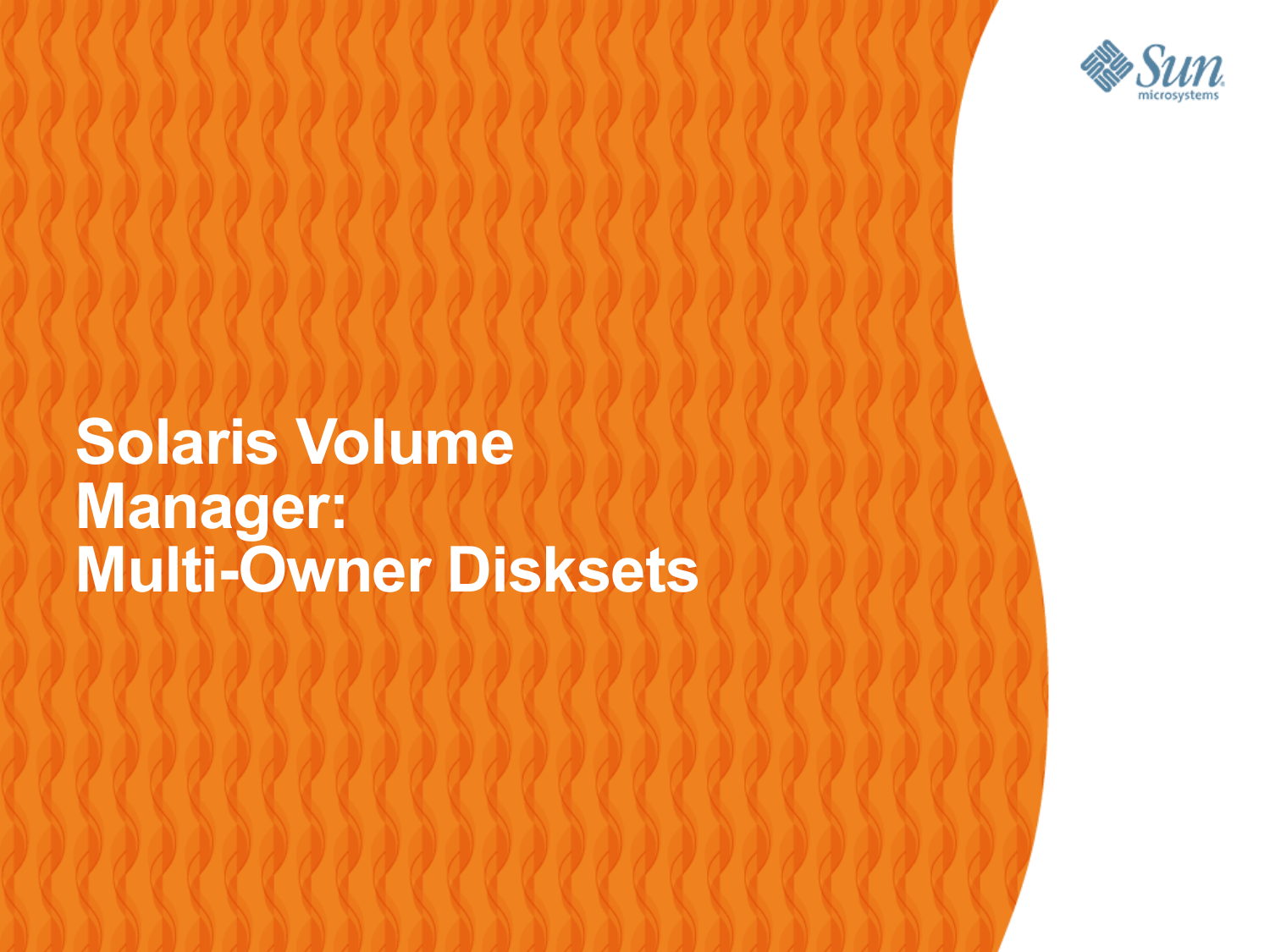

### **Why Multi-Owner Disksets**

- Requested by SunCluster to offer alternative solution to Veritas Cluster Server
- Project name "Oban"
- Created to support Oracle RAC
- User application must handle overlapping writes since there is no cluster wide lock mgr in Oban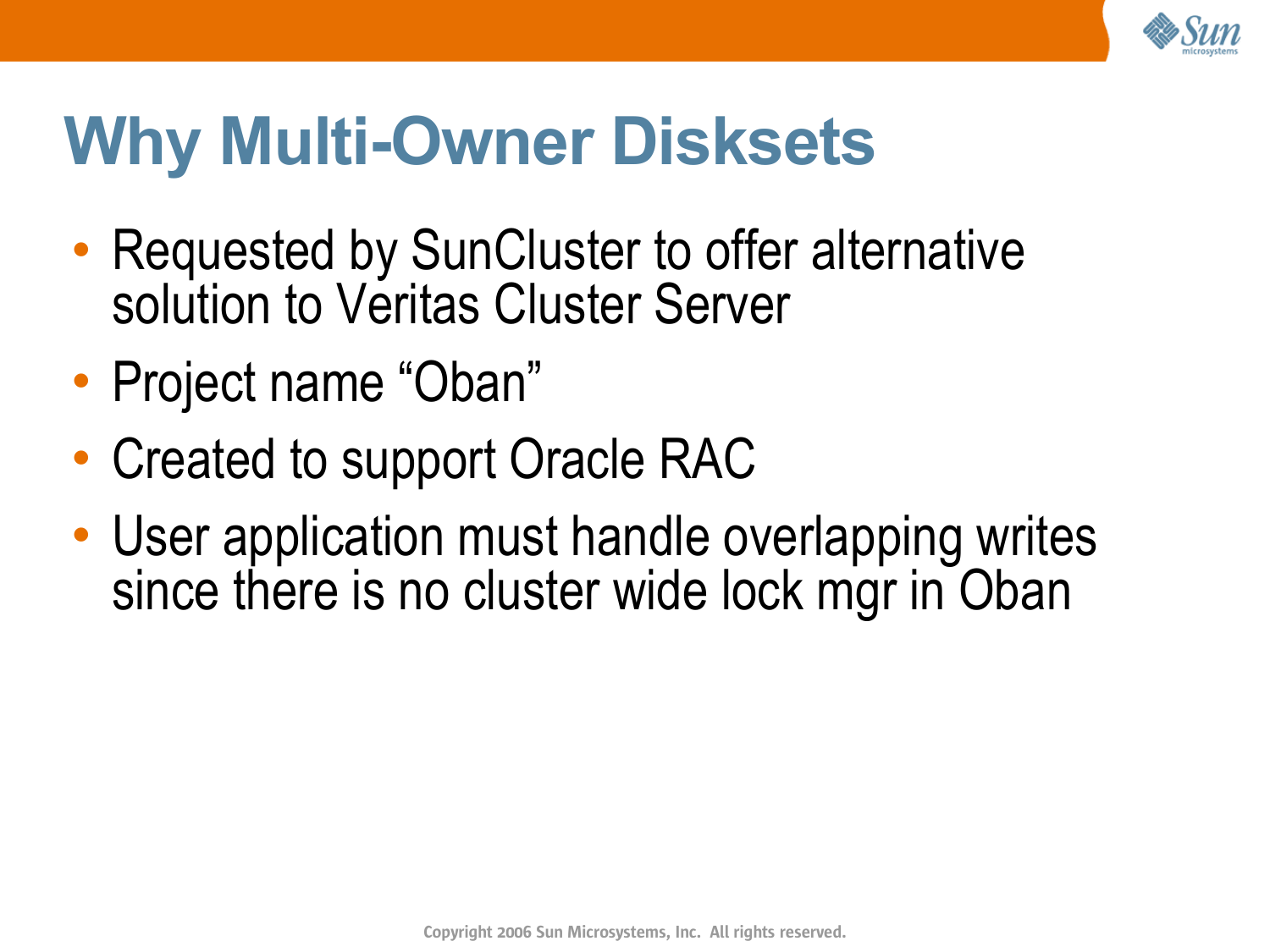

#### **What are MO Disksets?**

- Manages storage grouped as multi-owner disk sets
- Multiple nodes can perform I/O to shared storage simultaneously
- Multi-owner disk set functionality is enabled only in a SunCluster environment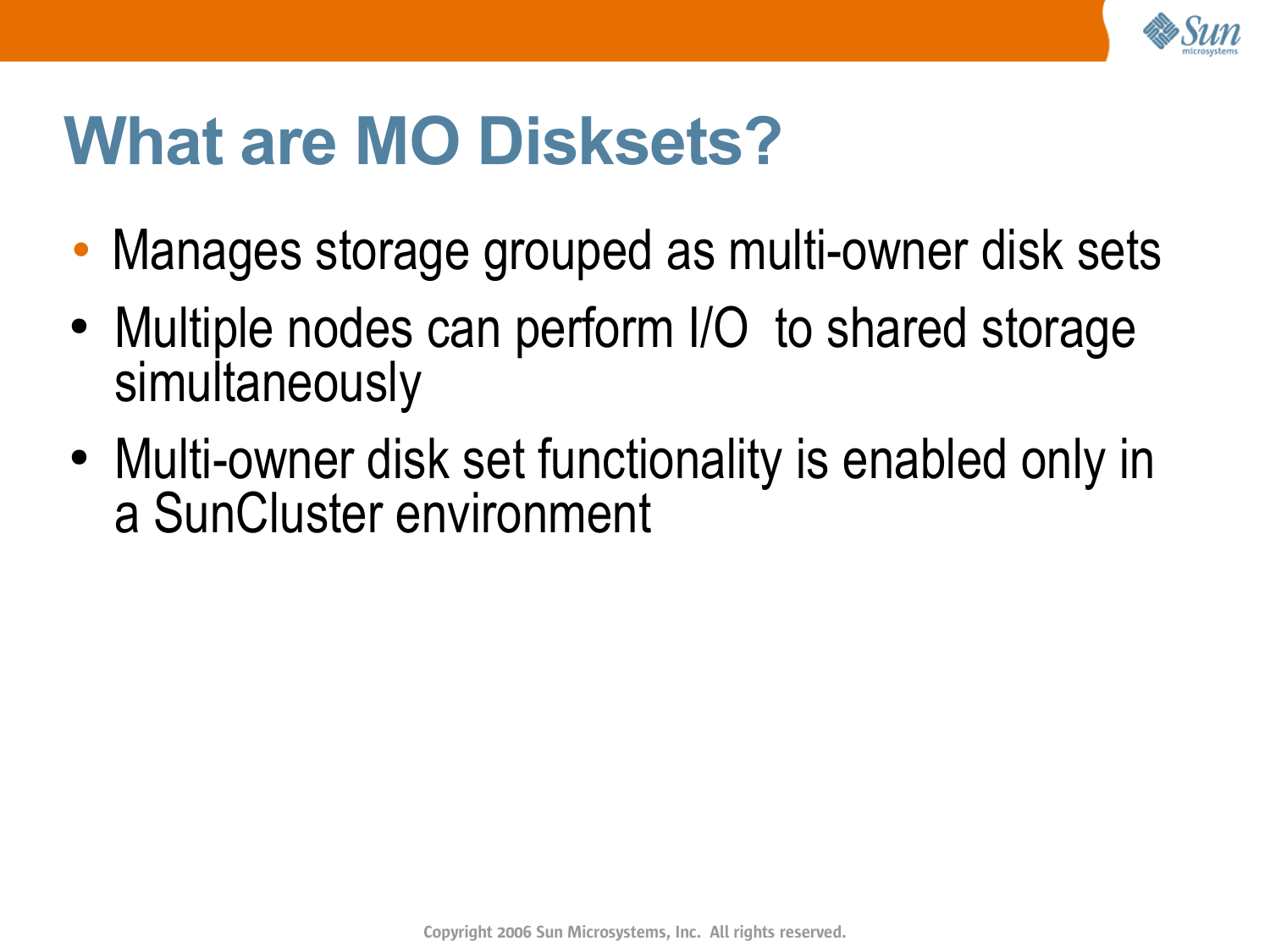

#### **Solaris Volume Manager for Sun Cluster Overview**



Copyright 2006 Sun Microsystems, Inc. All rights reserved.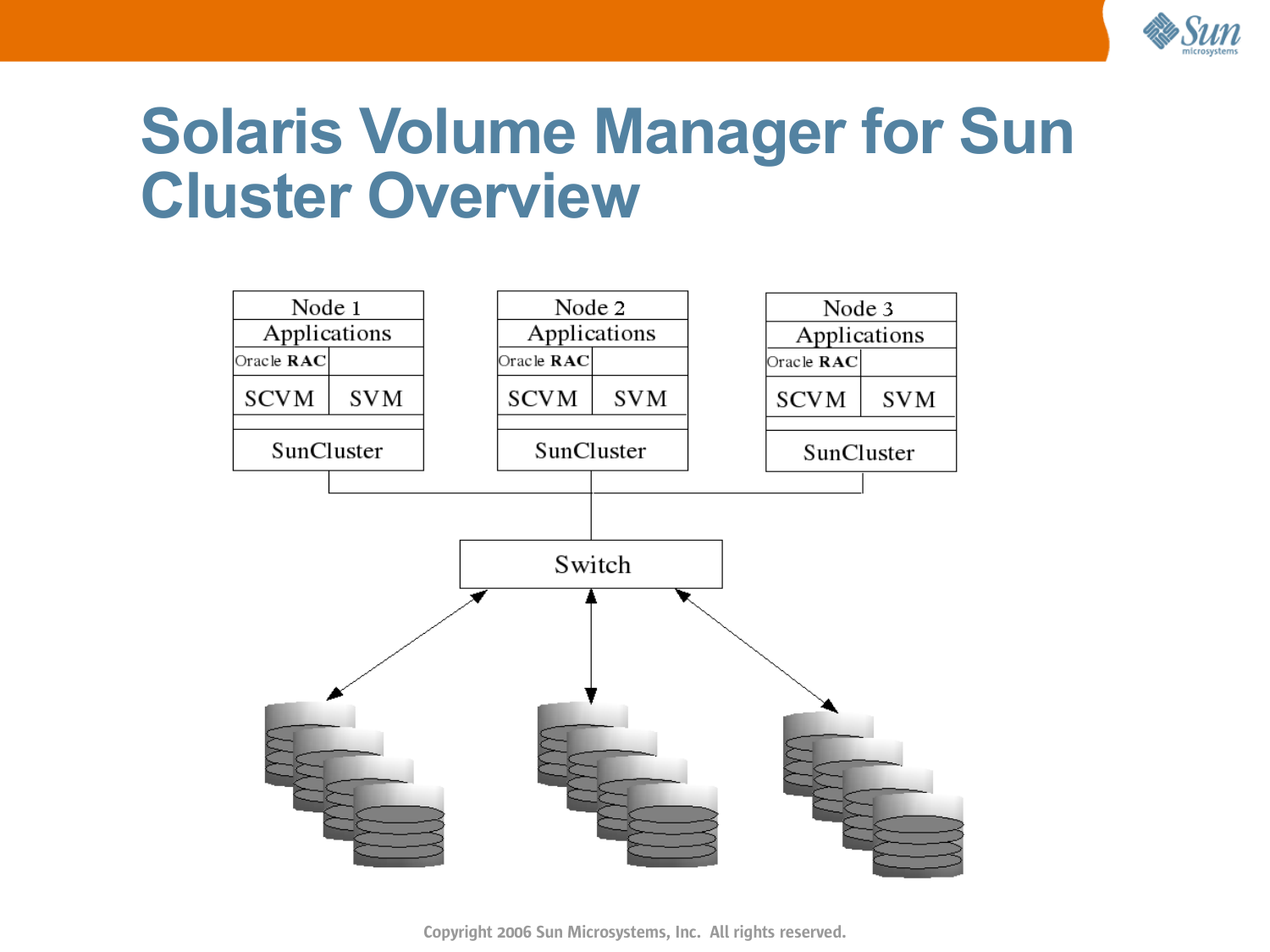

#### **MO Diskset Limits**

- Multi-owner disk sets:
	- Can support up to 128 nodes
	- Support a maximum of 8192 volumes
	- Have a larger state database replica. The default is 16 Mbytes, with a limit of 256 Mbytes
- Maximum number of disk sets still are 32
- No support for RAID or trans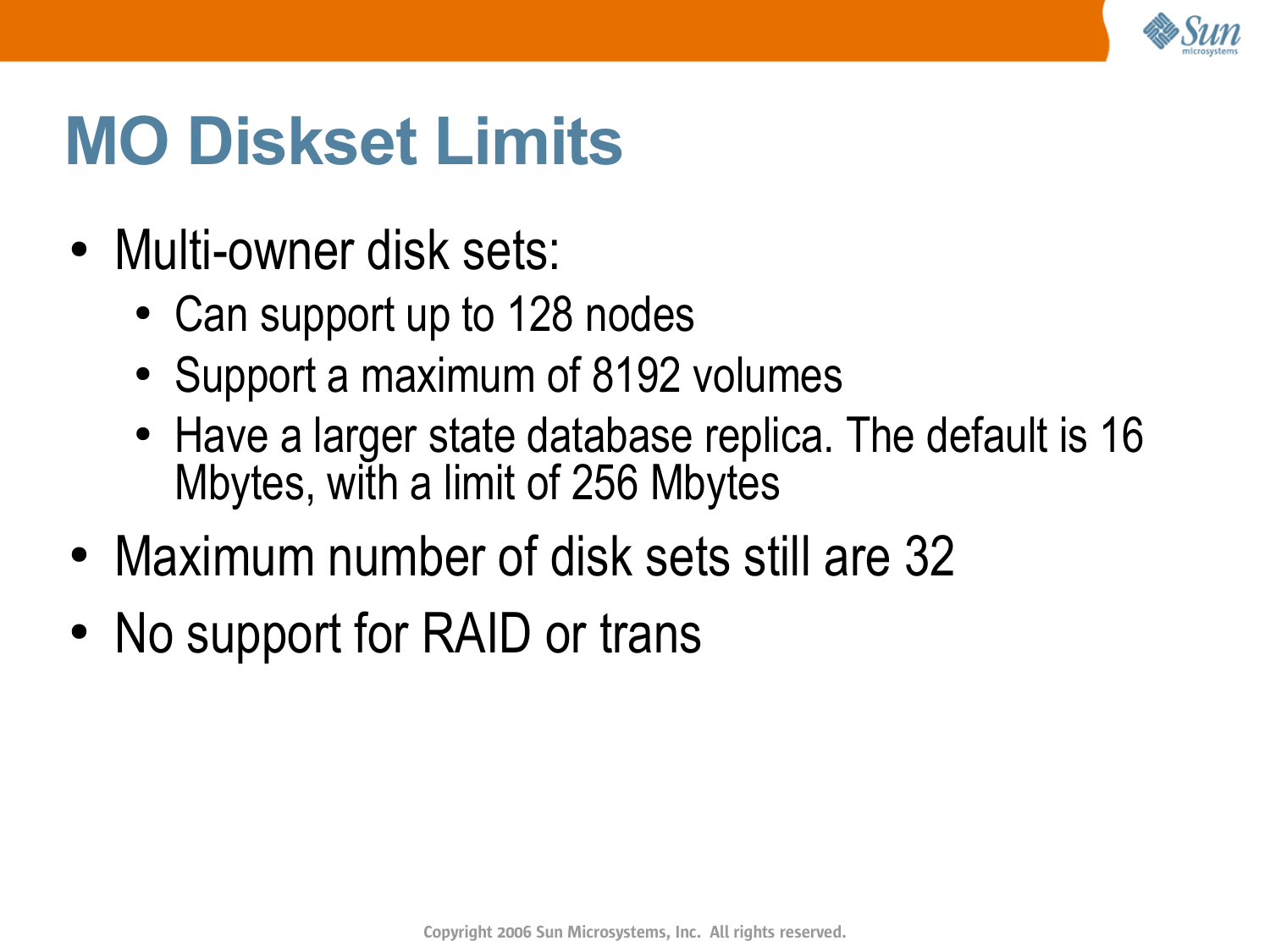

#### **Commands and Daemons**

- Metaclust
	- Only called by reconfig scripts
- Metaset
	- - M Creates a multi-owner disk set
	- -j/-w Join/withdraw to/from diskset
- rpc.mdcommd
	- Coordinates node communication
- Mddoors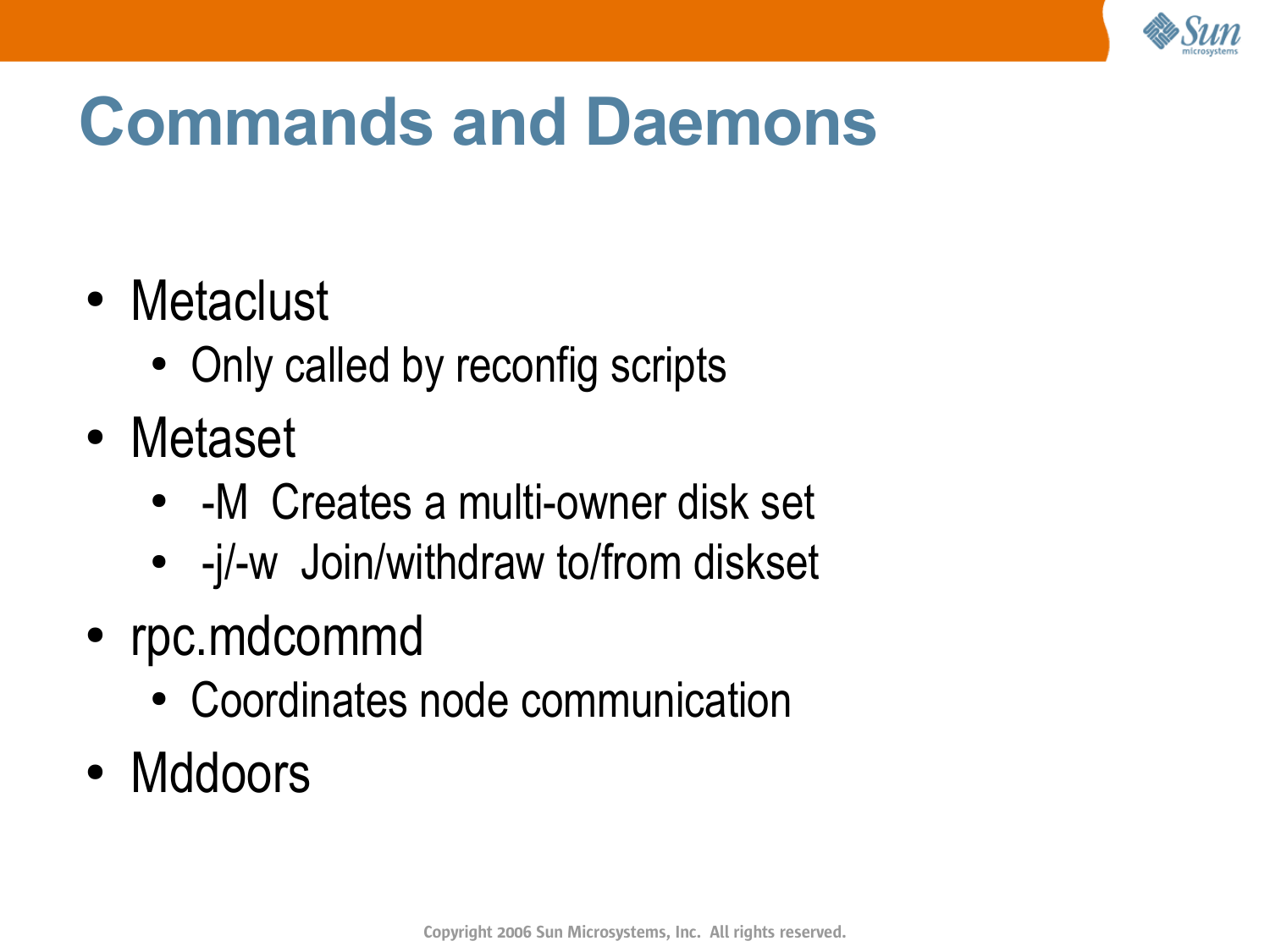

### **Common Terms**

- Master Each multi-node diskset has a master node that acts as the controller for all configuration updates to the cluster.
- $\bullet$  Slave All of the nodes in a multi-node diskset that are not a master. It is possible for a node to be a master of one diskset and a slave for another.
- Metadb, MDDB, replica the metadata storage for SVM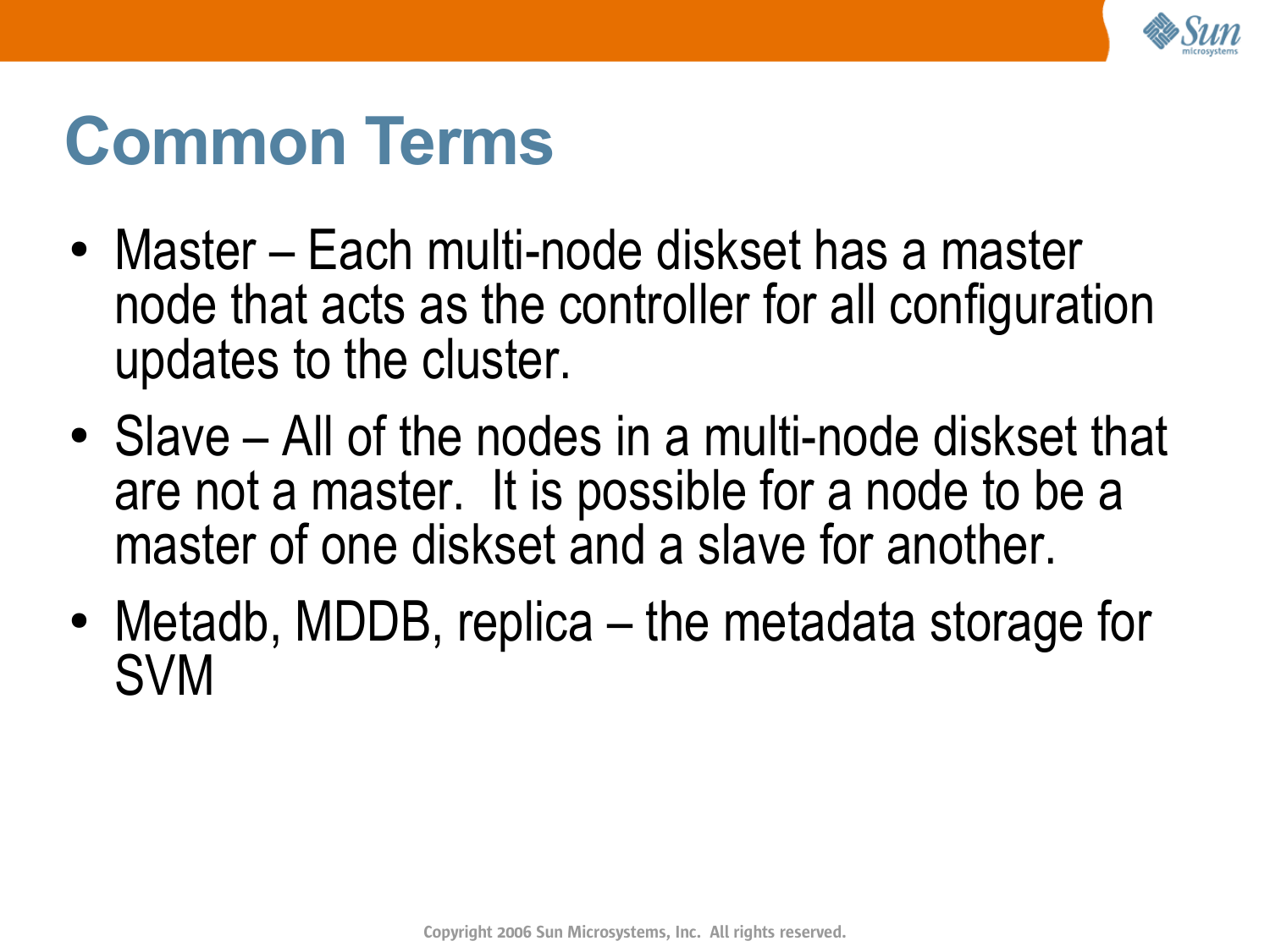

# **MO Diskset Concepts**

- Each MO diskset has a master
	- Multiple masters can exist simultaneously in different sets
	- Master manages and updates the state database replica changes for its set
- Two ways the master is chosen
	- First node to add a disk to the disk set
	- The node with the lowest node id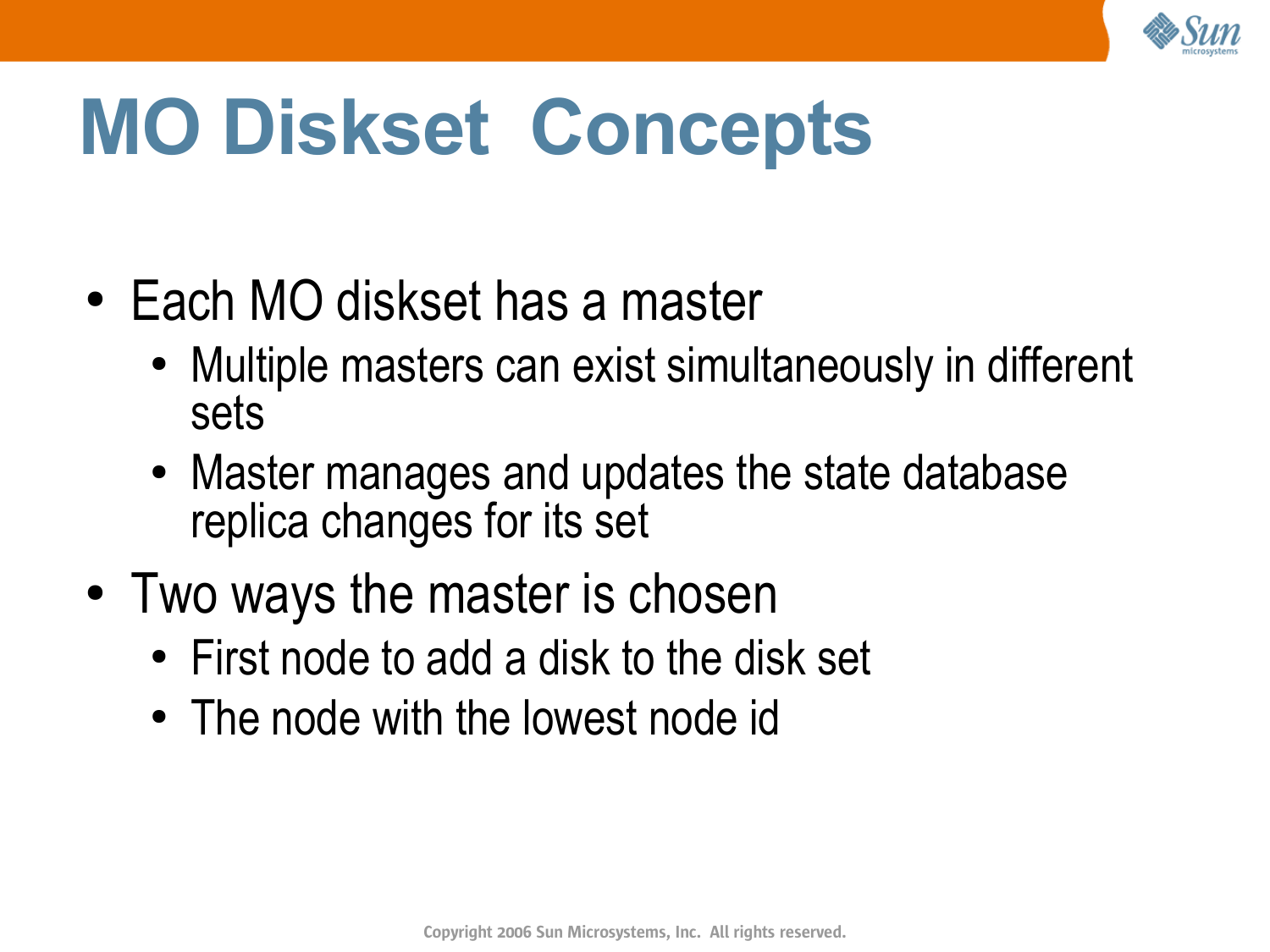

#### **Mirrors in MO disksets**

Two types of mirrors:

- Optimized resync mirrors
	- Only accessed by 1 node at a time
	- Intended for use of Oracle RAC log files that are only accessed by 1 node.
- ABR enabled mirrors
	- Can be accessed by all nodes simultaneously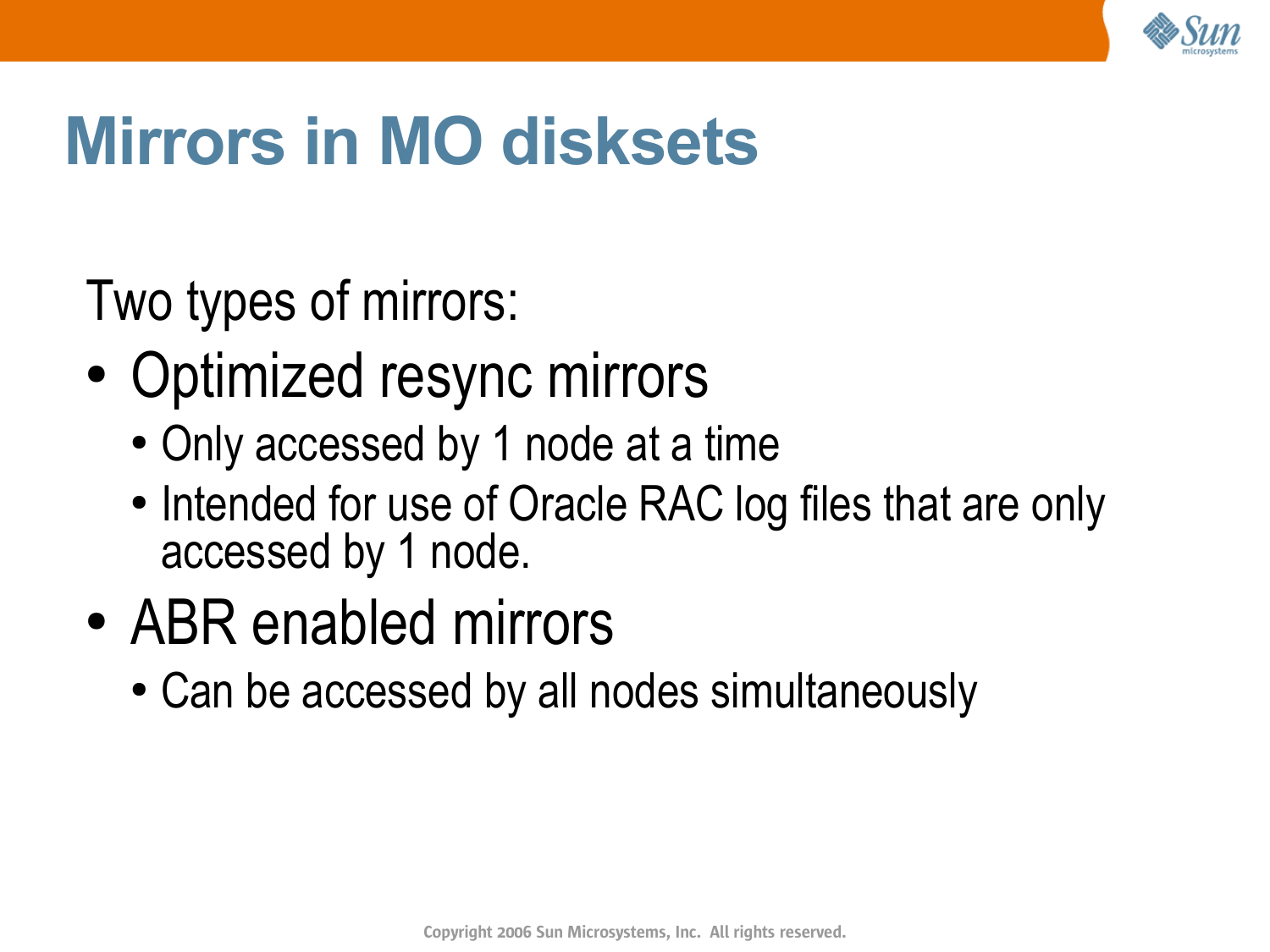

# **Mirrors in MO Disksets (2)**

- Mirror Owners
	- A mirror owner is the node that is currently performing a resync or with optimized resync mirrors the last node to perform i/o
	- Optimized resync mirrors always have an owner
	- ABR enabled mirrors have an owner only during resyncs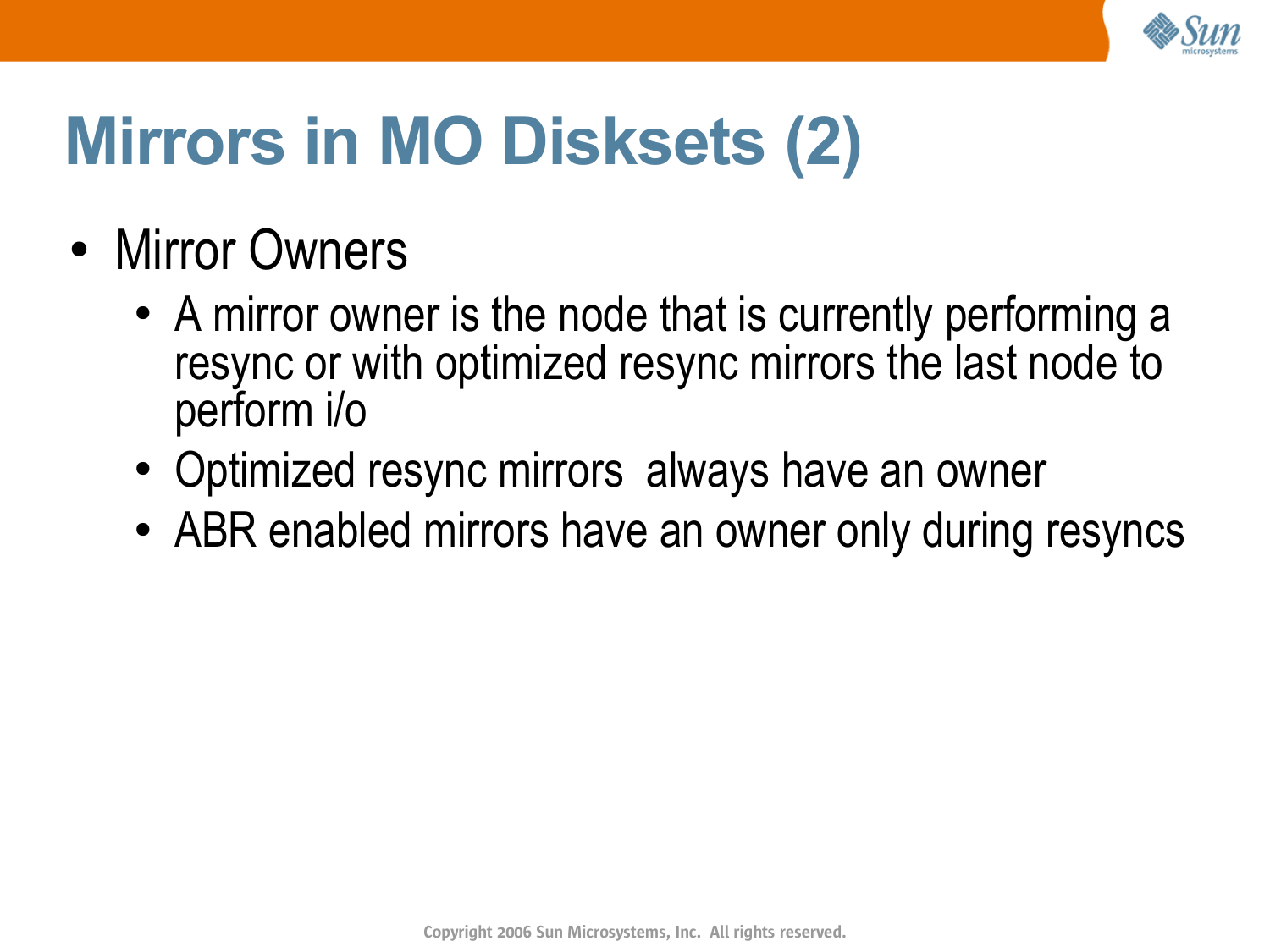

### **Optimized Resync Mirror**

#### **metastat -s blue**

blue/d22: Mirror Submirror 0: blue/d20 State: Okay Submirror 1: blue/d21 State:Okay Pass: 1 Read option: roundrobin (default) Write option: parallel (default) Resync option: optimized resync Owner: nodetwo Size 1238895 blocks (604 MB)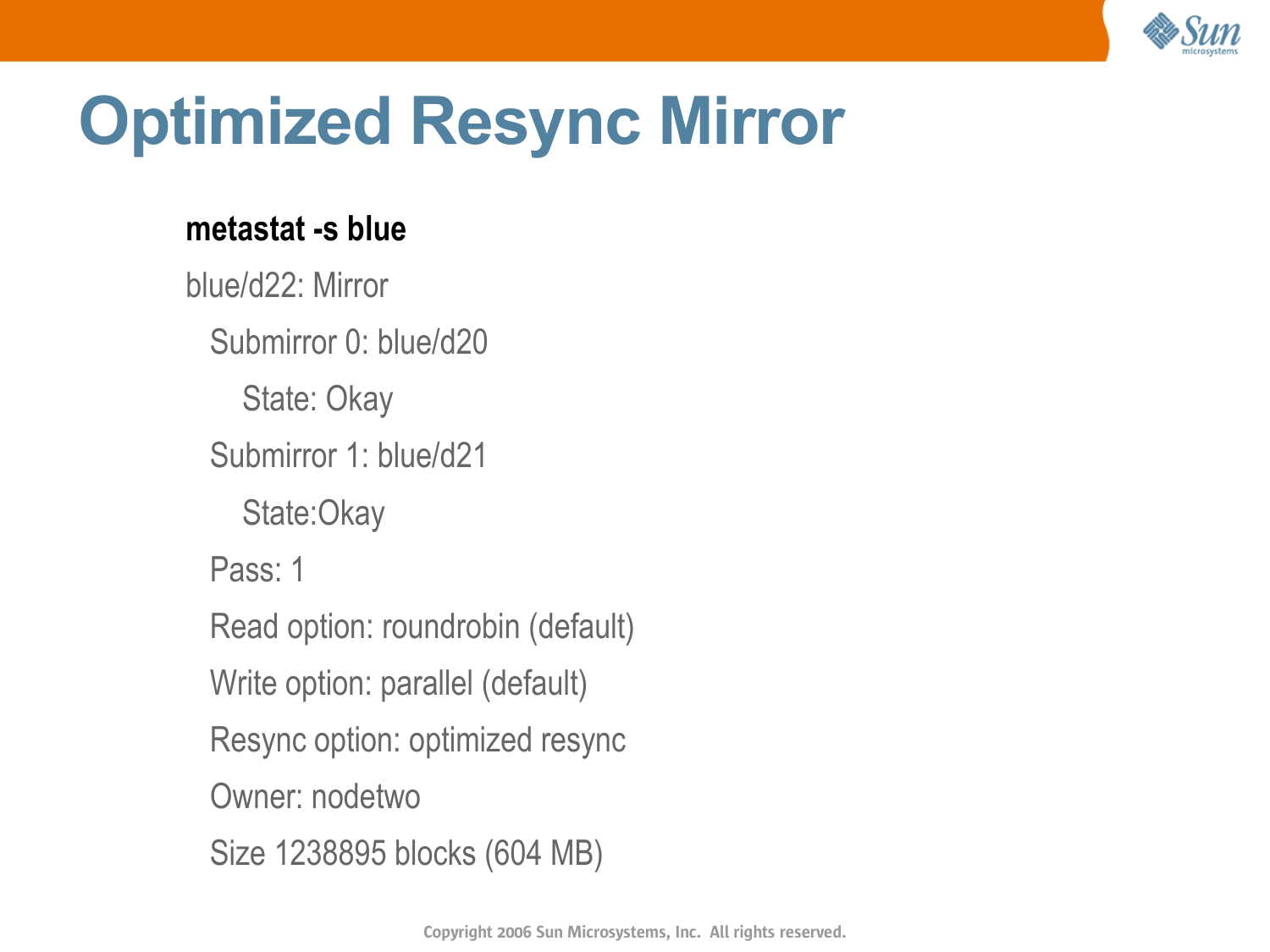

#### **ABR Enabled Mirror**

#### # **metastat -s blue**

blue/d22: Mirror Submirror 0: blue/d20 State: Okay Submirror 1: blue/d21 State:Okay Pass: 1 Read option: roundrobin (default) Write option: parallel (default) Resync option: application based Owner: None Size 1238895 blocks (604 MB)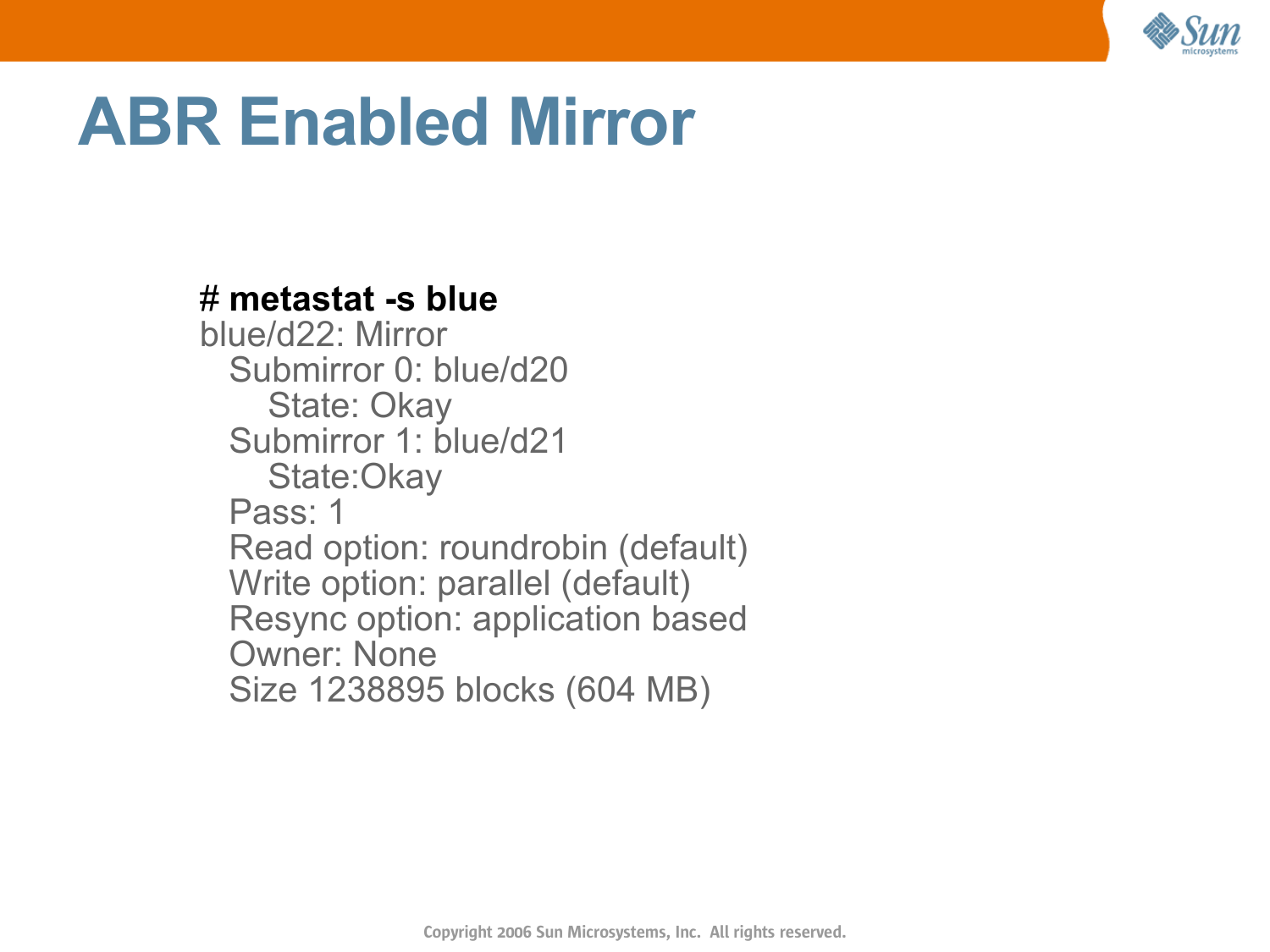

### **Creation of MN diskset**

- Similar to creation of traditional diskset (uses rpc.metad)
- Starts rpc.mdcommd and mddoors
	- > rpc.mdcommd is an rpc daemon used to communicate configuration and state changes across the cluster nodes
	- > mdoors is a door interface between the kernel and rpc.mdcommd
- Subsequent metaset and metadb commands use rpc.mdcommd in addition to rpc.metad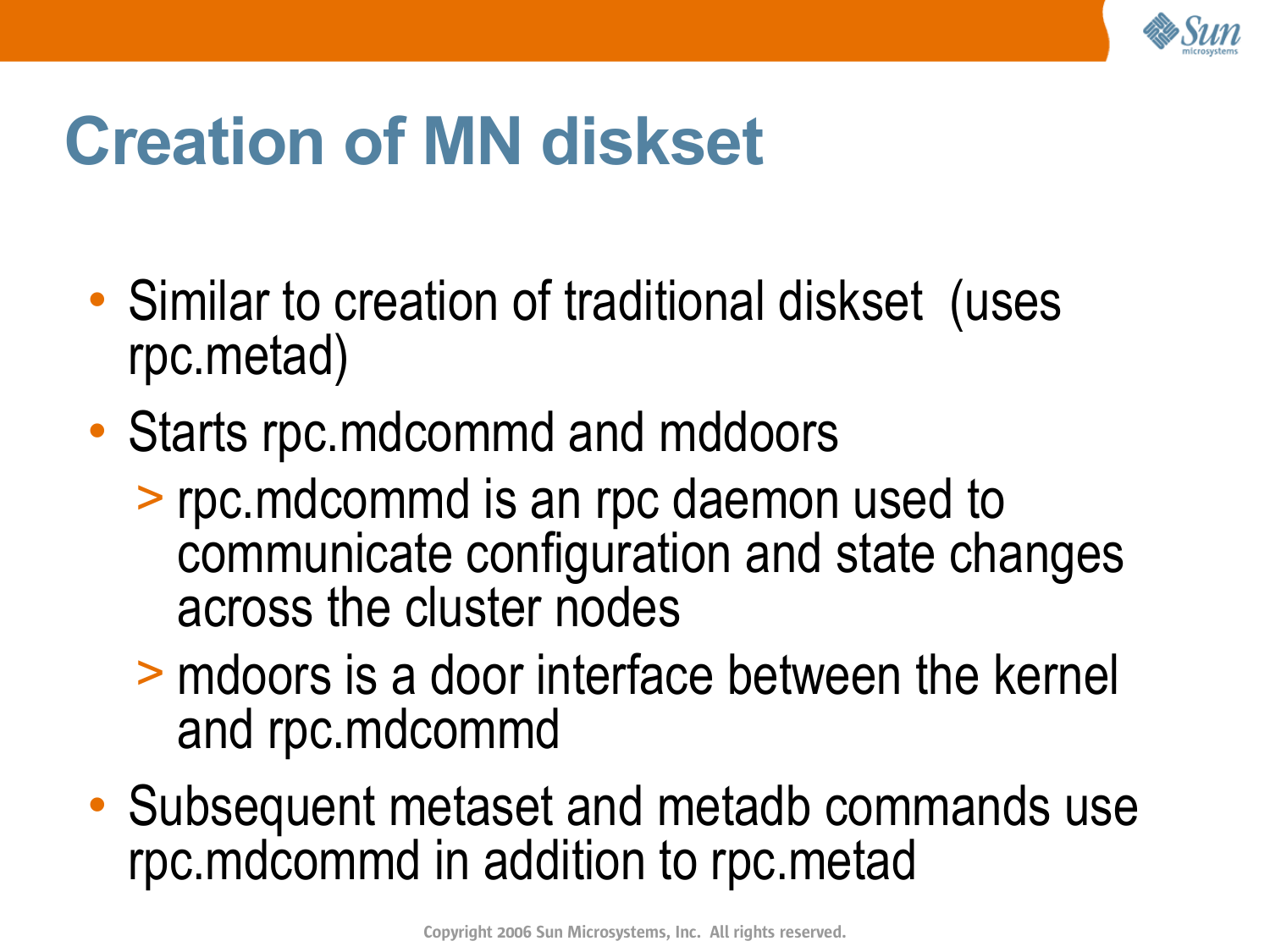

#### **Metaset output after creation**

- # metaset -s foo1 -aMh staffa ulva
- # metaset

Multi-owner Set name = foo1, Set number = 1, Master =

| Host   | Owner | Member |
|--------|-------|--------|
| staffa |       | Yes    |
| ulva   |       | Yes    |

- No owner since no disk in diskset
- Both nodes are members
- No master since no node is an owner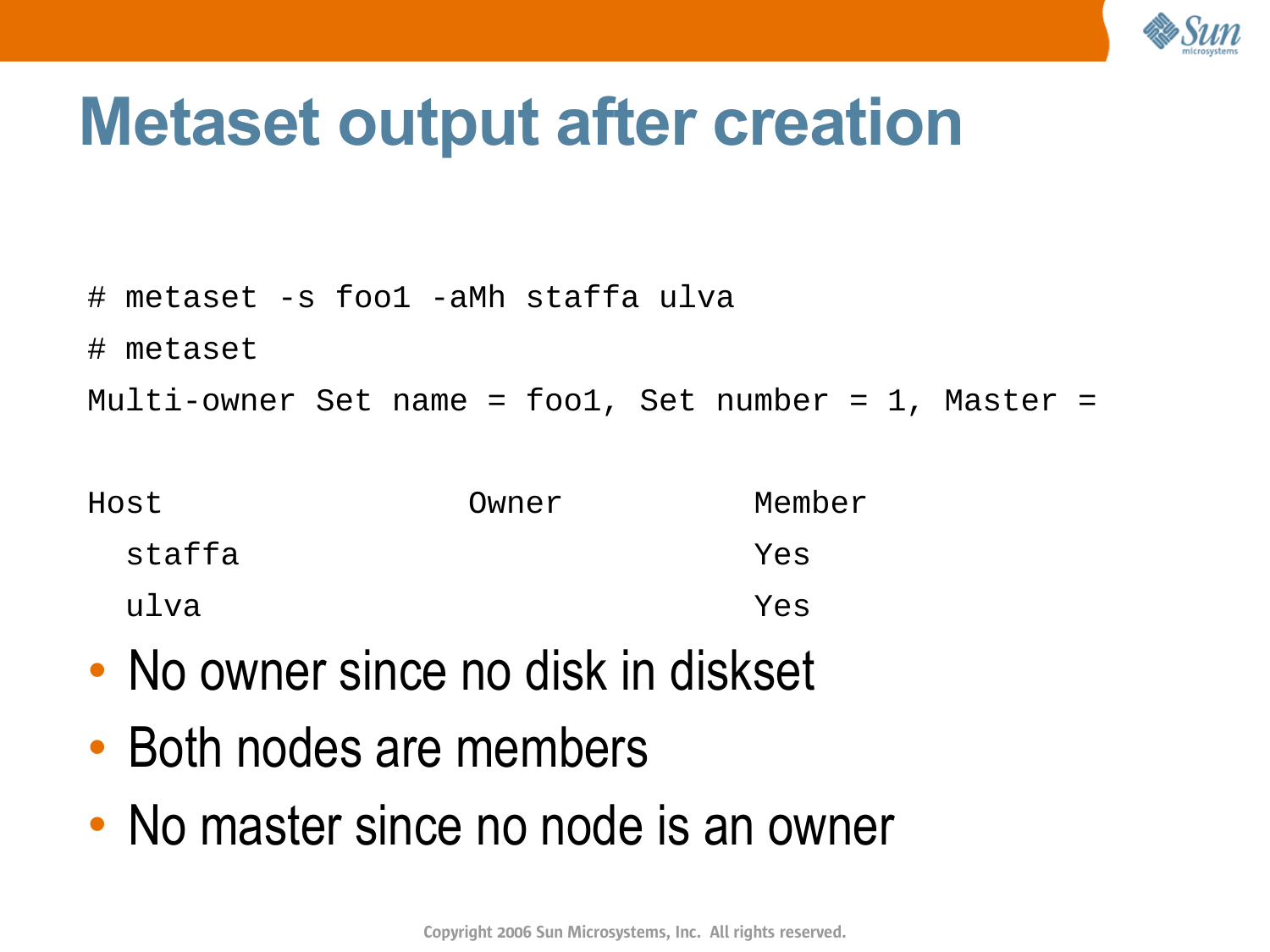

#### **Owner and Members**

- Multiple owners allowed in MN diskset
- Node is a member if node is in the membership list (/var/run/nodelist)
- Node is always a member on a single node system with no membership list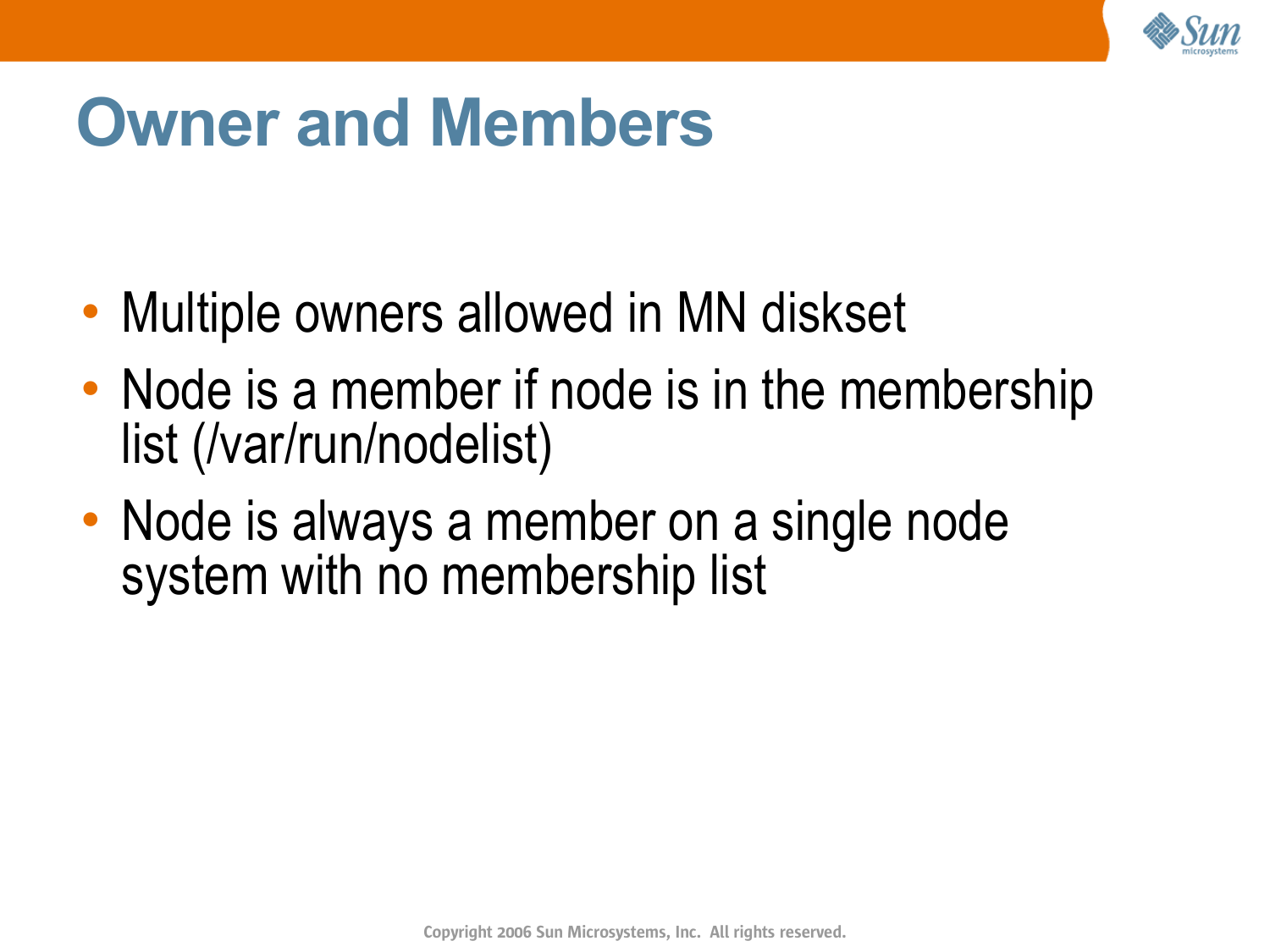

#### **Membership File**

- # cat /var/run/nodelist
- 1 staffa 172.16.193.1
- 2 ulva 172.16.193.2
- The node number starts at 1
- Written during reconfig cycle
- SunCluster will create and maintain this file so if running/testing in a non-SC environment it is necessary to create/maintain this manually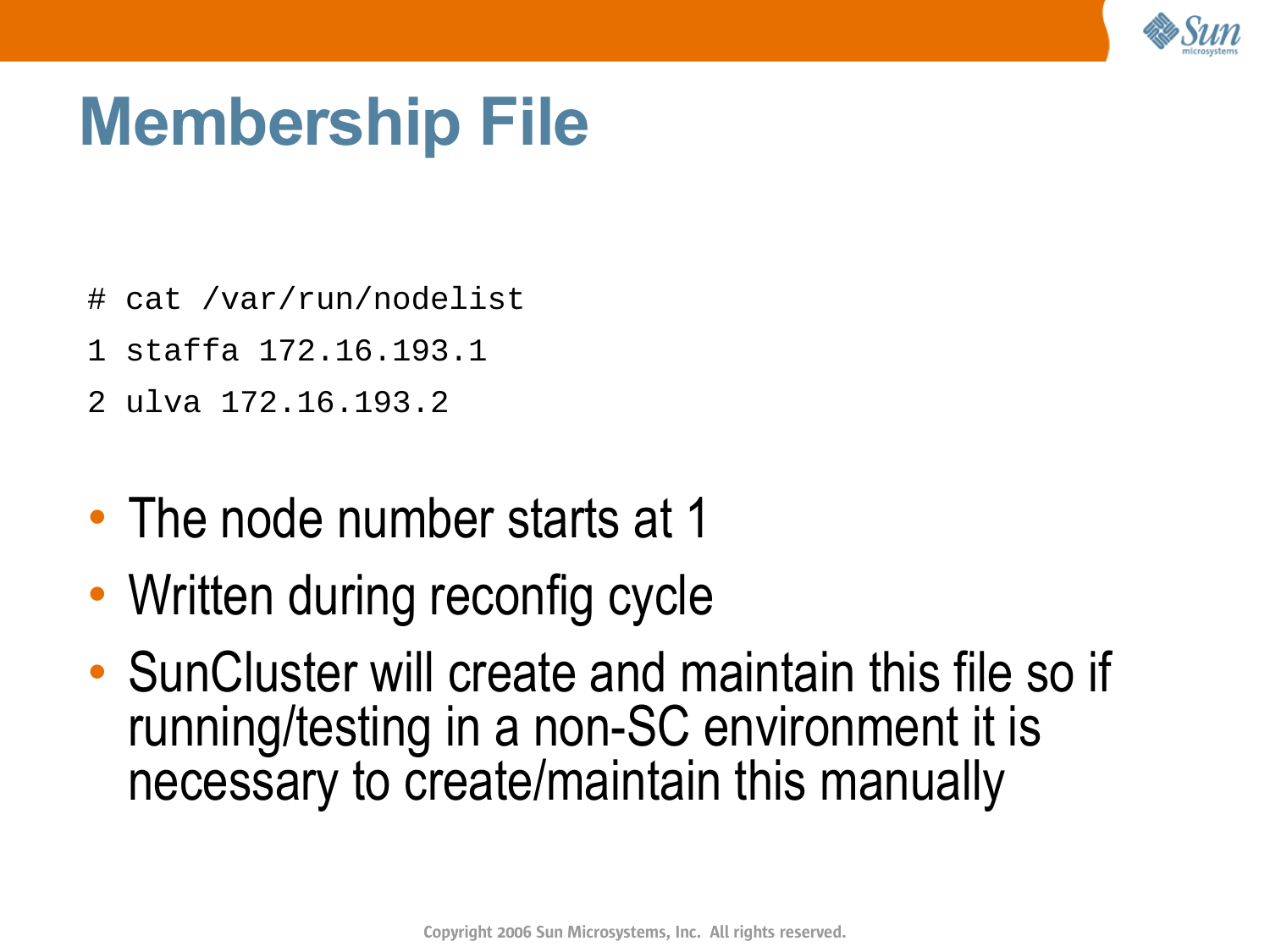

#### **Join and Withdraw**

- Options -j/-w like -t/-r
- First node to join is master
- Master not allowed to withdraw until all other nodes have withdrawn
- Customers not expected to use since SunCluster reconfig automatically joins nodes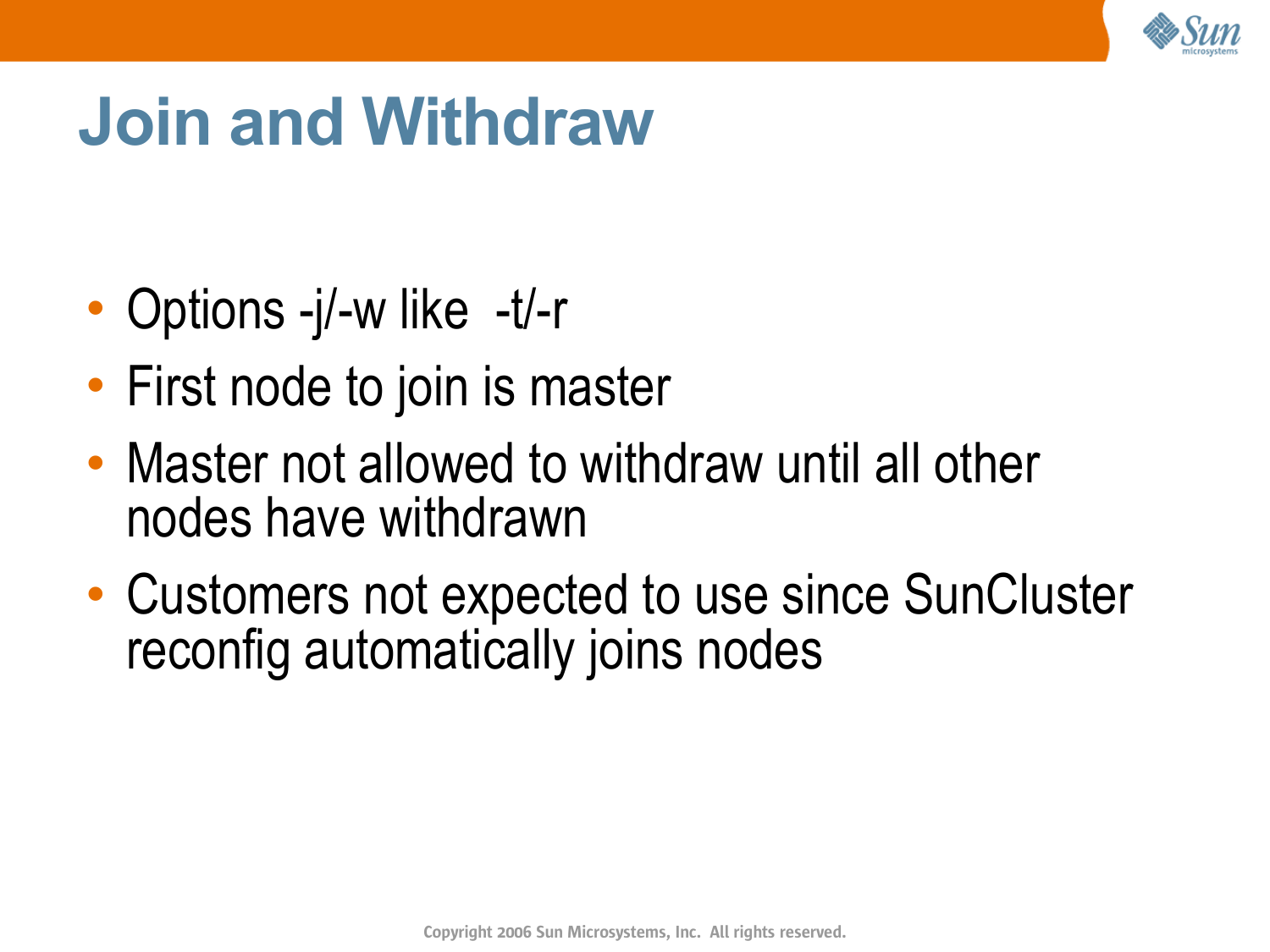

### **Join and Withdraw (2)**

- Slave node inherits state of diskset
- If master is running at 50% available mddbs, slave node is allowed to join diskset
- If master is running in STALE state when slave node joins, slave node is also in STALE state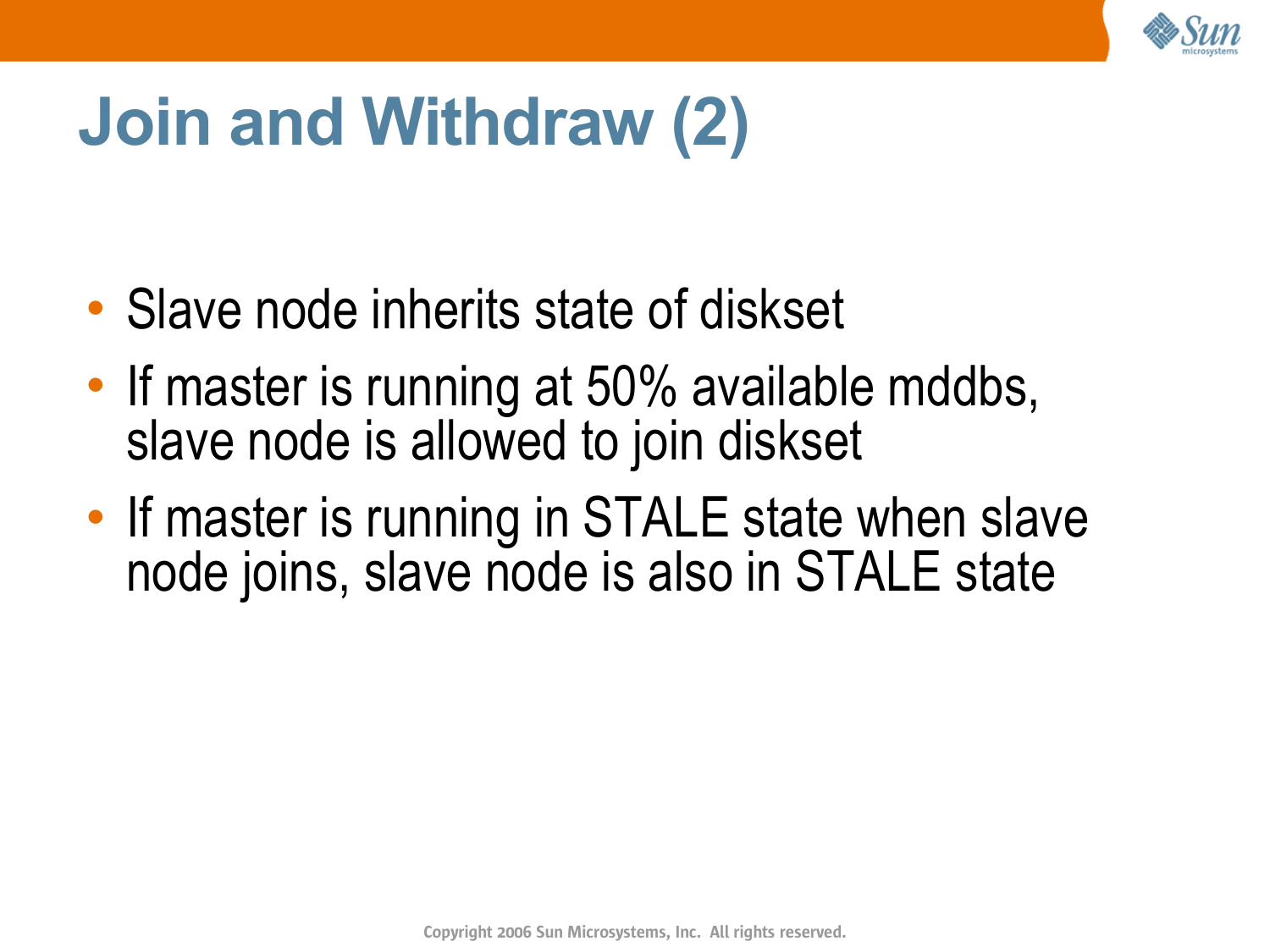

### **Join and Withdraw (3)**

ulva# metaset -w

ulva# metaset

Multi-owner Set name = foo1, Set number = 1, Master = Master and owner information unavailable until joined  $(metaset -j)$ 

Host Owner Member staffa multi-owner Yes ulva Yes

Drive Dbase

c1t16d0 Yes

• Ulva no longer owner

Copyright 2006 Sun Microsystems, Inc. All rights reserved.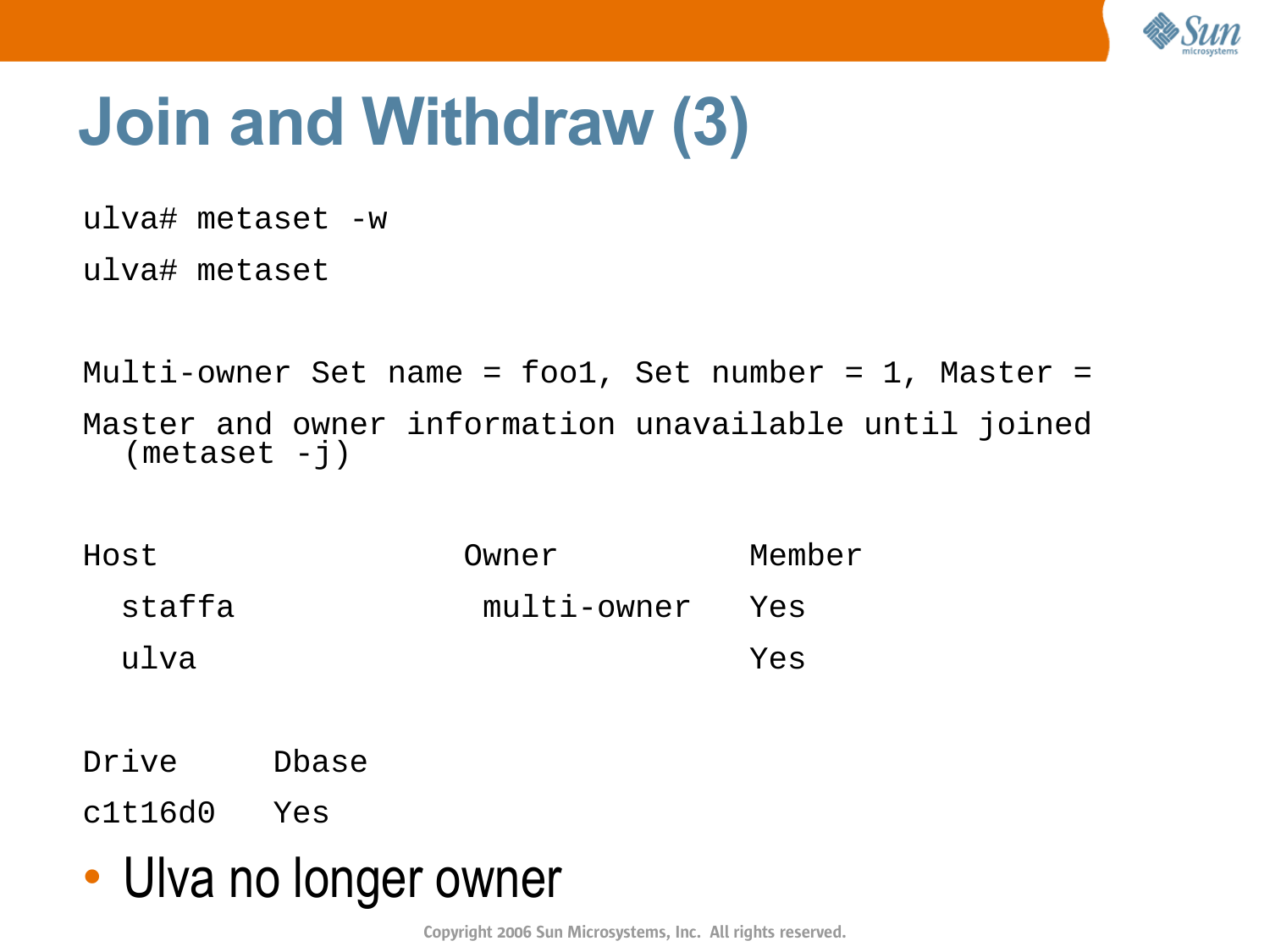

#### **Join and Withdraw (4)**

Staffa# metaset

Multi-owner Set name = foo1, Set number = 1, Master = staffa

| Host   | Owner           | Member |
|--------|-----------------|--------|
| staffa | multi-owner Yes |        |
| ulva   |                 | Yes    |

Drive Dbase

c1t16d0 Yes

#### • Staffa is still owner and master

Copyright 2006 Sun Microsystems, Inc. All rights reserved.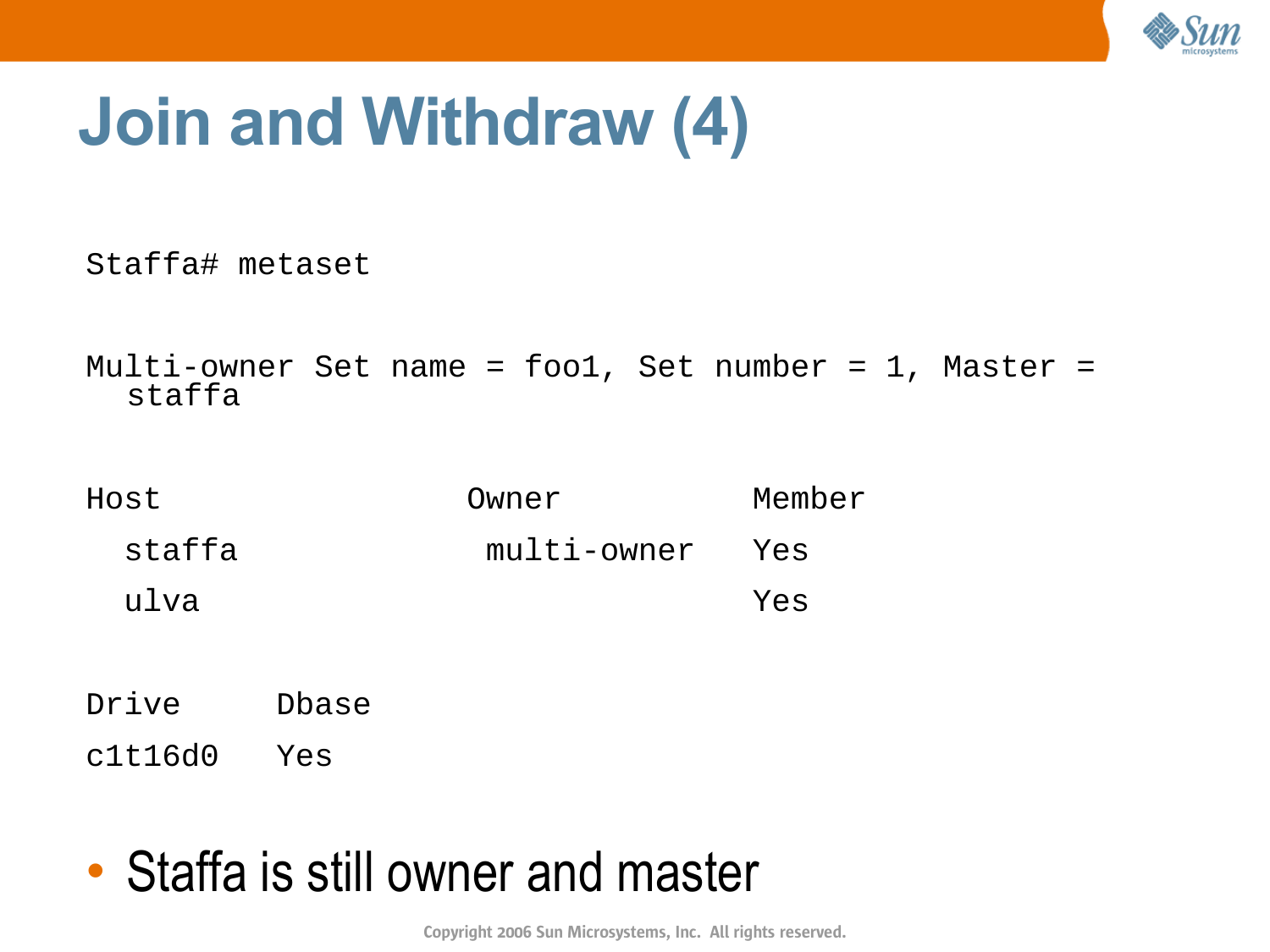

#### **Node Records**

- Each node in MN diskset has a node record stored in local metadbs
- Node record added/deleted during addition or removal of host from set
- Node record updated during join/withdraw of host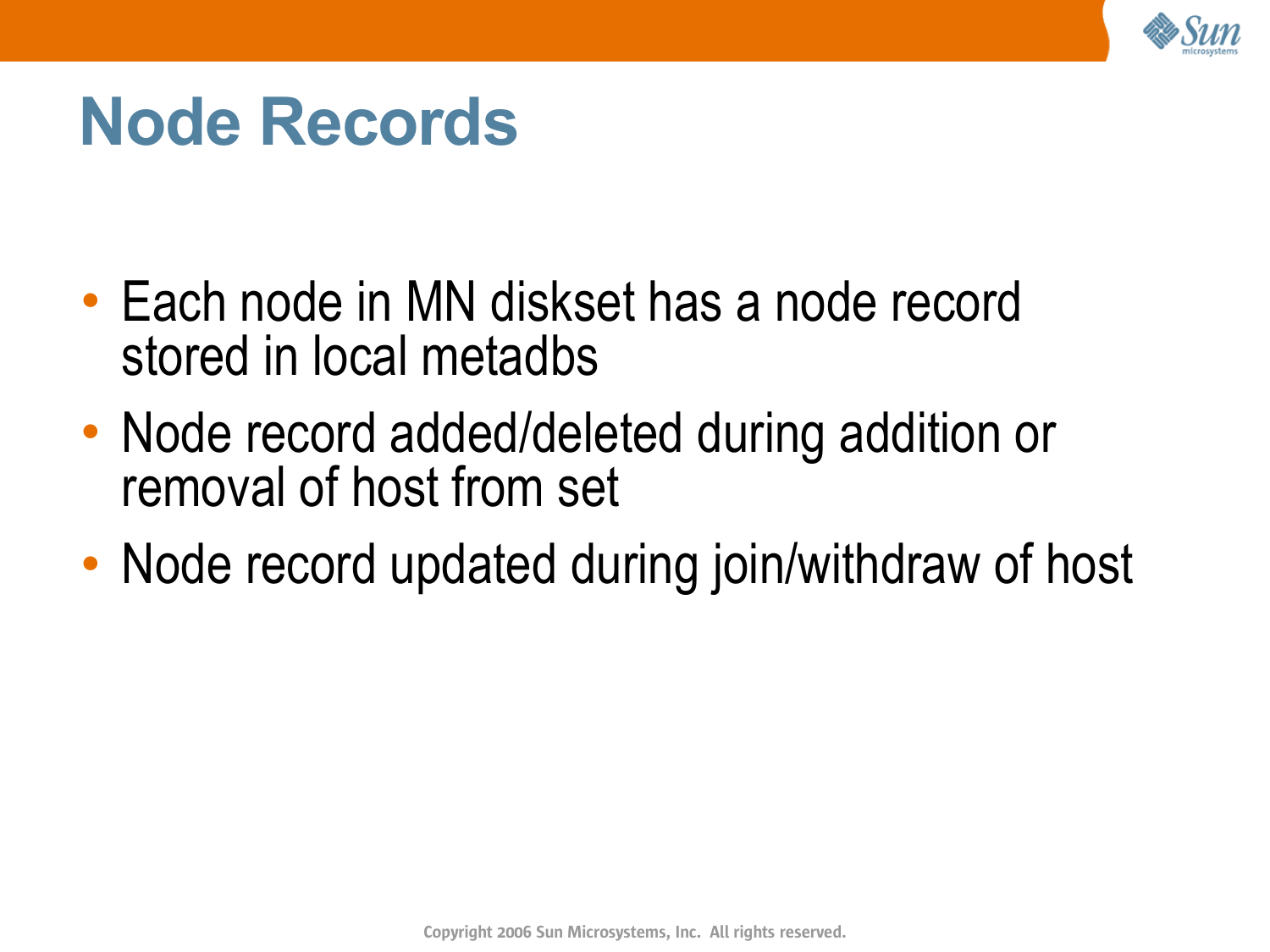

#### **Diskset Failure Recovery**

- Recovery is more comprehensive due to leverage of SunCluster reconfig cycle
- Nodes communicate during recovery to develop consistent view
- Should never have situation where 2 nodes have different views of diskset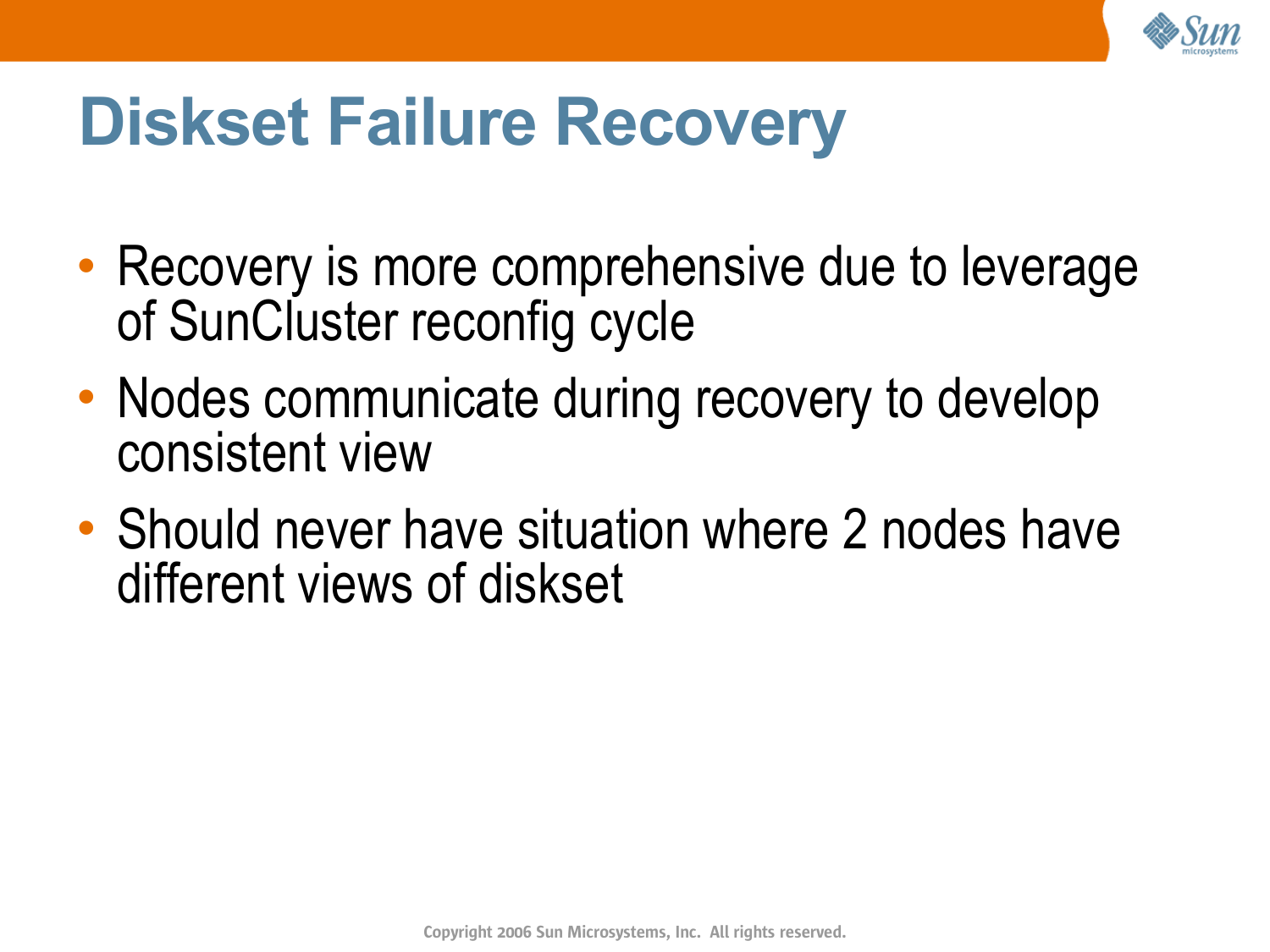

#### **Metadb**

- Only master node allowed to write to diskset mddbs
- When master changes the mddb it sends a PARSE message which causes the slaves to reread the mddb in from disk
- Optimized resync record updates do not cause a PARSE message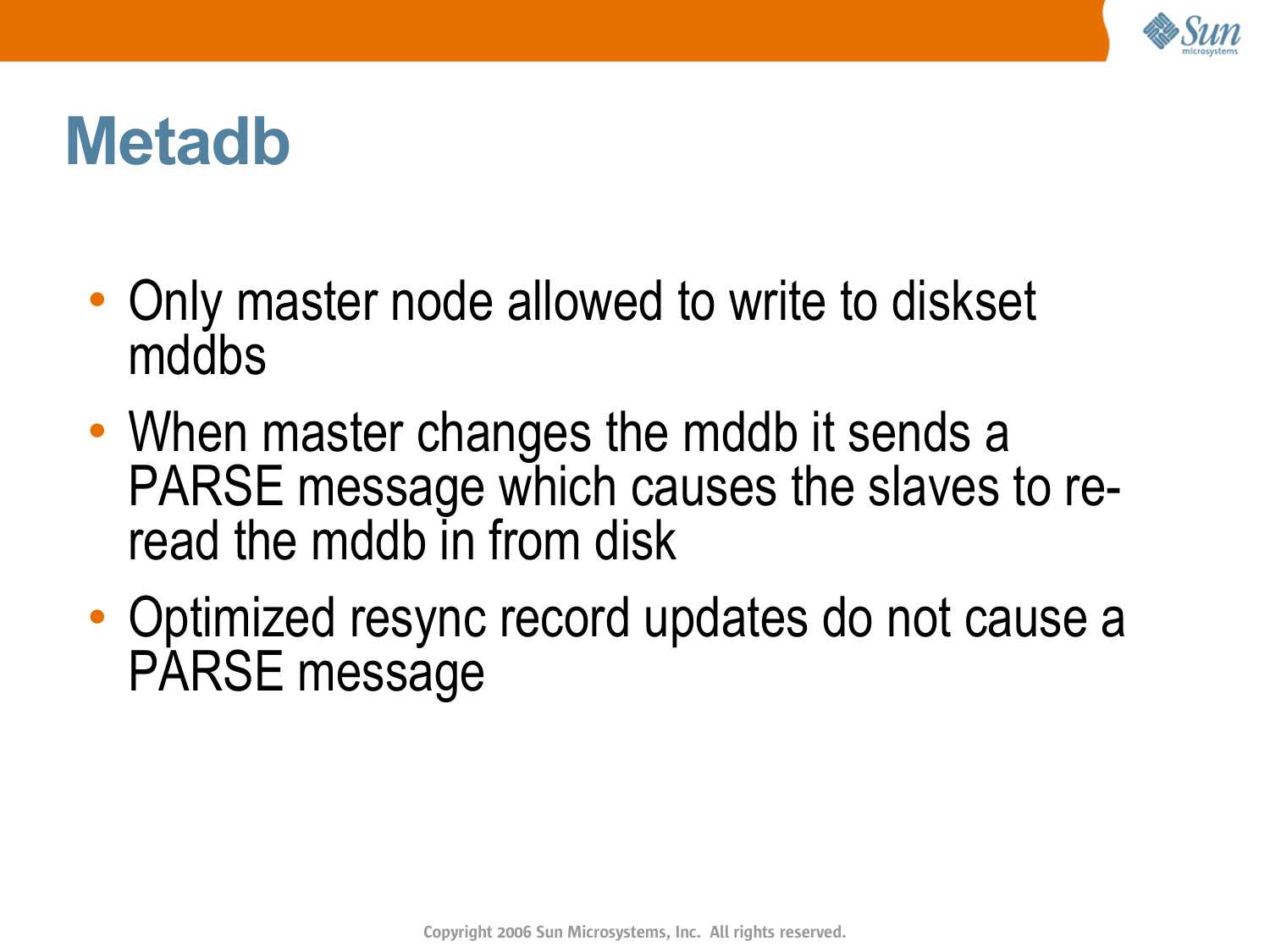

#### **Metaset and Metadb**

- These commands are only run on the local node
- These commands can change the nodelist and so can't use rpc.mdcommd
- These commands suspend rpc.mdcommd in order to lock out other meta\* commands.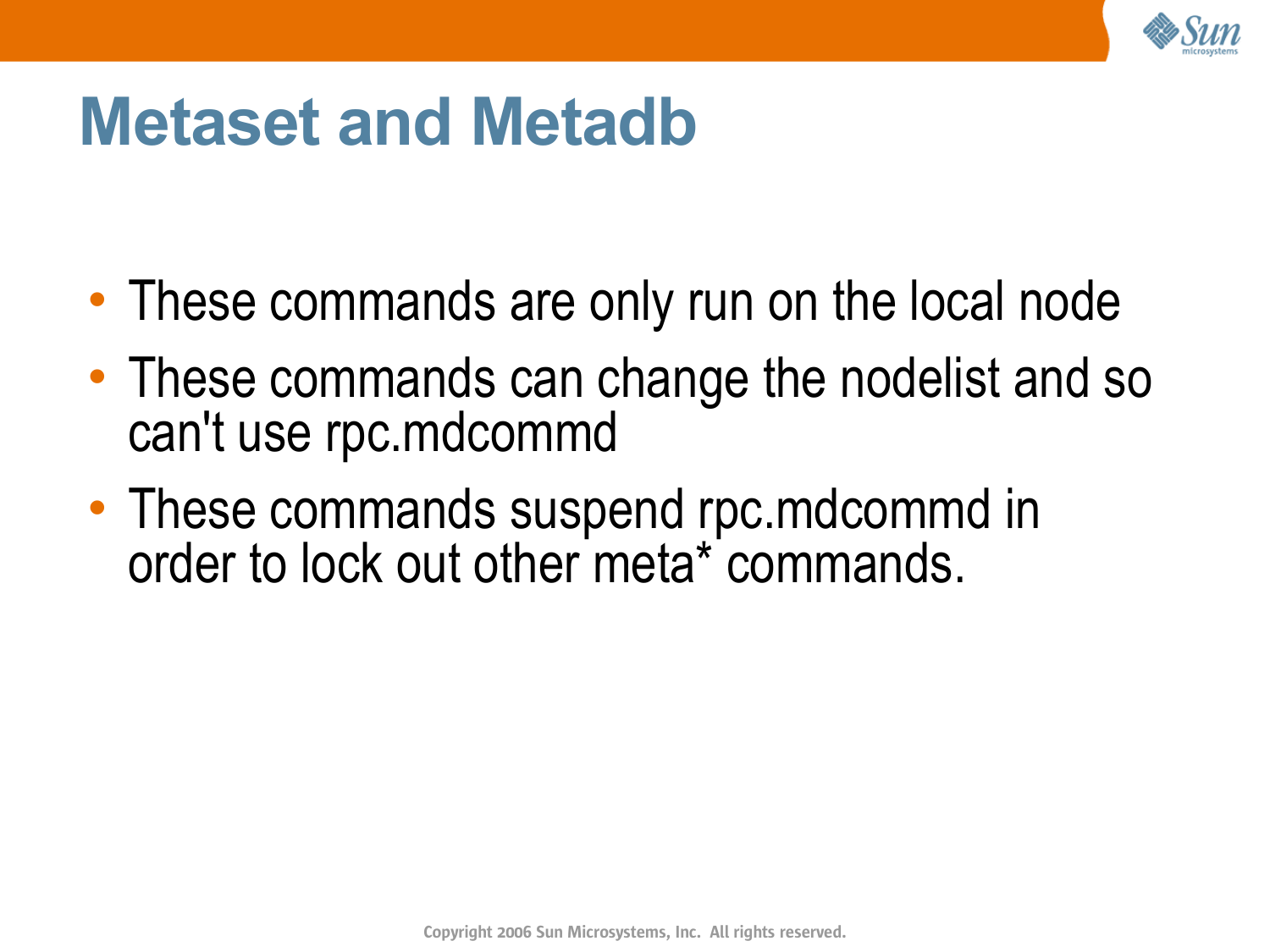

### **MO Diskset Commands**

- Most can be run from any node
- Metarecover must be run on master node
- Metastat doesn't contact other nodes in multi-owner set
- Most are executed on all nodes using rpc.mdcommd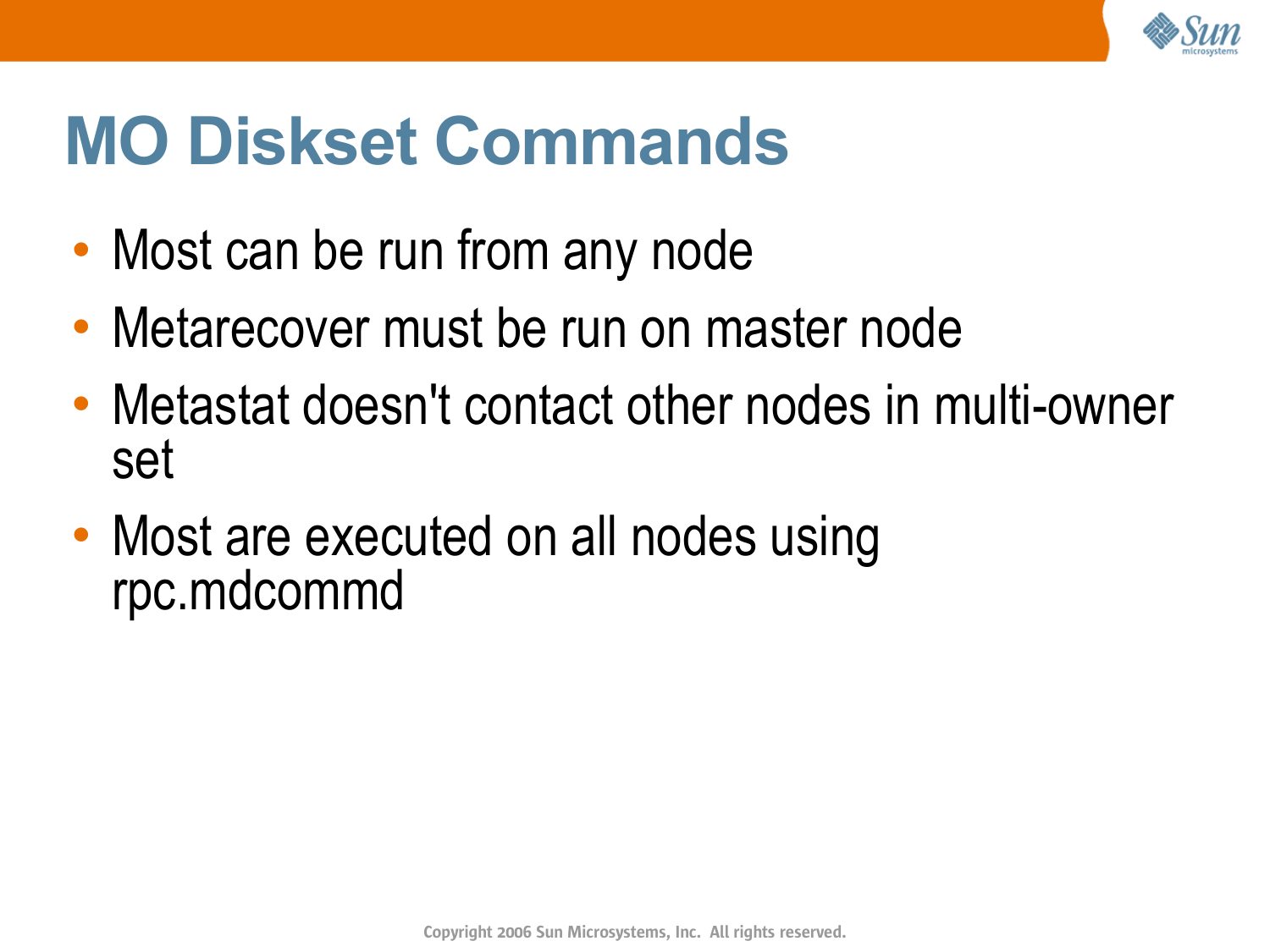

# **MO Diskset Commands (2)**

- Most run a -n (dryrun) option first
- If dryrun fails, command is done.
- Once a command (non-dryrun) is issued on master node, it will be issued to all nodes even if command failed.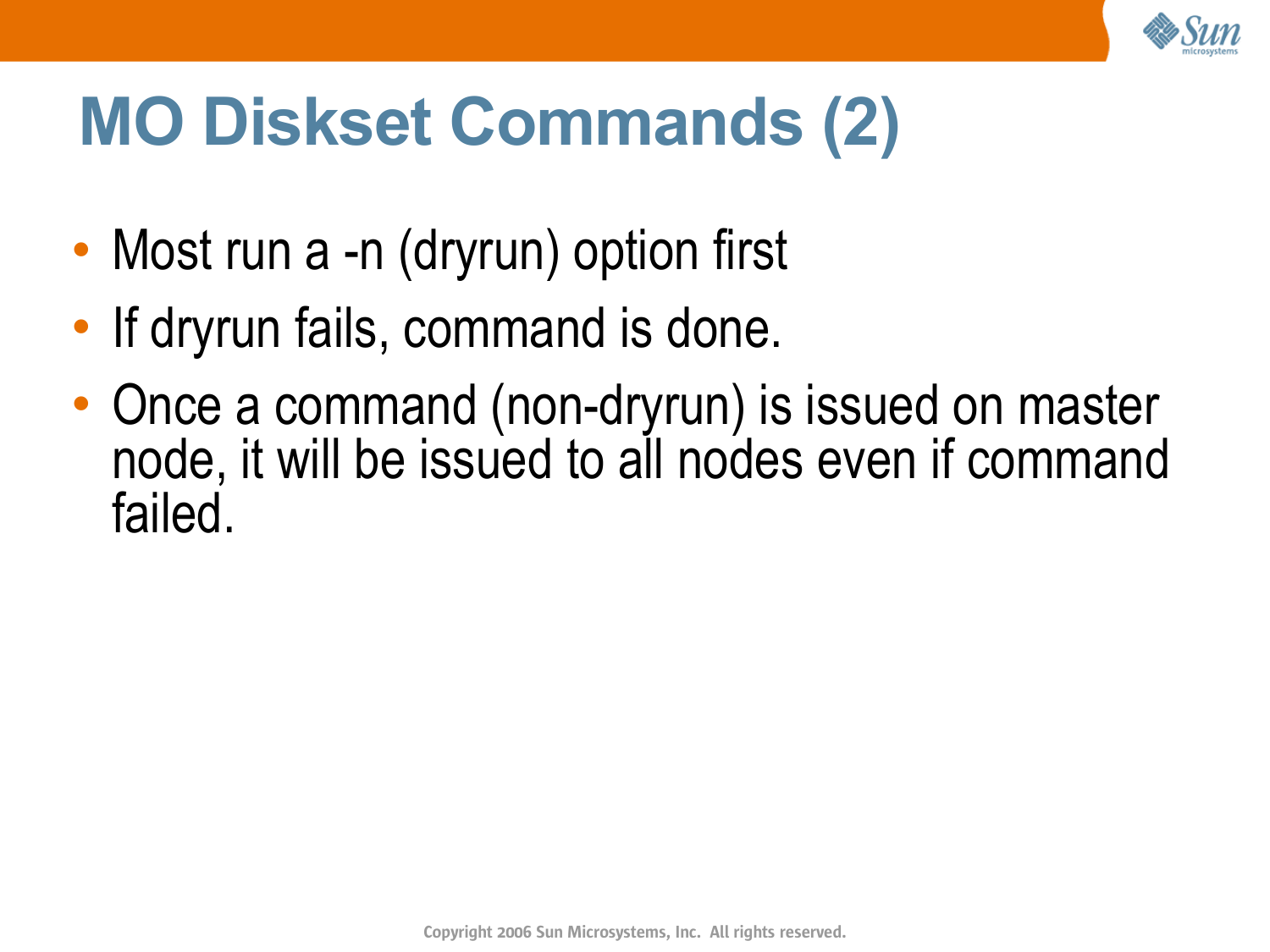

# **MO Diskset Commands (3)**

- When invoked by rpc.mdcommd, exec name is metaxxxx.rpc\_call. This enables the command to determine if it has been invoked by the user or by rpc.mdcommd.
- The command must return identical values on all nodes, if not, rpc.mdcommd will Panic the Master node.
- A disk failure on one node is reflected as a failure on all the nodes.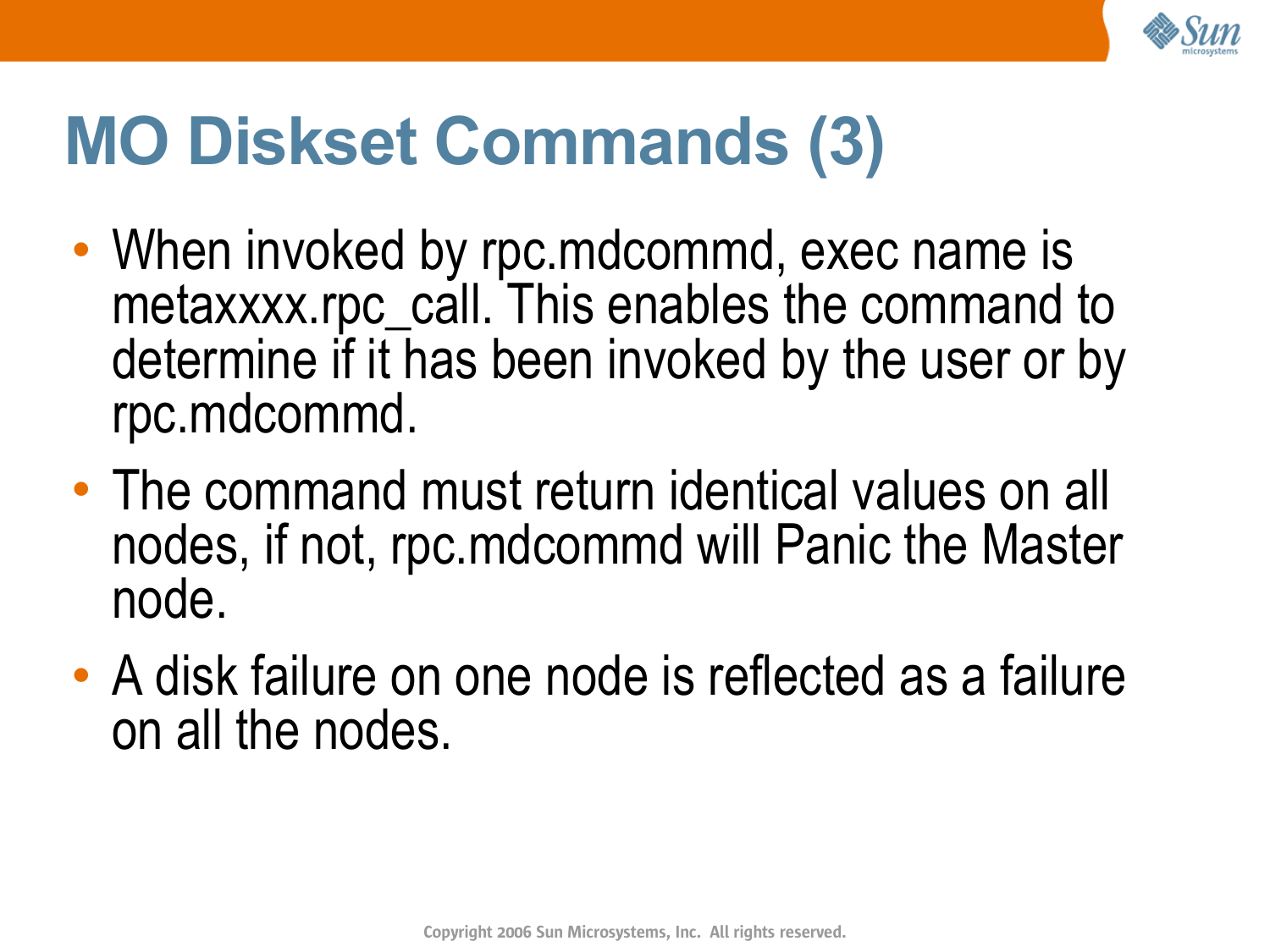

### **Metainit example**

- User types "metainit -sA d0 1 1 c1t3d0s0"
- Metainit sends dryrun command to rpc.mdcommd on local node.
- rpc.mdcommd sends message to Master.
- Master executes dryrun command locally.
- If successful, dryrun command sent to all slave nodes, including originating node.
- If dryrun fails on any node, failure is returned to the originator which aborts command.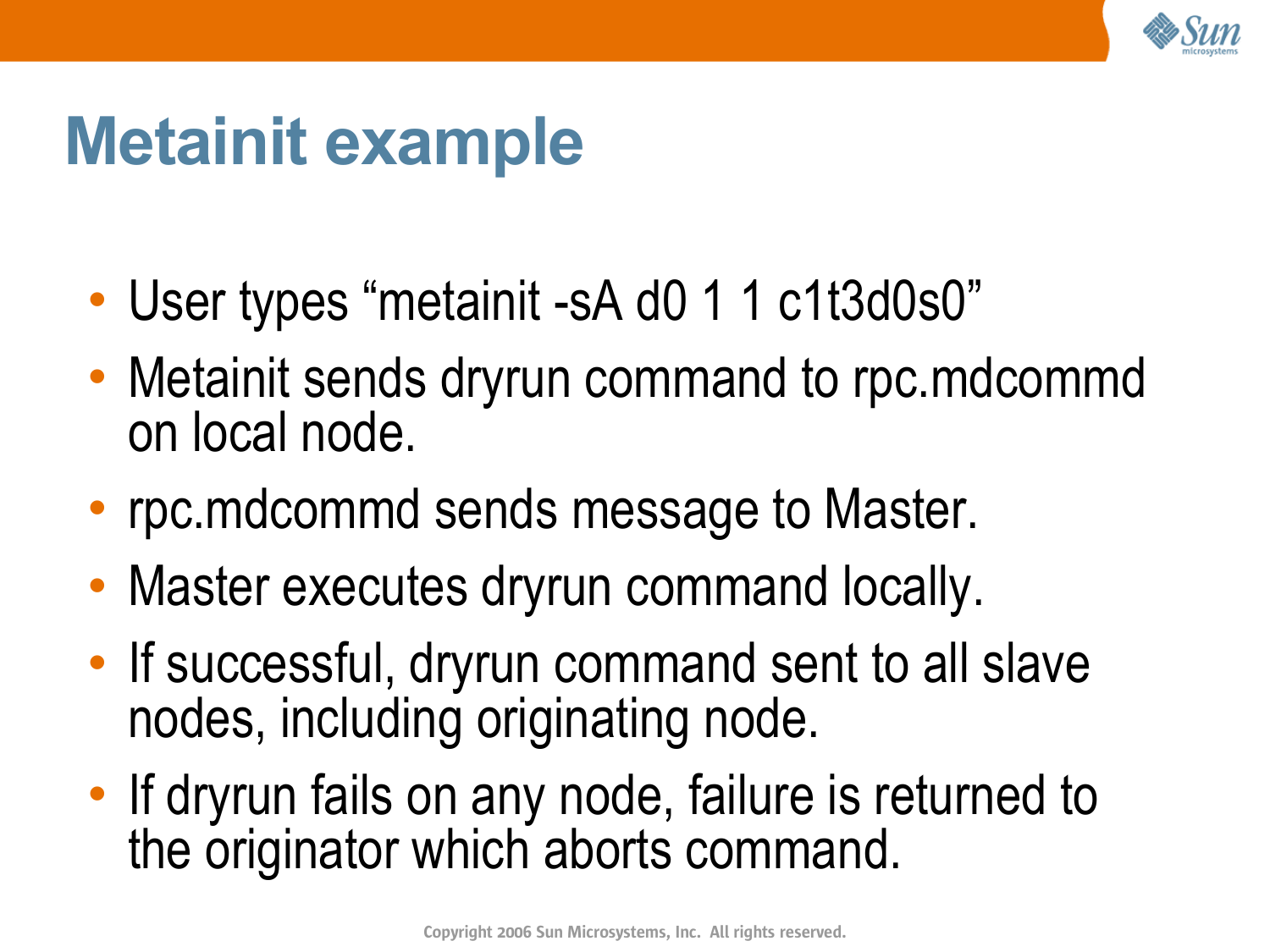

# **Metainit example (2)**

- If dryrun succeeds, metainit sends the metainit to rpc.mdcommd locally.
- rpc.mdcommd sends message to Master.
- Master executes metainit command locally, metadbs updated.
- Command then sent to all slave nodes
- If the result on any node differs from the result on the Master, rpc.mdcommd forces a panic of the Master node as there is an inconsistency between the two nodes.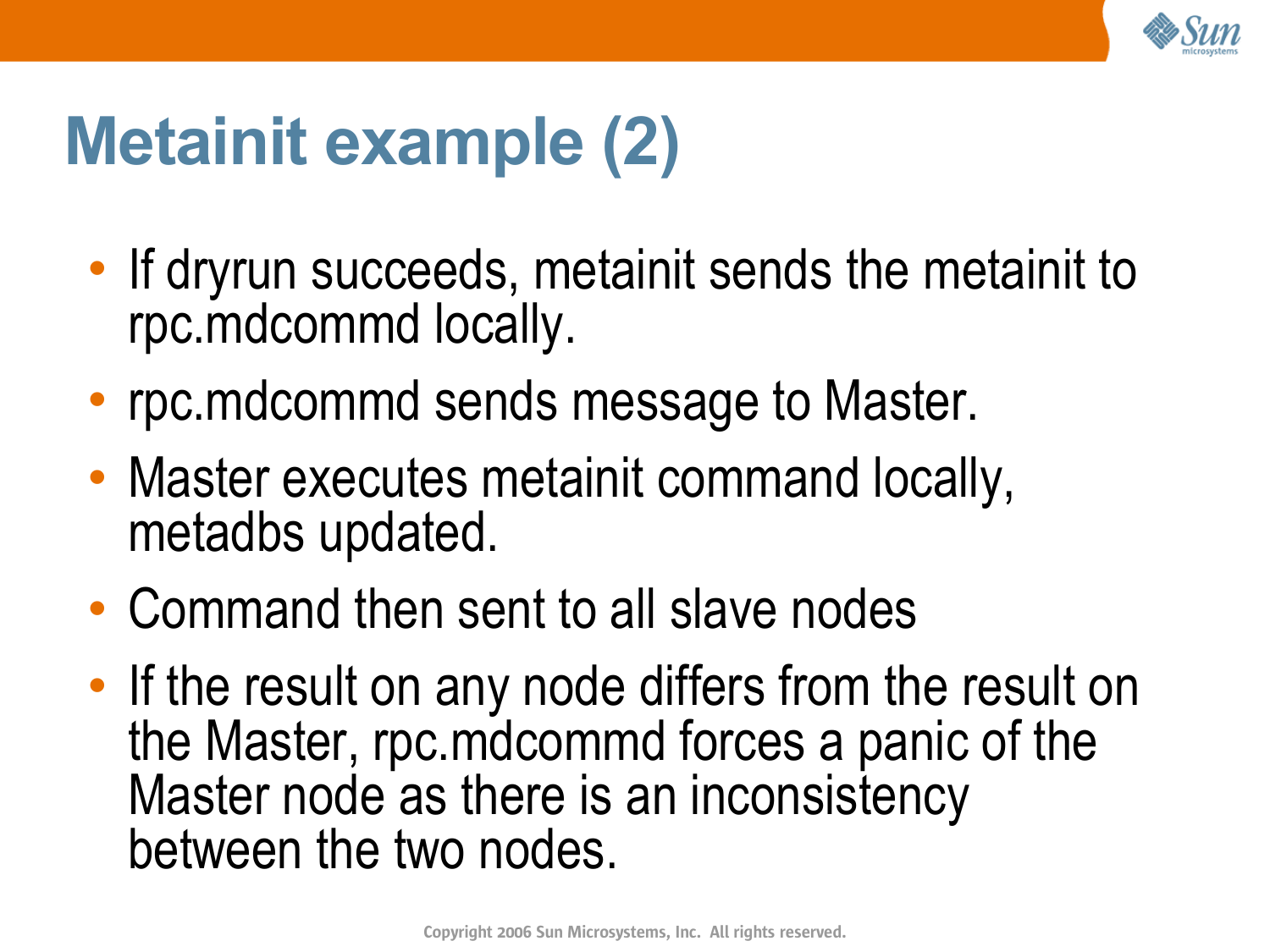

### **Metainit example (3)**

• We now have identical results for the command, return the result to the originating metainit command. Note that it may be that the command fails on all nodes, this is an acceptable outcome.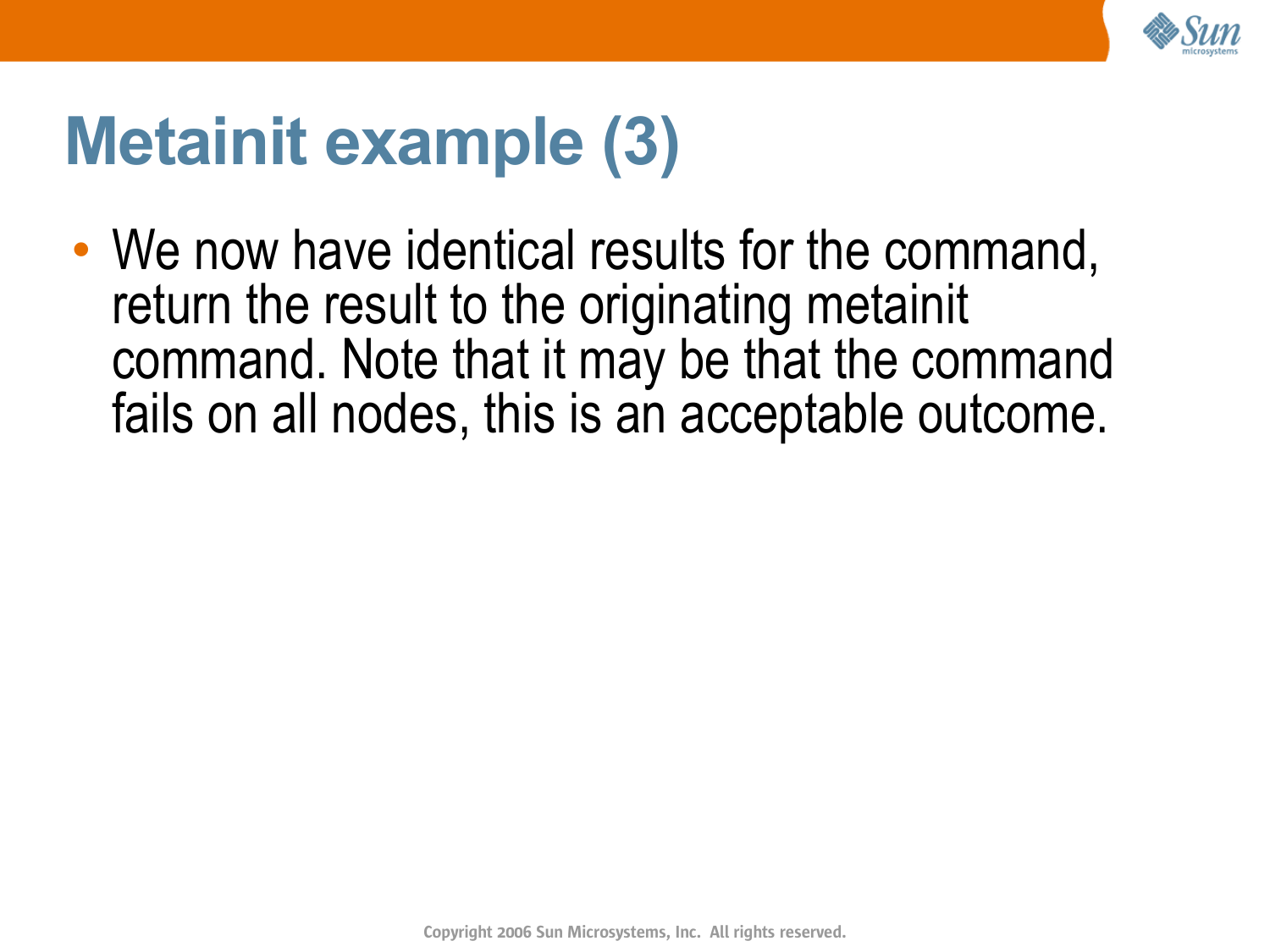

#### **Multiple Argument Cmds**

- Metaclear and metasync can refer to multiple metadevices, either explicitly metaclear -sA d1 d2 d3 metasync -sA d10 d11 or implicitly metaclear sA -a, metasync -sA -r
- Here, the originating command, sends a series of individual metacommands to the Master node. This avoids the requirement for a long timeout for the messages.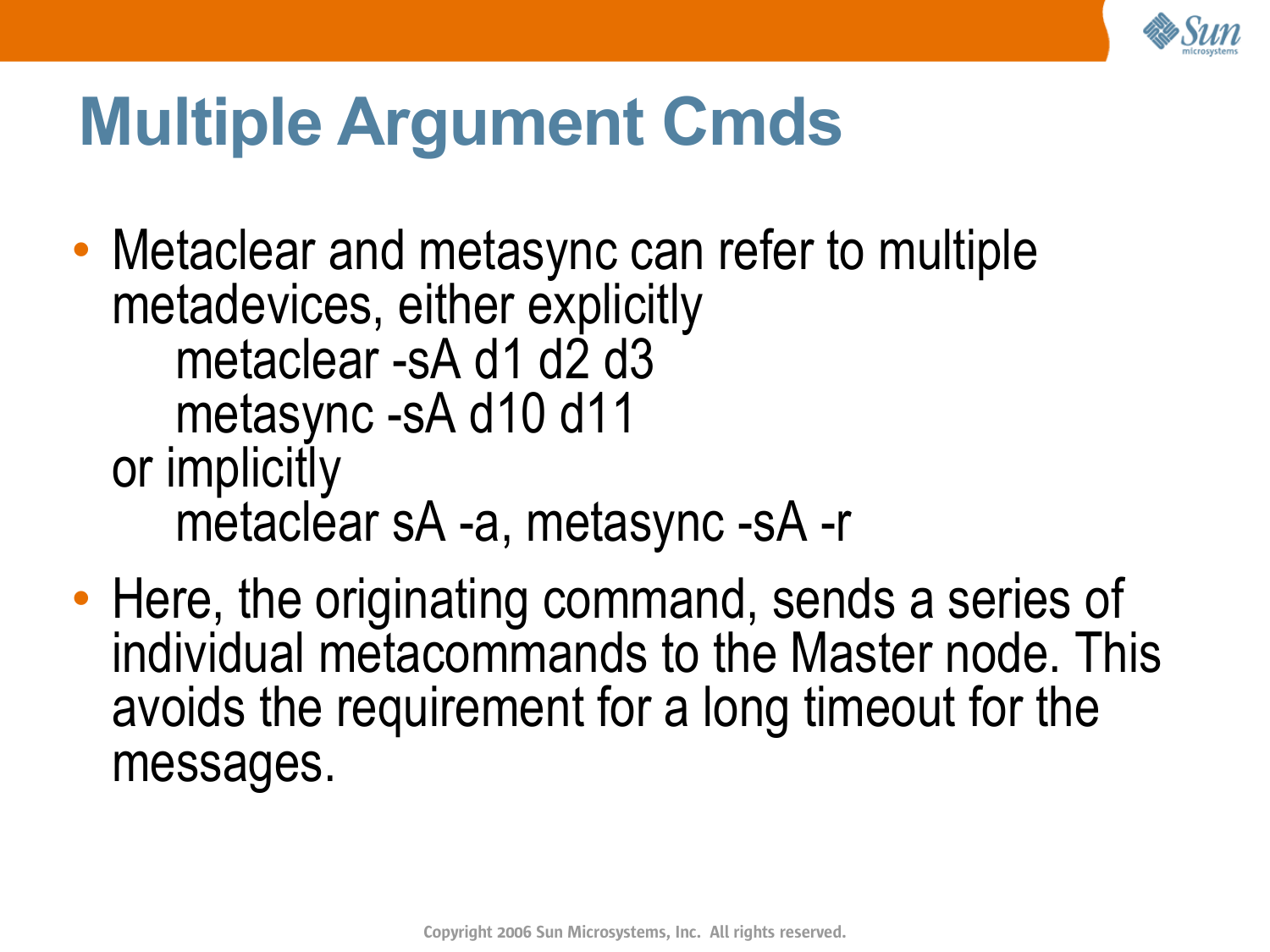

# **Oban Libmeta Support**

- Libmeta functions used by metacommands
	- > meta\_mn\_send\_command()
	- > meta\_mn\_send\_resync\_starting()
	- > meta\_mn\_suspend\_writes()
	- > meta\_mn\_send\_setsync() (S10)
	- > meta\_mn\_send\_metaclear\_command()
	- > meta\_is\_mn\_set() also sets sp to current set if set/dxx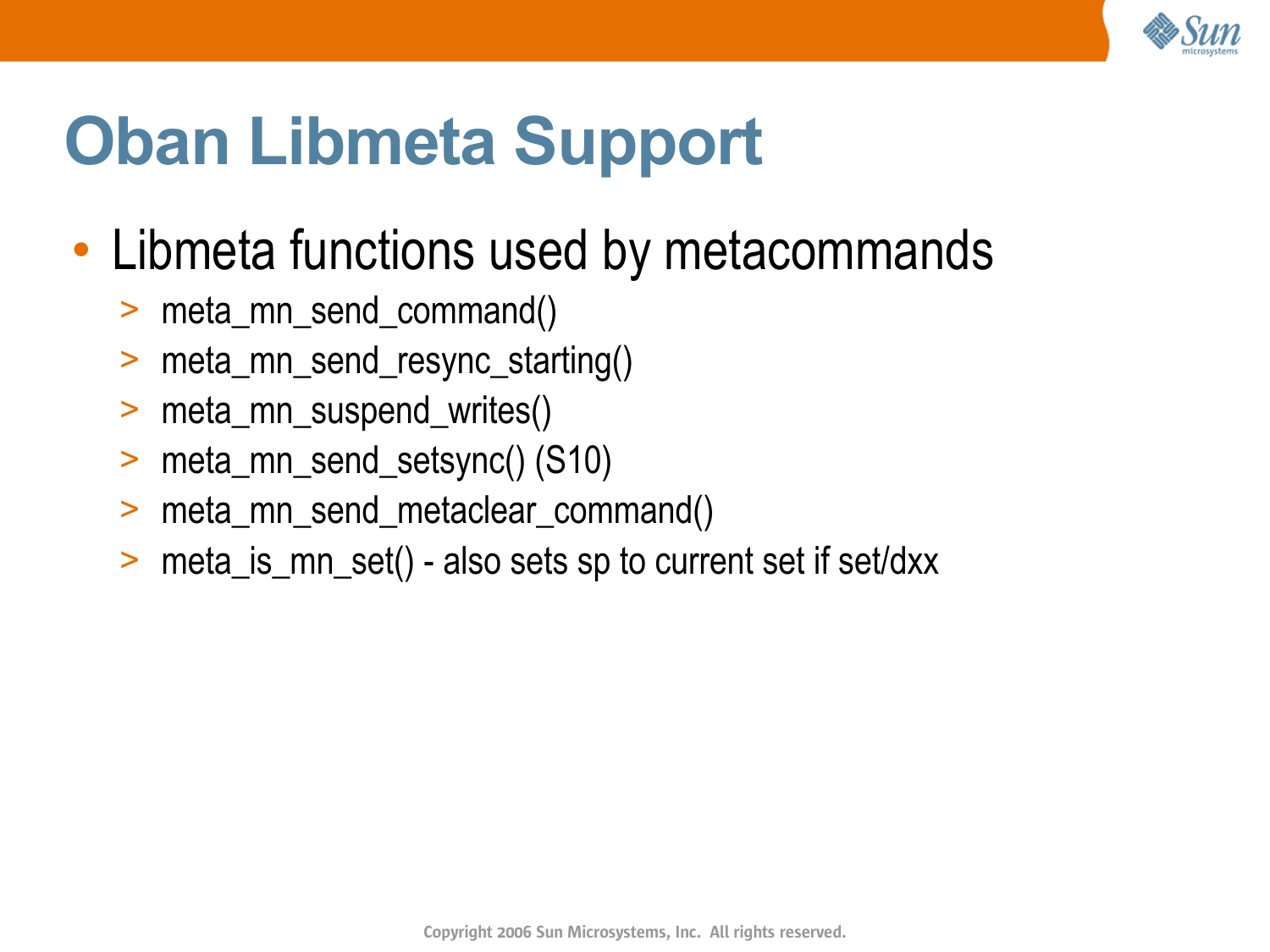

#### **rpc.mdcommd**

- Communication daemon
- Runs on every node
- Accepts messages
- Guarantees response to message
- Class oriented (classes 1-8)
- Set oriented (1-32)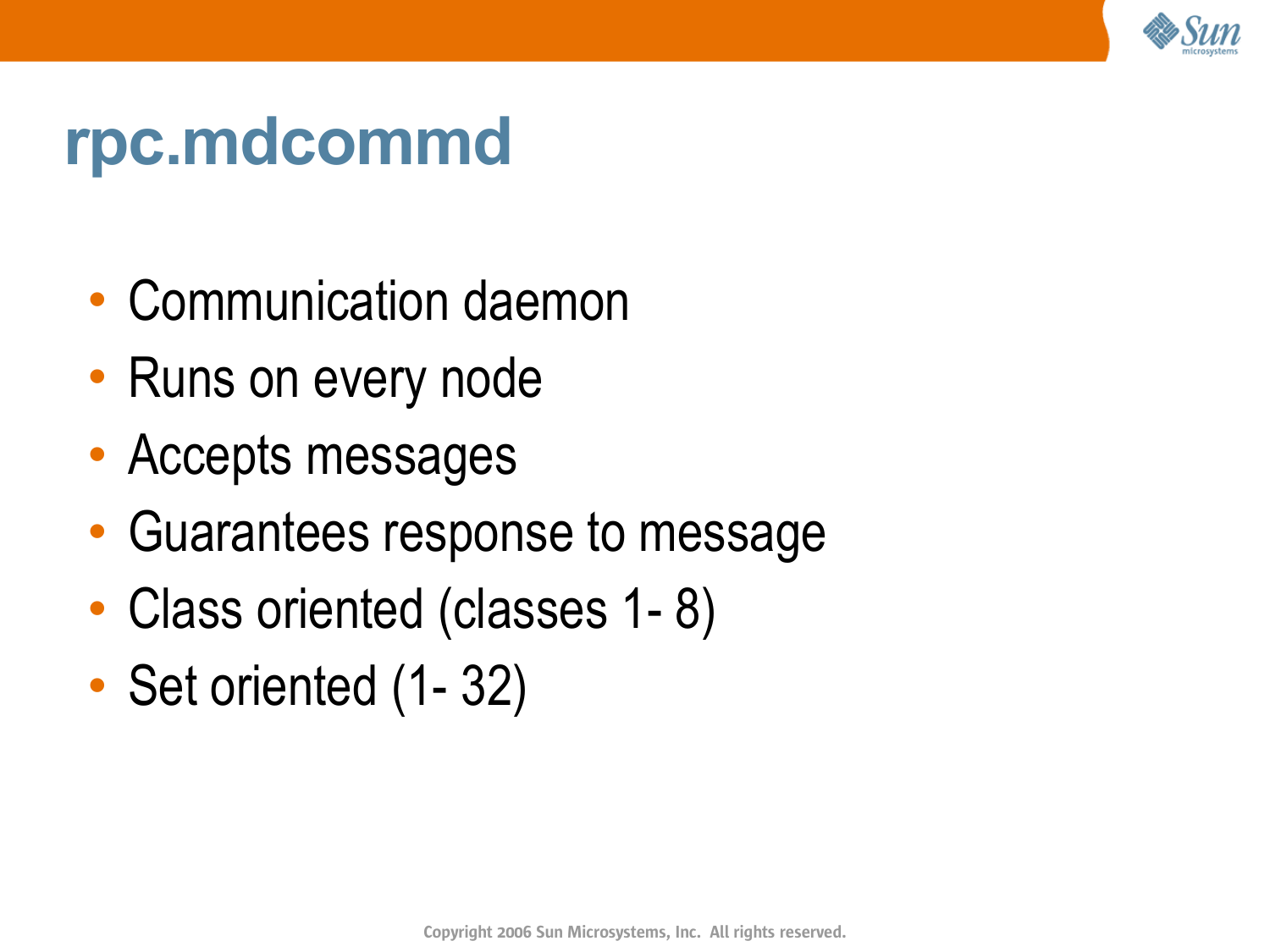

#### **rpc.mdcommd Classes**

- rpc.mdcommd can only process one message per set/class at a time.
- Classes enable the processing of one message to send another message.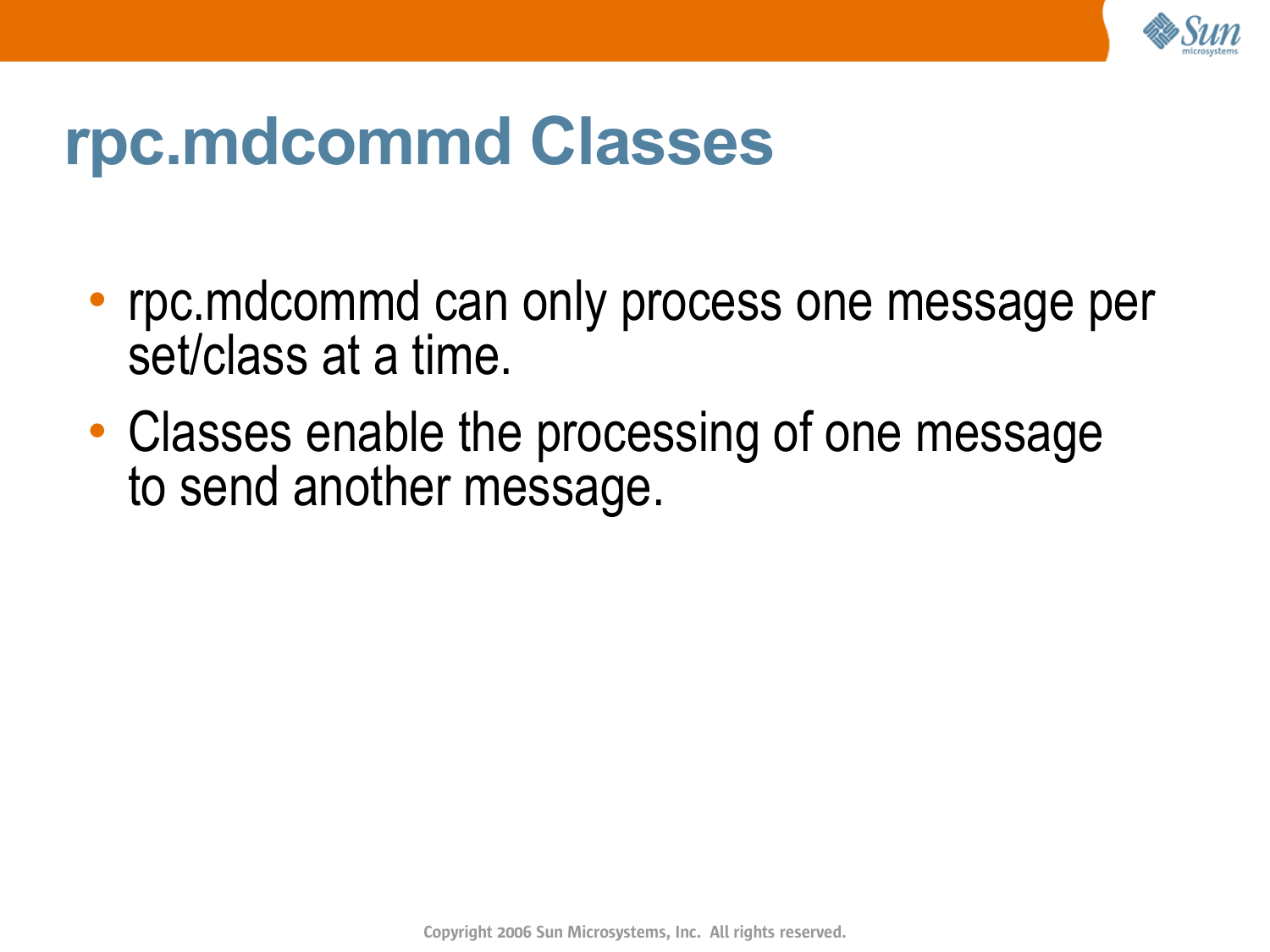

#### **rpc.mdcommd Classes (2)**

• While processing one message, a message can be generated with a higher class than the originating message.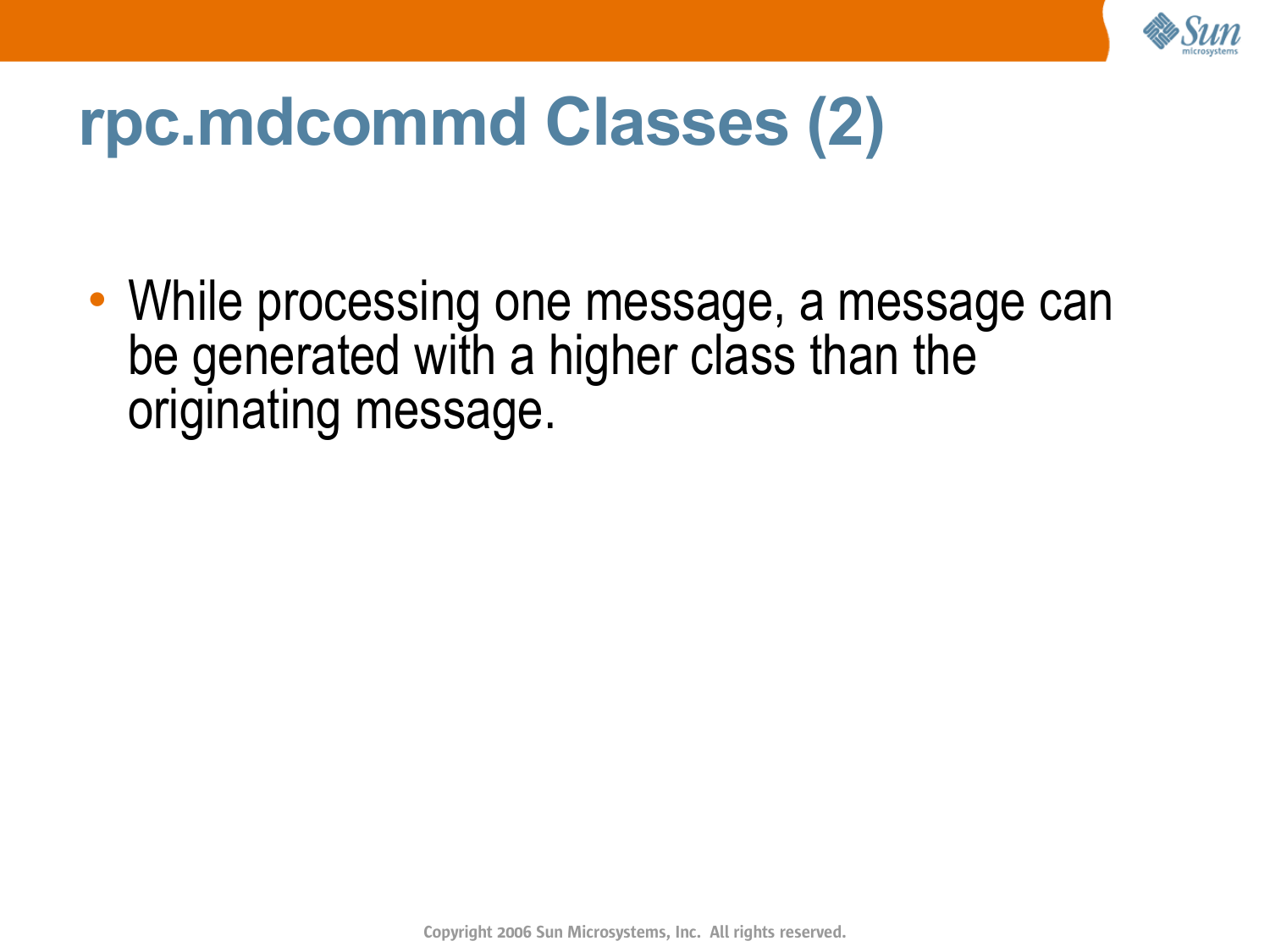

# **Components of rpc.mdcommd**

- Local rpc.mdcommd accepts requests from initiators
- Master rpc.mdcommd accepts messages from local rpc.mdcommd on all nodes
- Slave rpc.mdcommd accepts messages from Master rpc.mdcommd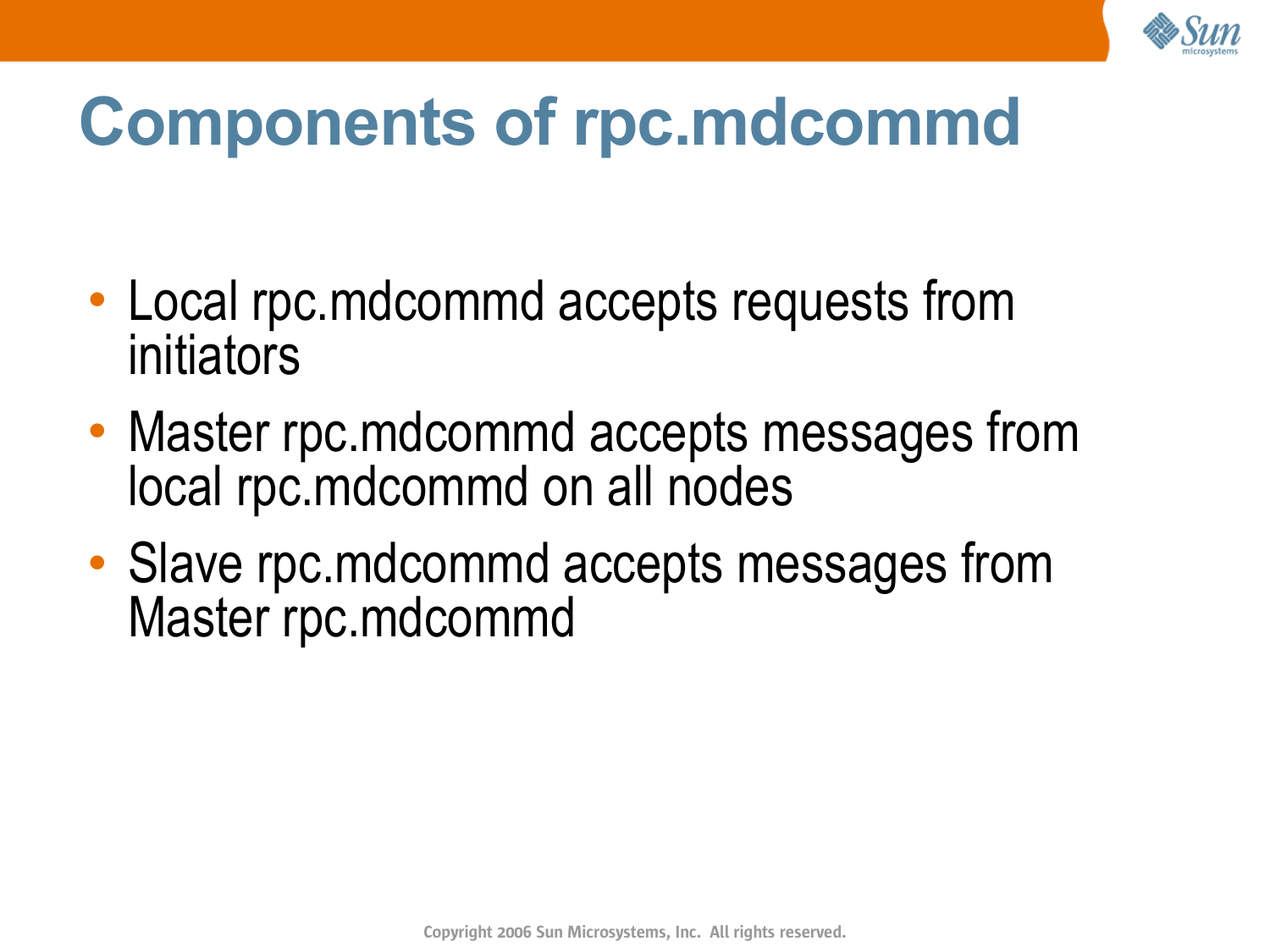

## **Using rpc.mdcommd**

- User level initiator uses mdmn\_send\_message
- Kernel level initiator uses mdmn\_ksend\_message
- Kernel request sent to local rpc.mdcommd via mddoors
- Initiator can hold no locks across send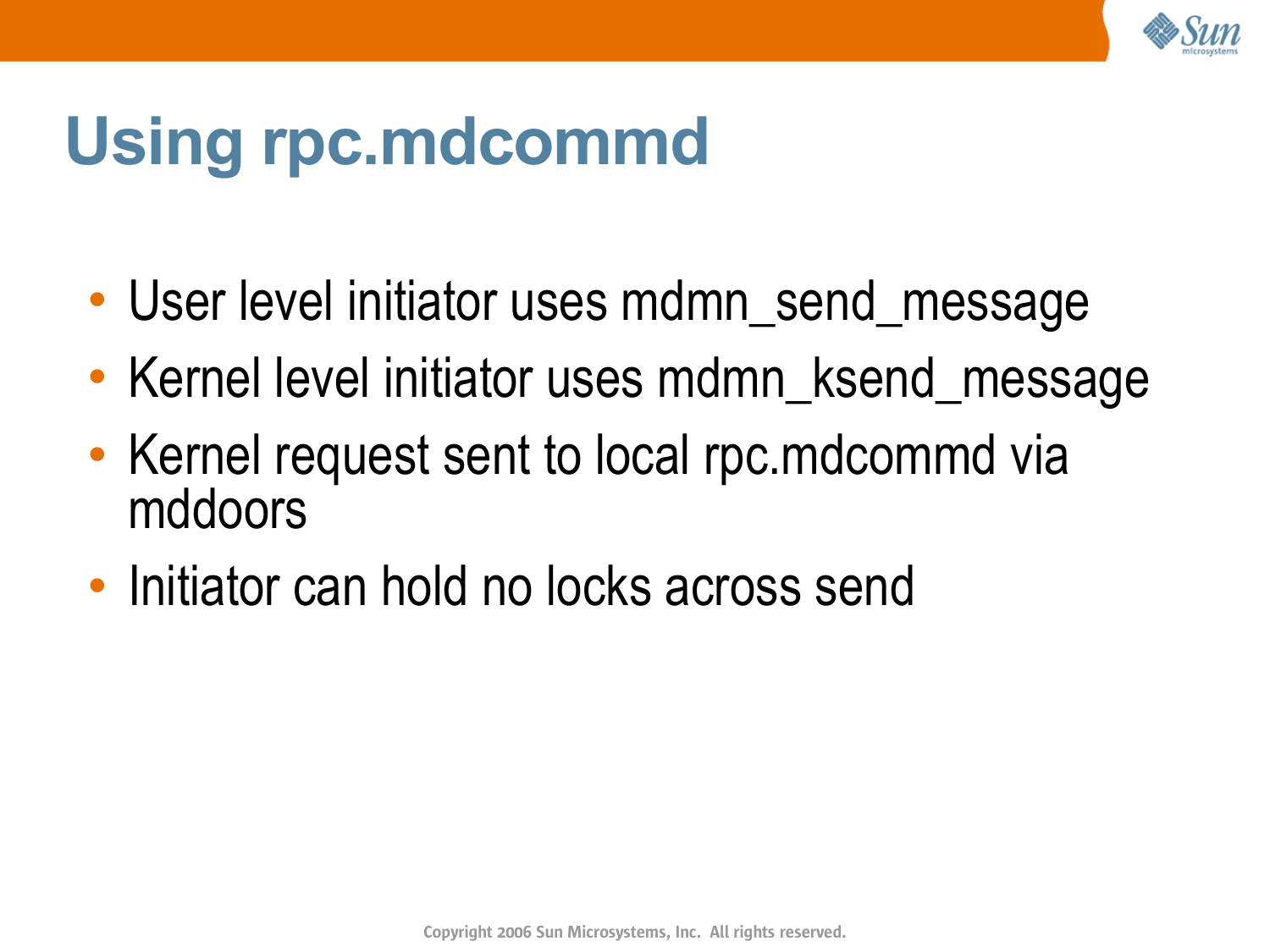

## **Change log**

- Implemented as user records in diskset mddb (previously user records only used in local set)
- 16 user records allocated when diskset mddb is created (2 for each class)
- Only accessed by master node
- Persists across full cluster reboot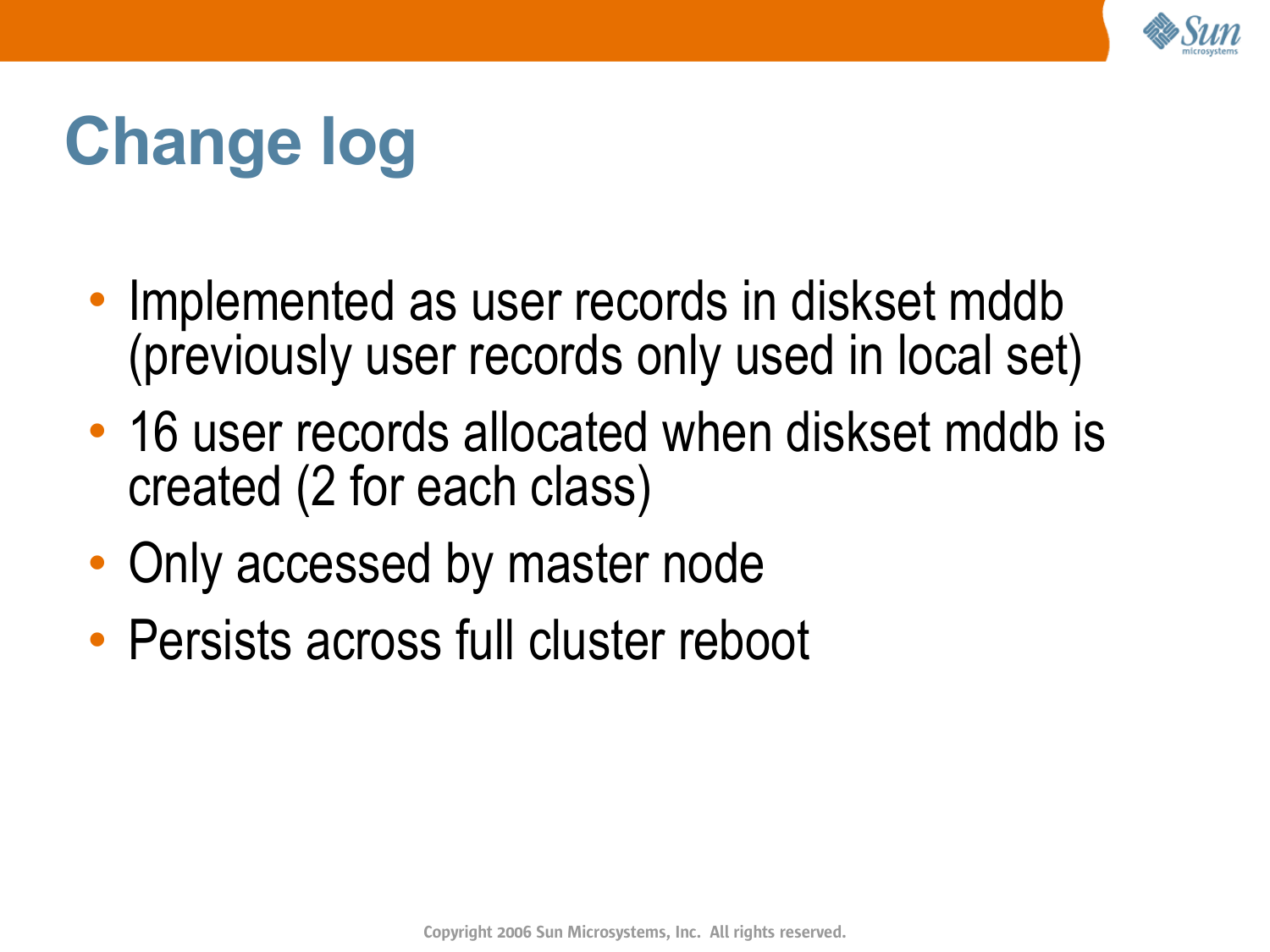

### **Message Completion Table**

- Memory mapped file on each node (not persistent across boot)
- Holds ID of last message completed on this node for all message types and their results
- Used when replaying messages during reconfig cycle so message isn't executed twice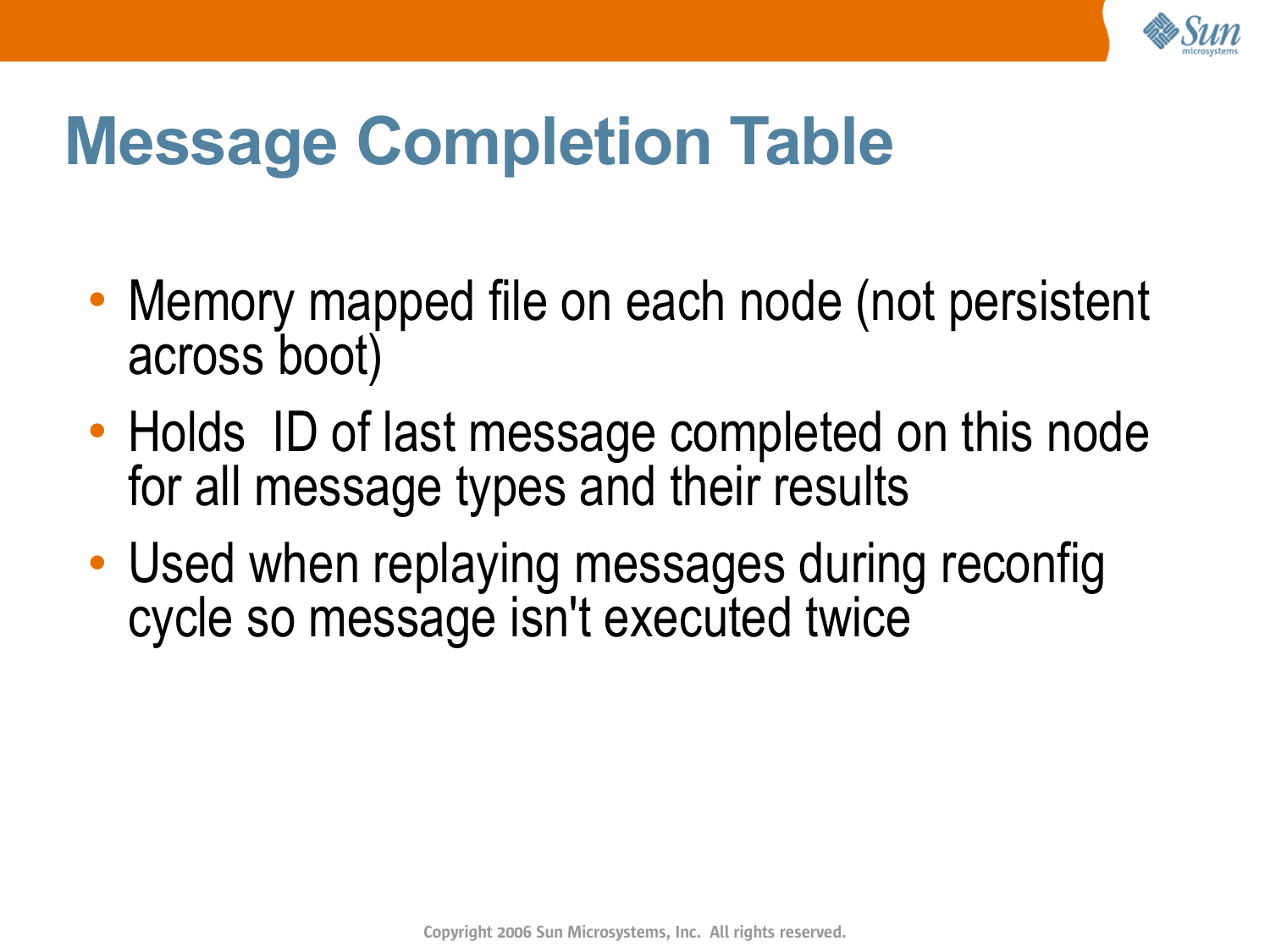

### **Mddoors**

- Fast kernel to user interface for rpc.mdcommd messages
- Less complex and just as fast as kernel RPC implementation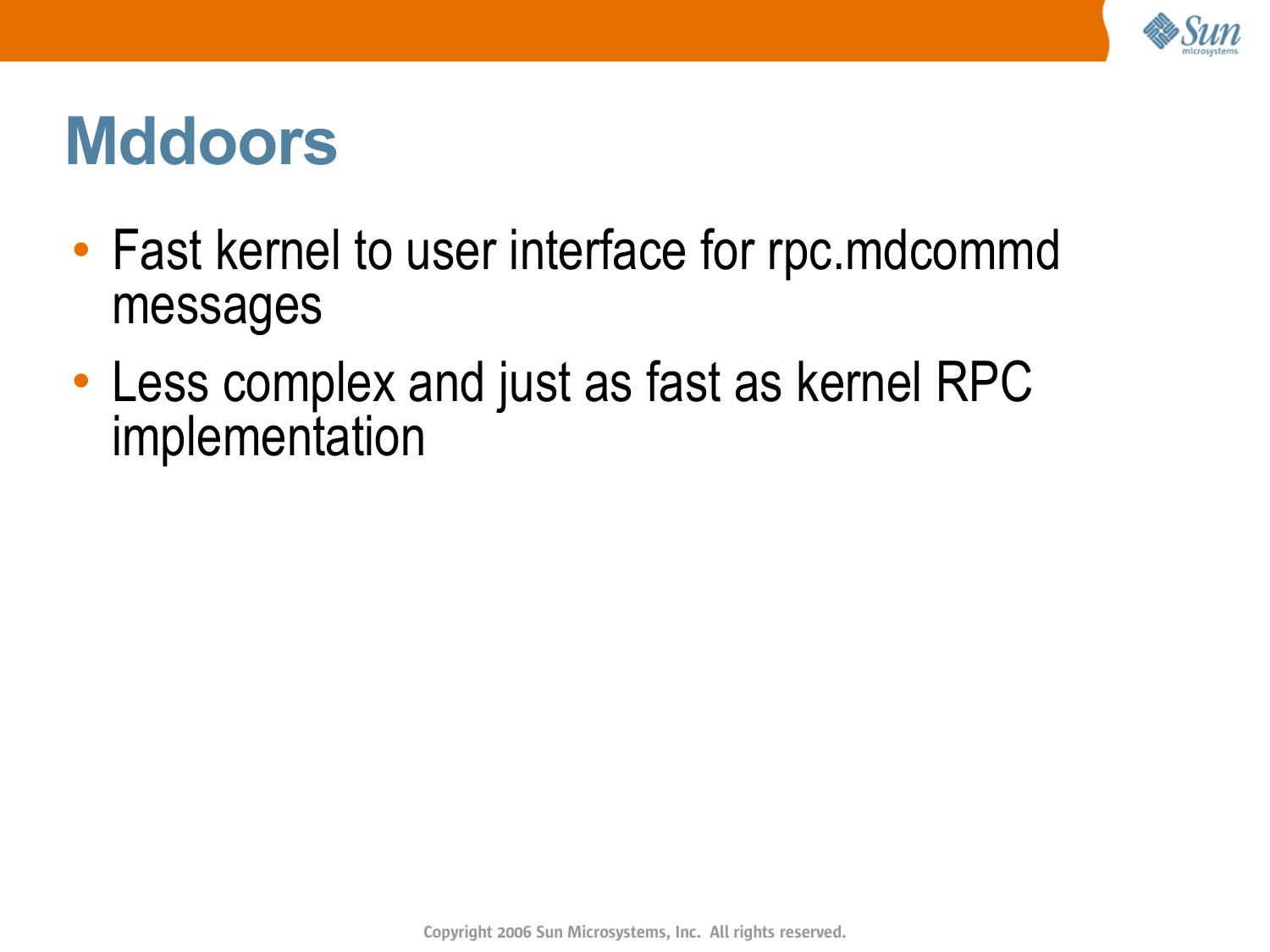

### **Message Handlers**

- Each message has a handler or a submessage generator
- Handler can only cause higher priority class messages to be sent
- Handlers are run on master and slave nodes unless specific flags are set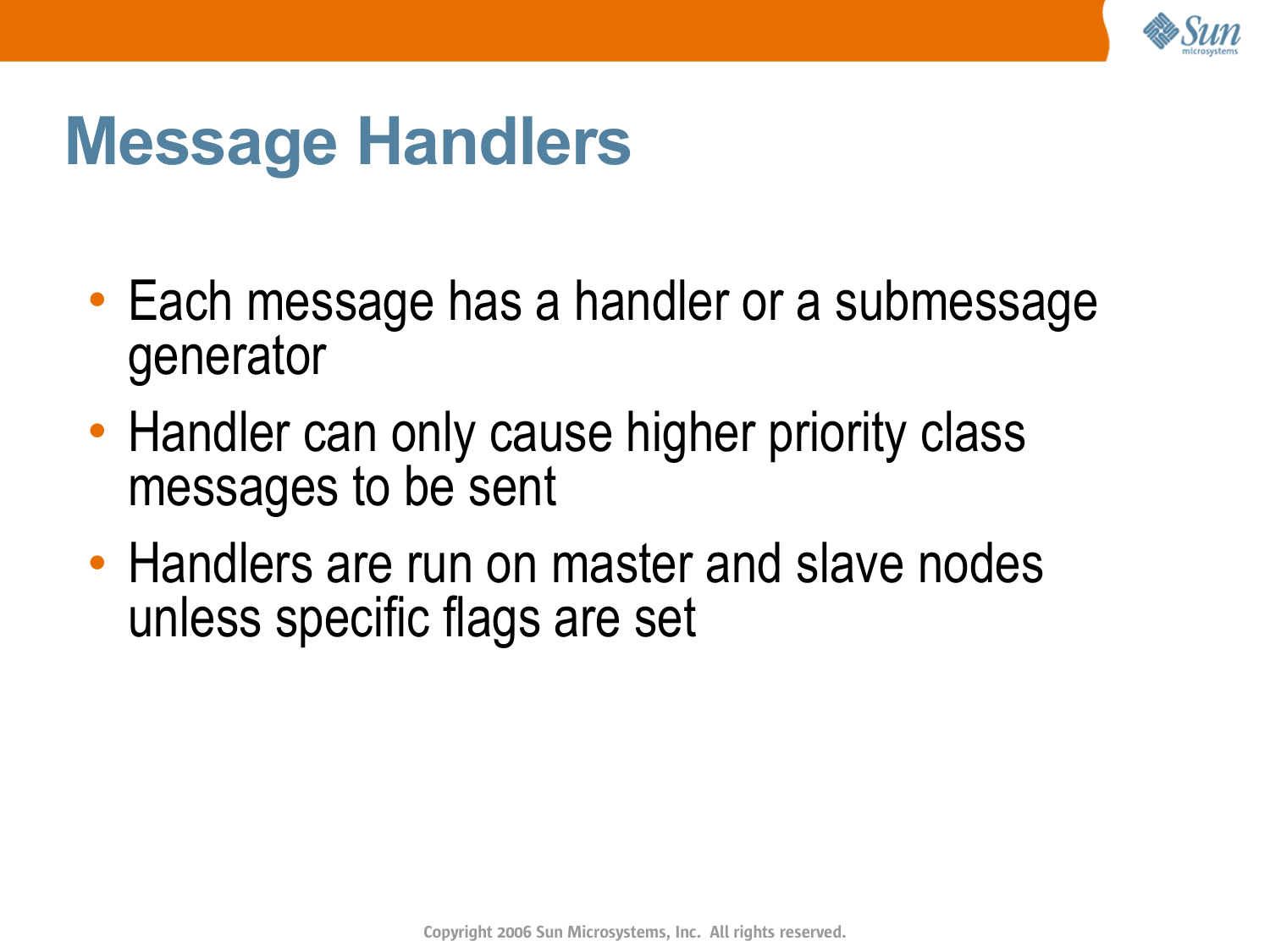

### **Message Handlers(2)**

- Most message handlers make joctl calls into SVM drivers.
- SVM ioctls are single-threaded, hence deadlock if sending a message from within an ioctl.
- Hence we implement multi-threaded ioctls.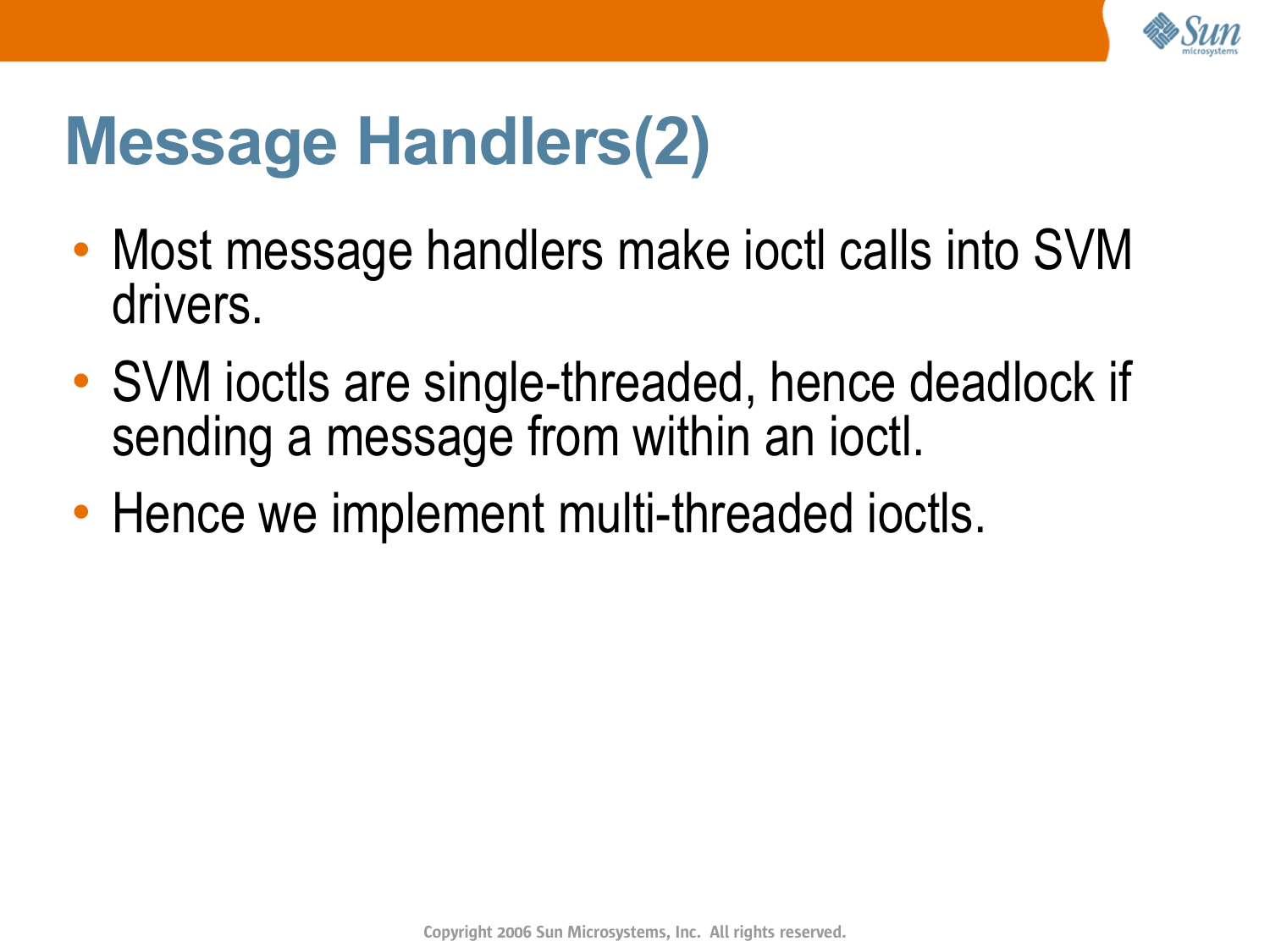

### **Multi-threaded ioctls**

- Multi-threaded joctl can be executed while a single threaded ioctl is active.
- Single-threaded ioctl cannot be executed while multi-threaded active.
- Multiple multi-threaded ioctls can be concurrently active.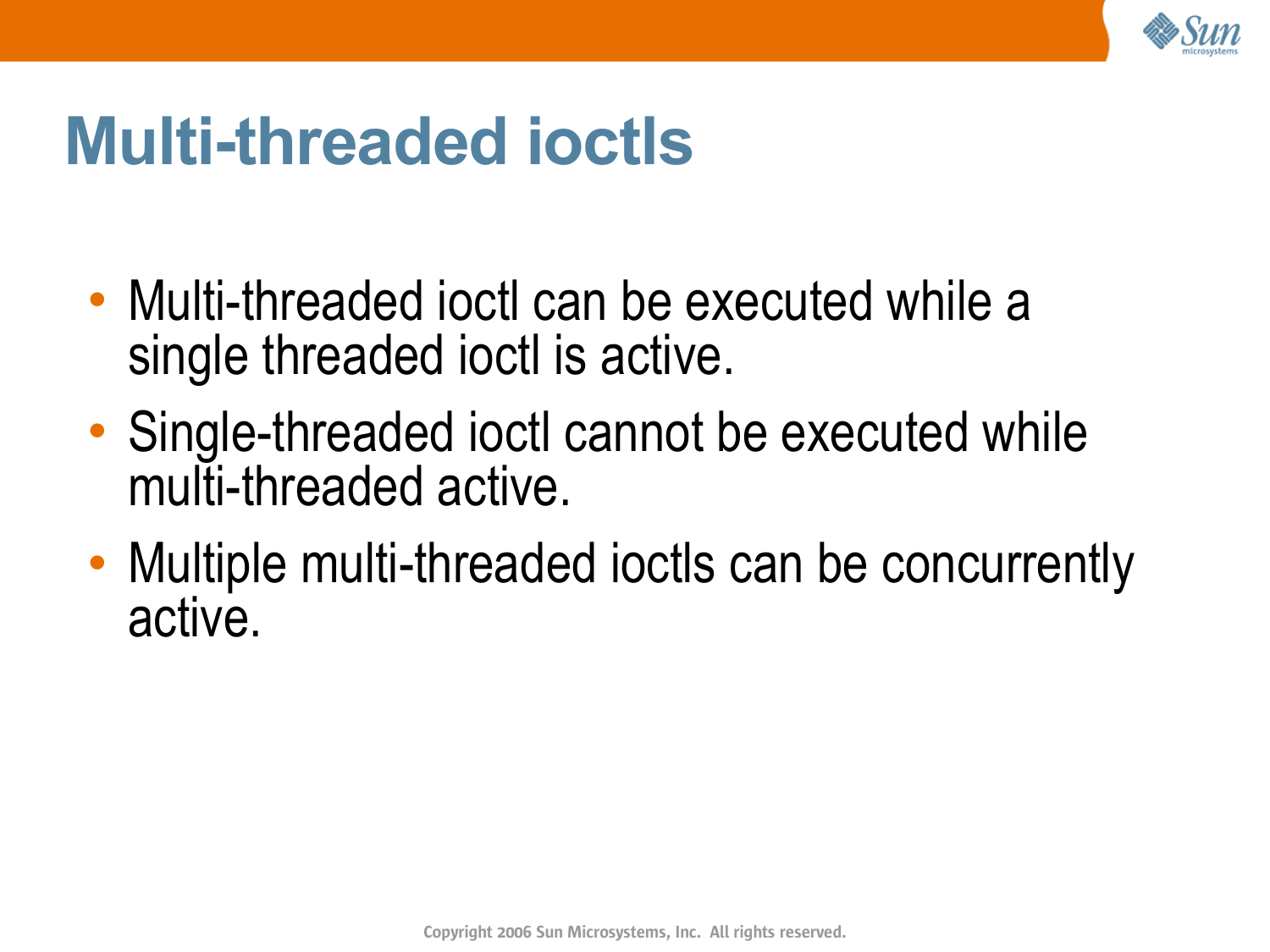

### **Submessage Generator**

Submessage generator is used for a multipart message that needs to be entered into the change log as one message but logically breaks out into smaller submessages.

The smaller submessages are not logged.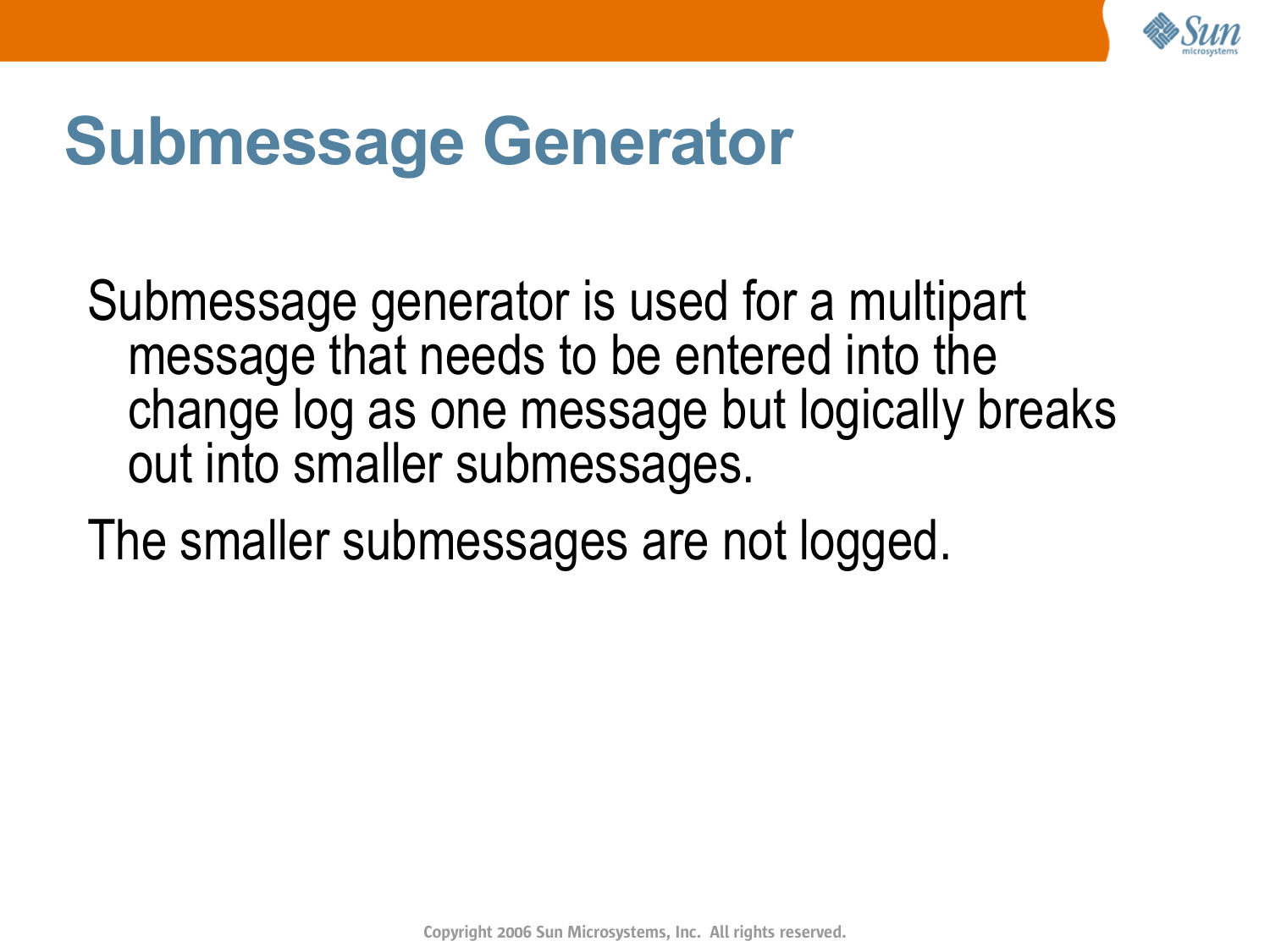

## **Special rpc.mdcommd routines**

- Lock, Unlock > used during test
- Suspend, Reinit, Resume, Ping
	- > used when nodelist is being manipulated by metaset and metadb commands. Forces rpc.mdcommd to get new nodelist from rpc.metad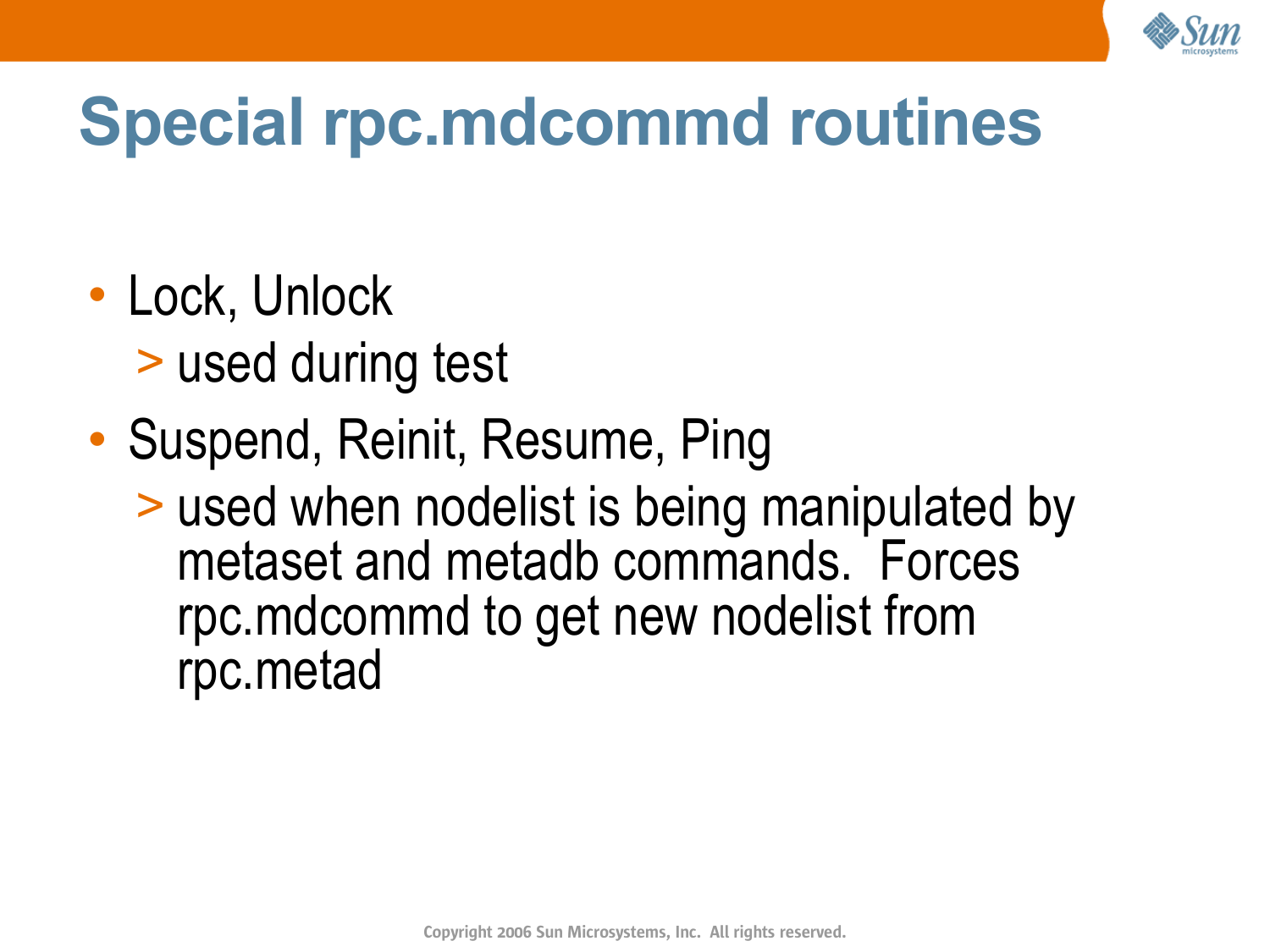

### **Lock Issues**

- No locks should be held across call to send a message to rpc.mdcommd
- Lots of changes made to code to stop deadlock situations
- There are a few places where a lock must be held while sending a message but beware!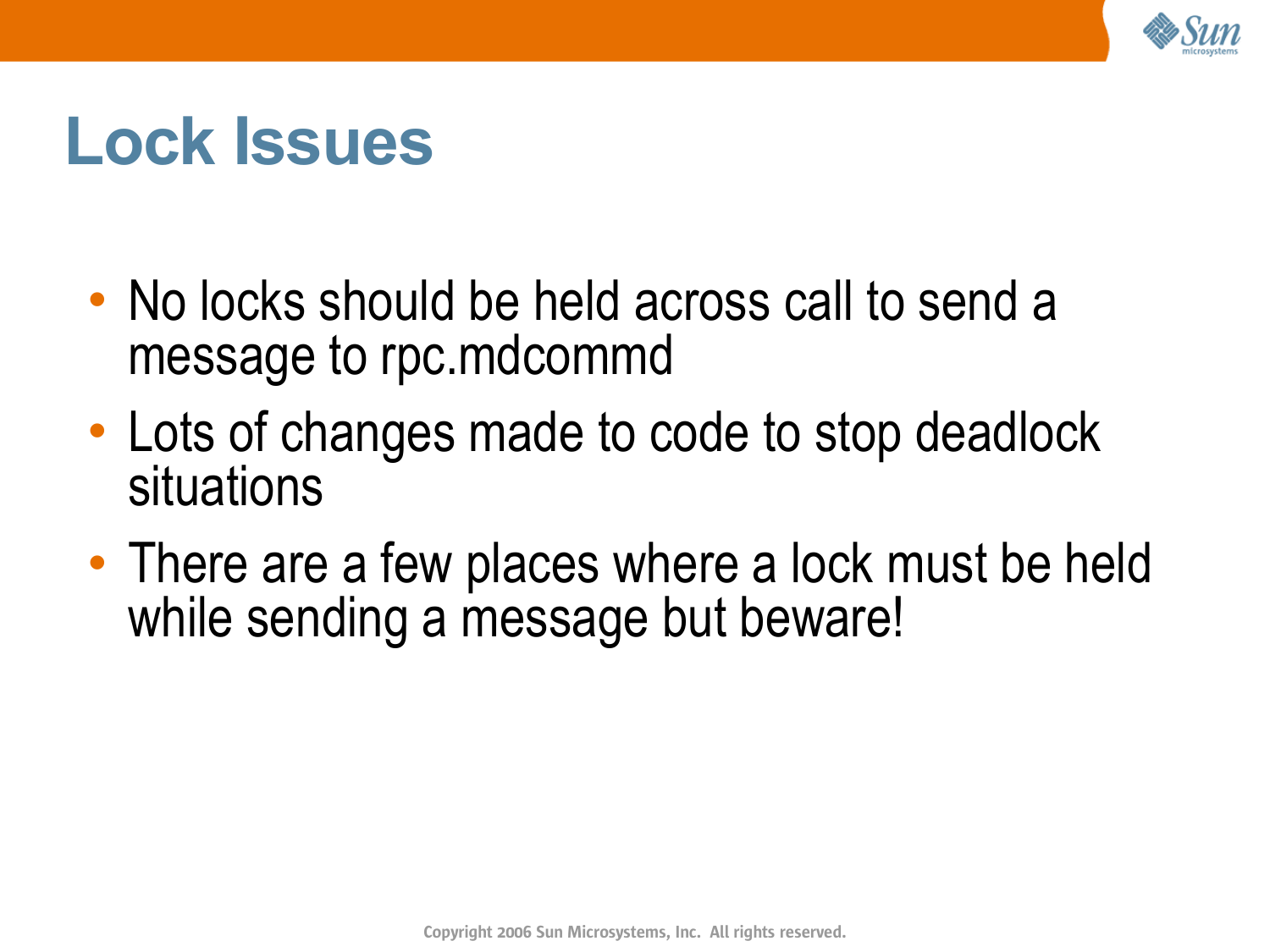

### **rpc.mdcommd debugging**

- rpc.mdcommd debug output is setup by adding the following lines to /etc/lvm/runtime.cf and restarting rpc.mdcommd
	- > commd\_out\_file=/commd\_log/commd.out
	- > commd\_verbosity=0x2000ffff
- The commd out file isn't reset at reboot and can become quite large.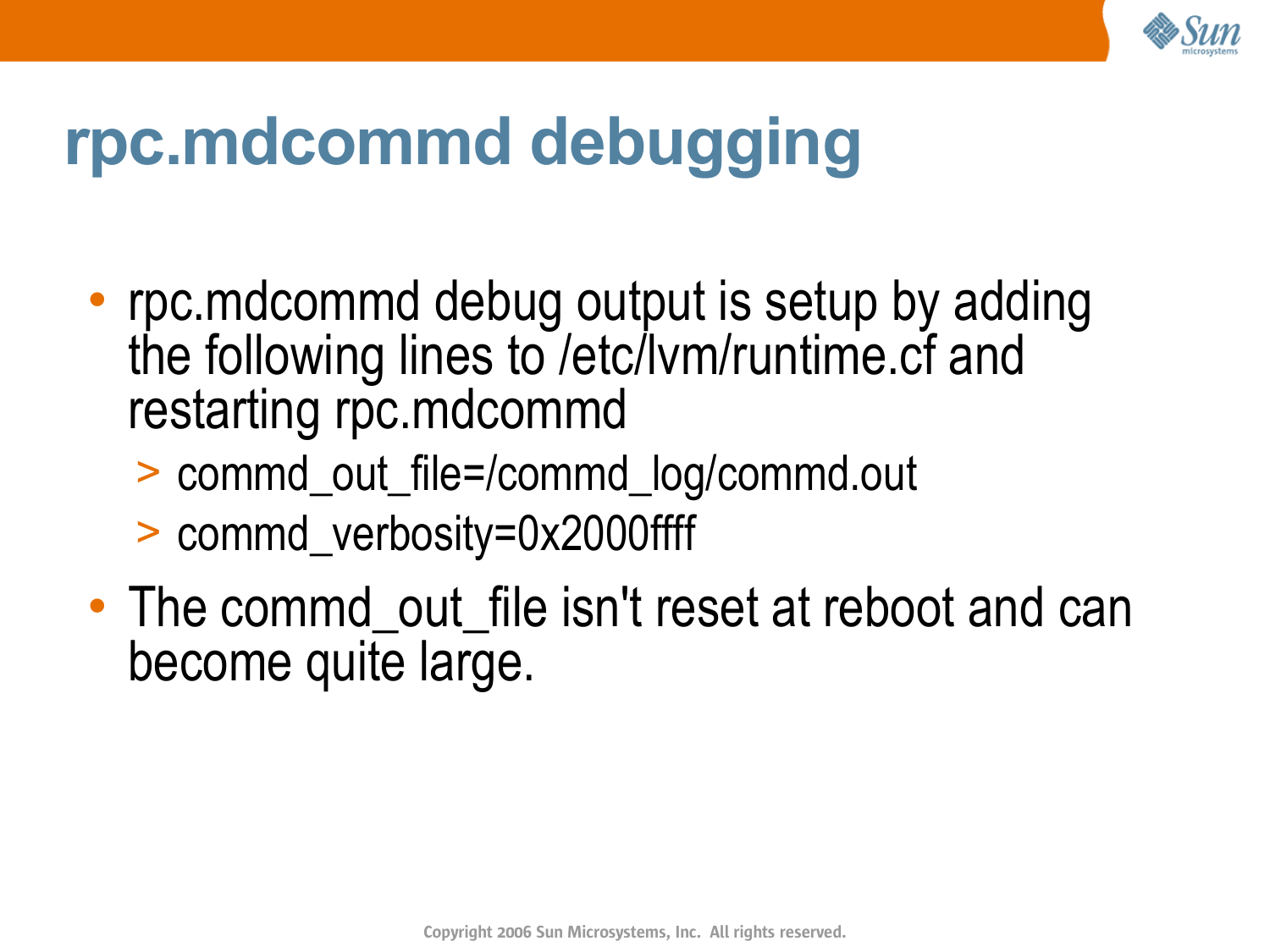

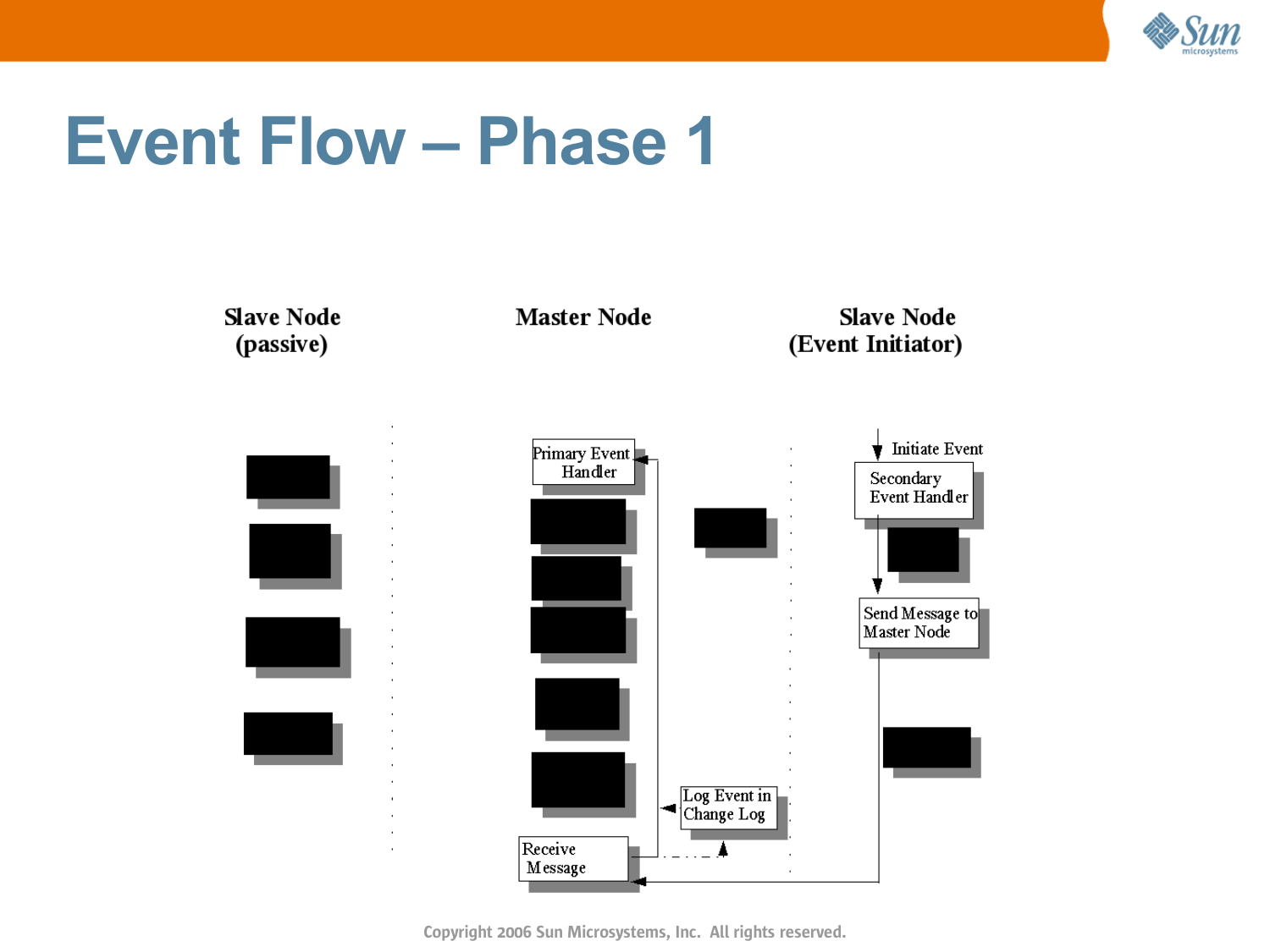

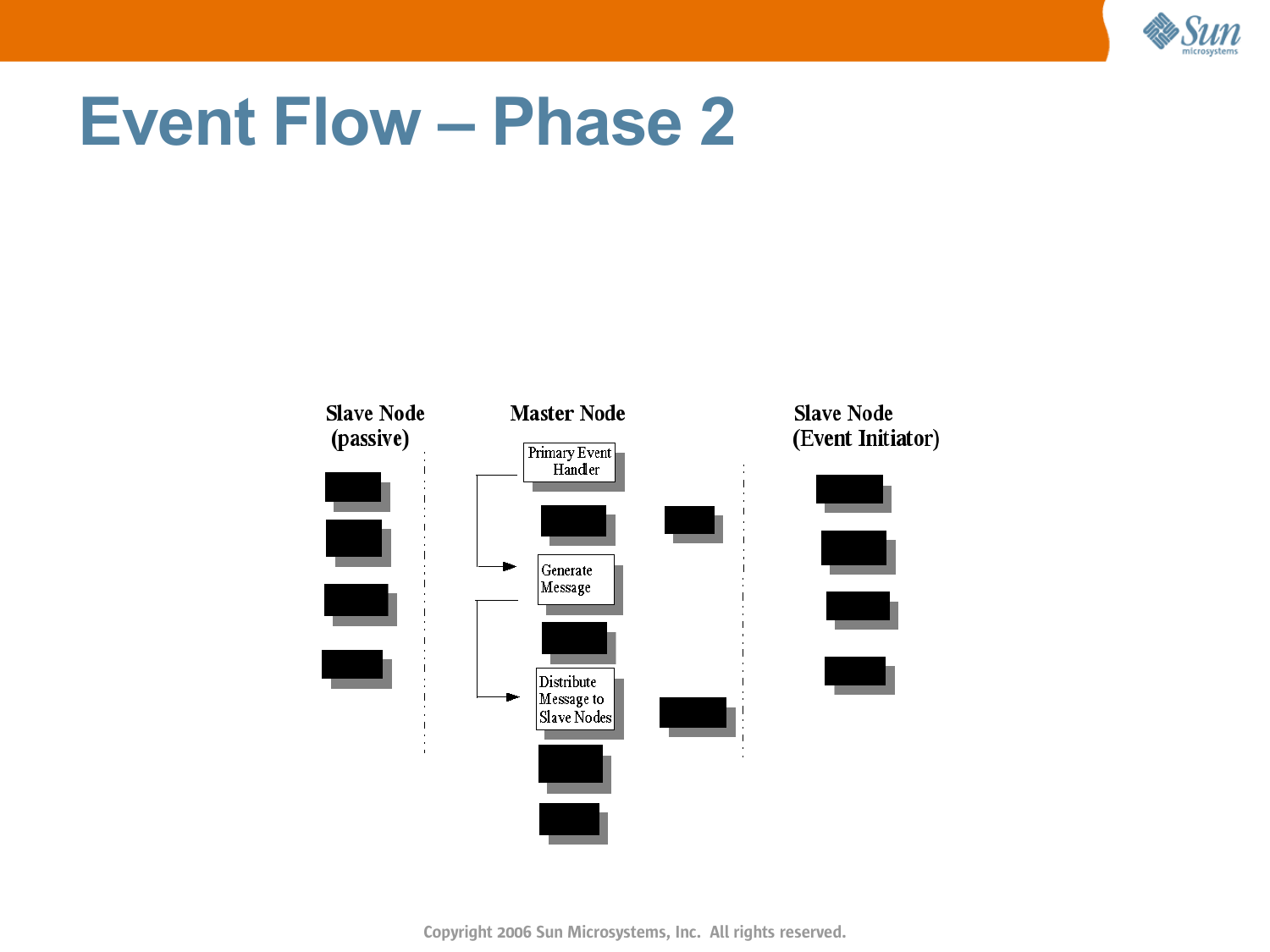

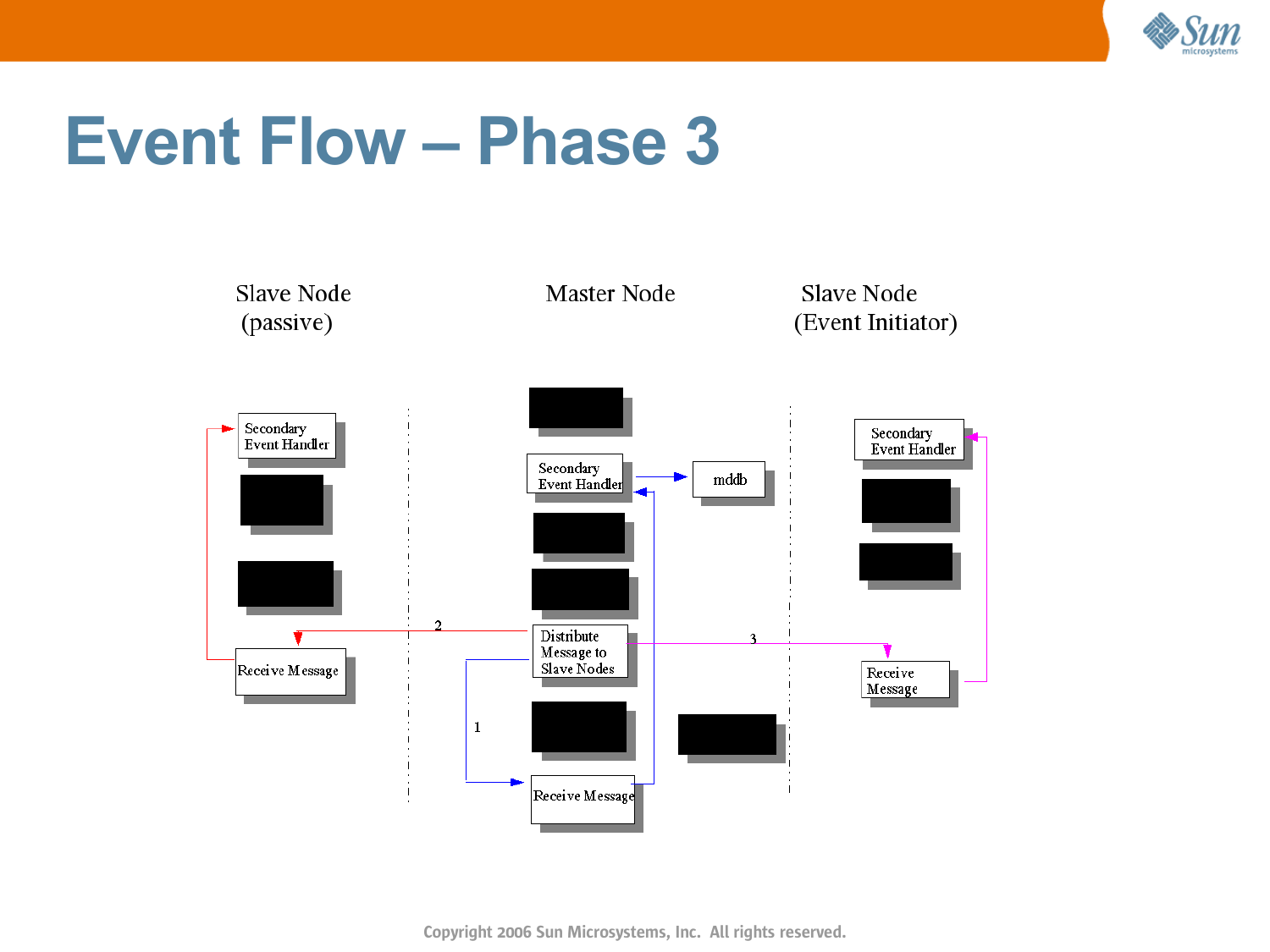

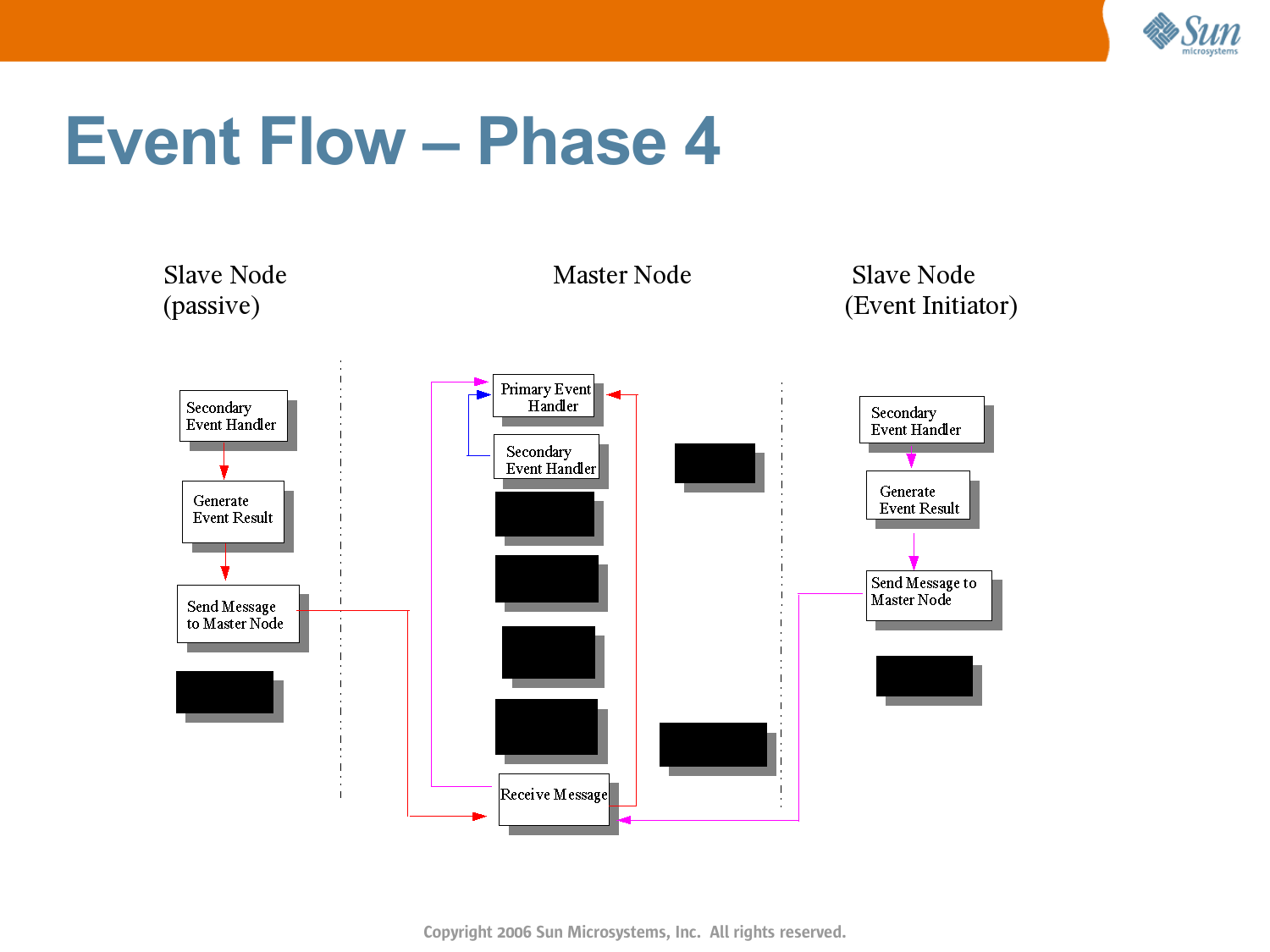

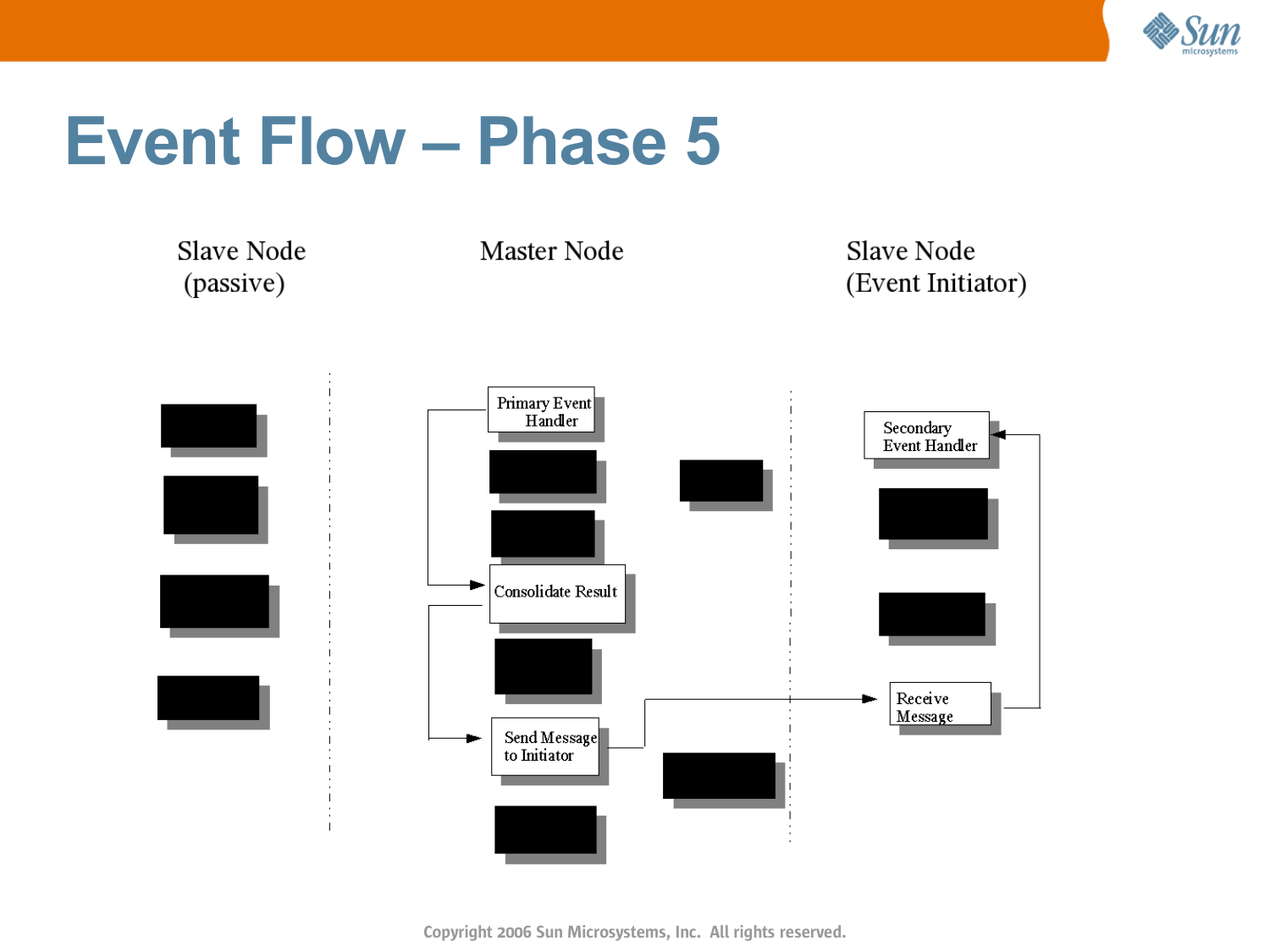

### **DRL Mirror**

Each node in a cluster can write to a shared mirror. Every time the writer changes, the associated DRL records need to be updated and transferred to the new owner Ownership can change on every call to mirror\_write\_strategy() metastat displays the current owner of a mirror; 'None' is displayed if the mirror has not been written to or is being treated as an ABR mirror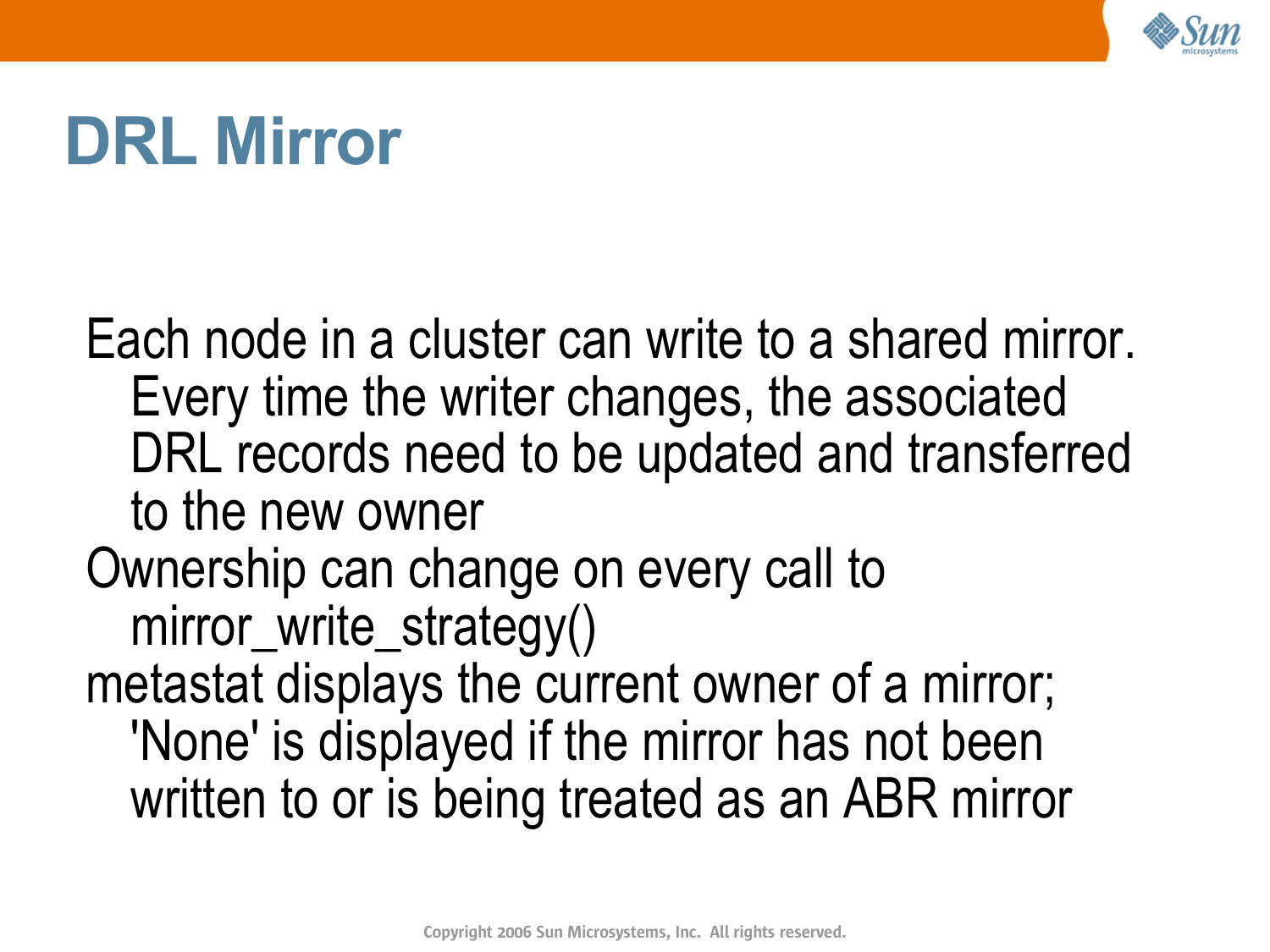

### **Ownership change**

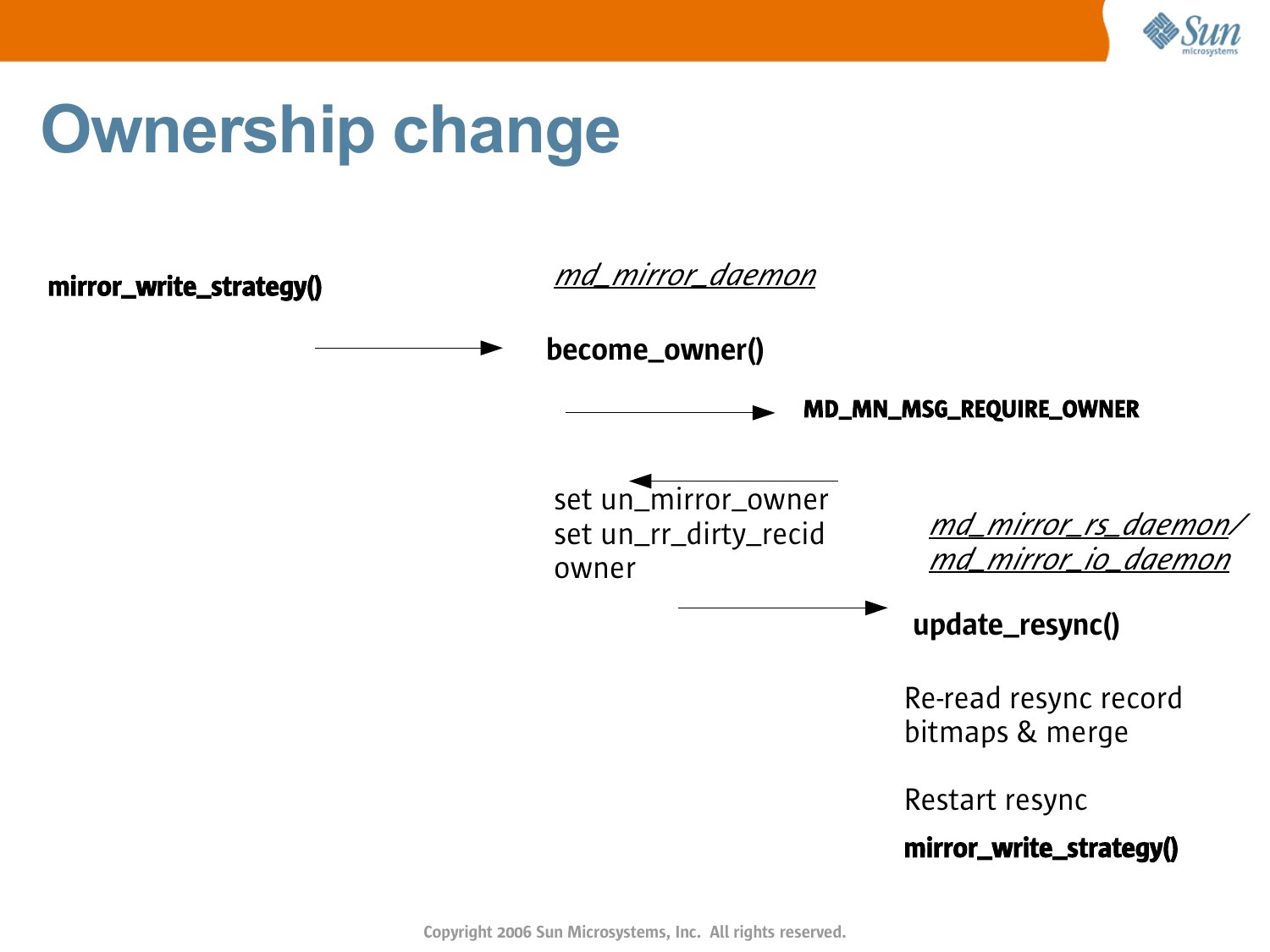

# **Data Structures**

### Daemon structures used for blockable contexts

#### • mirror\_daemon\_queue

> Used to start ownership change request. Populated by mirror\_write\_strategy(), serviced by become\_owner()

#### • mirror\_rs\_daemon\_queue

- > Used to service resync derived ownership change. Populated by become\_owner(), serviced by update\_resync() and daemon\_io()
- mirror\_io\_daemon\_queue
	- > Used to service i/o driven ownership change. Populated by become\_owner(), serviced by update\_resync() and daemon\_io()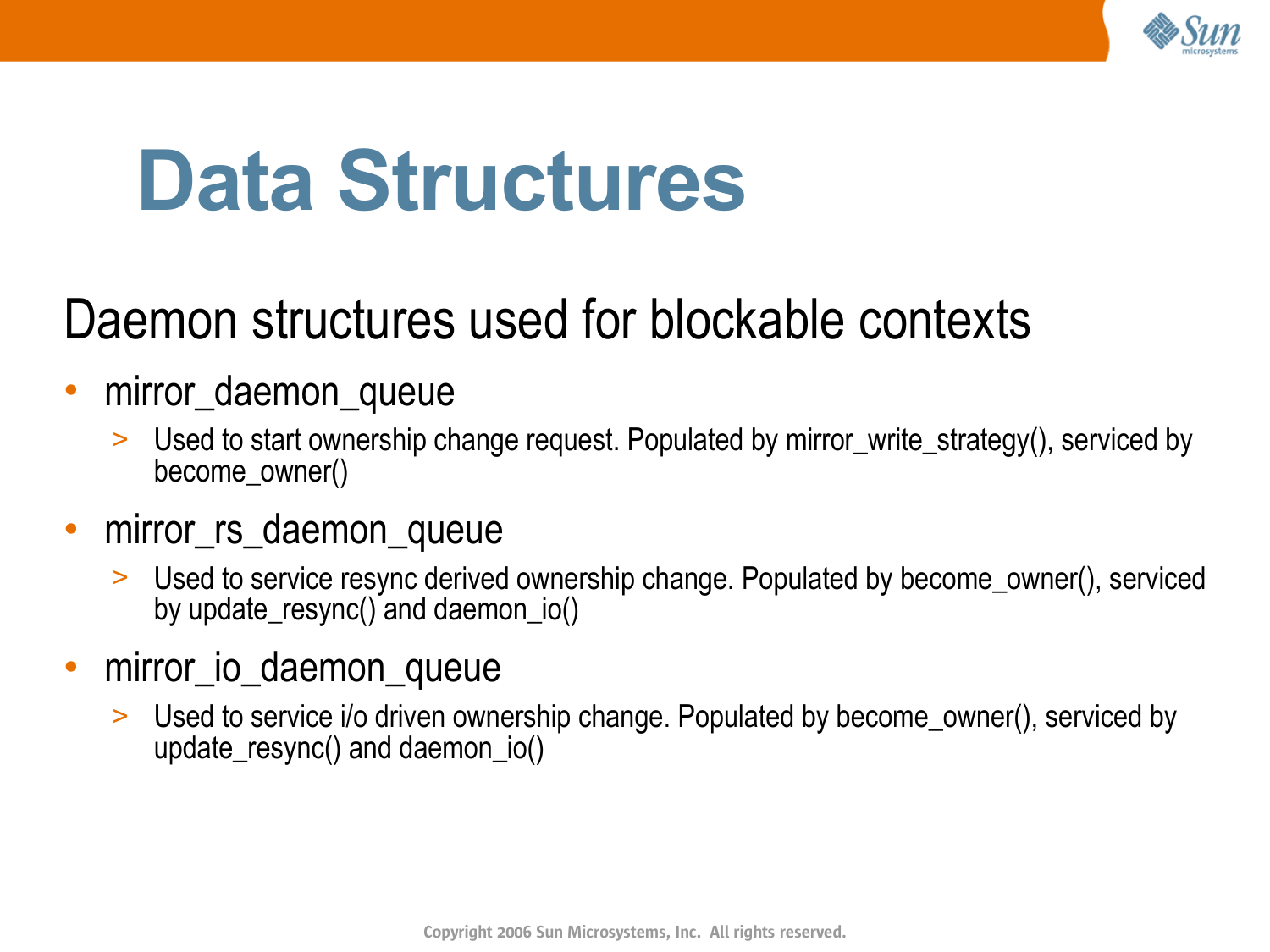

# **Data structures contd.**

### mm\_unit\_t structure elements used

- un owner state
	- > MM\_MN\_OWNER\_SENT set while ownership change in flight
	- > MM\_MN\_BECOME\_OWNER set on originating node when mirror\_set\_owner() runs; MM\_MN\_OWNER\_SENT cleared
	- > MM\_MN\_PREVENT\_CHANGE set to prevent the ownership moving from the current owner. Used by the soft-partition creation code
- un\_mirror\_owner
	- > set to node-id of mirror owner. Consistent after successful completion of MD\_MN\_MSG\_REQUIRE\_OWNER message
- un owner mx
	- > controls access to un\_owner\_state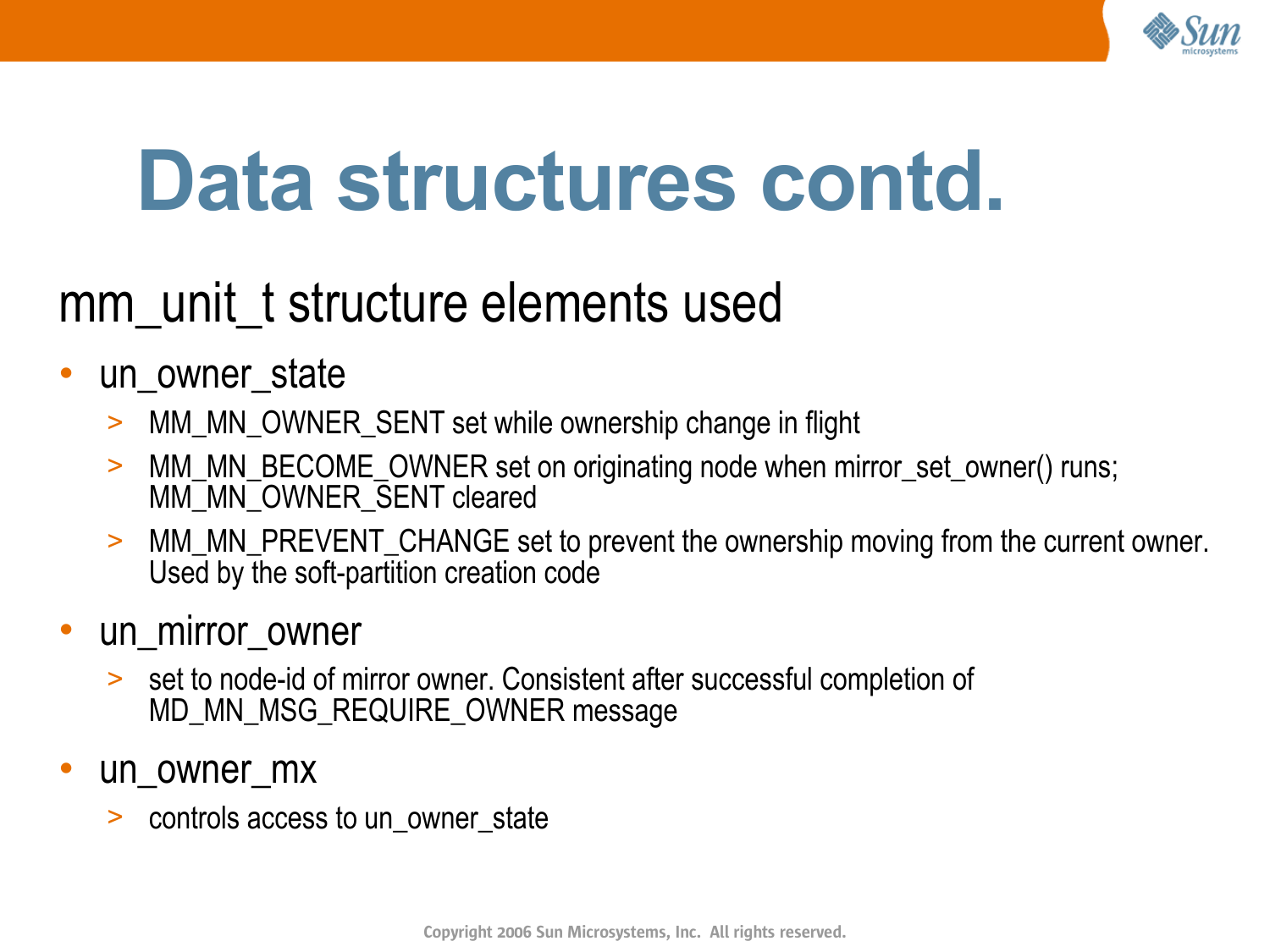

# **MD\_MN\_MSG\_REQUIRE\_OWNER**

- Calls mirror\_set\_owner() to update the node's in-core ownership field. If the node is not the owner of the mirror and is not the requesting node (i.e. the to-beassigned owner), update the un\_mirror\_owner field to the specified node ID.
- If node *is* the requesting new owner, set MM\_MN\_BECOME\_OWNER in un\_mirror\_owner\_state. Do *not* update un\_mirror\_owner. This is done on successful completion of the message handler.
- If node owns mirror, relinquish ownership, drain i/o, block resync, transfer resync record ownership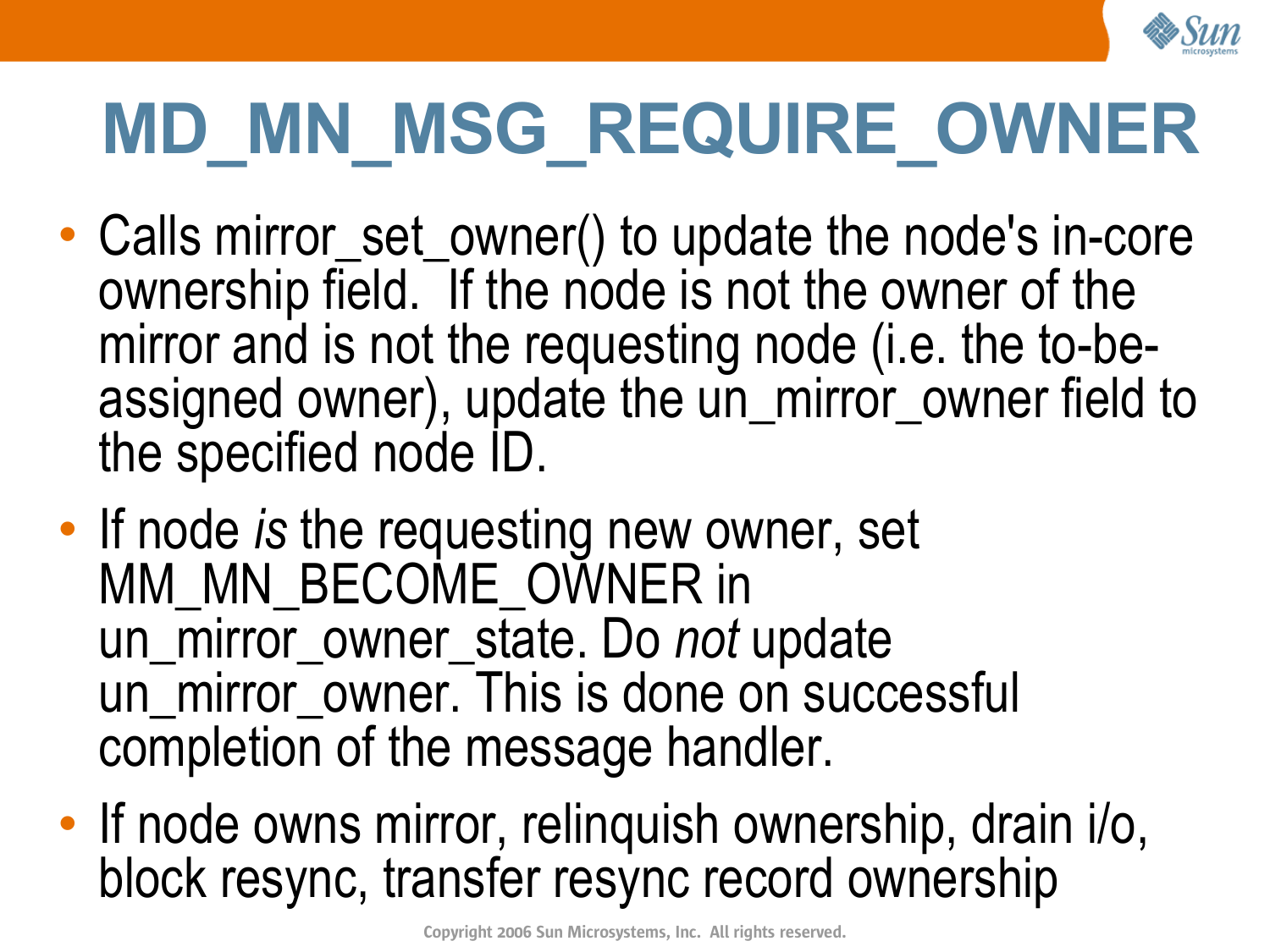

### **Application Based Recovery**

- ABR means that the standard SVM dirty region list is not updated on a mirror write. The application must handle the resync of the data if a node panics during the write.
- Provides higher throughput as the DRL is not written to and then cleared as a result of each write to the metadevice
- ABR capability is stored in a per-unit ui→ui\_tstate flag to allow mirror\_write\_strategy to perform necessary processing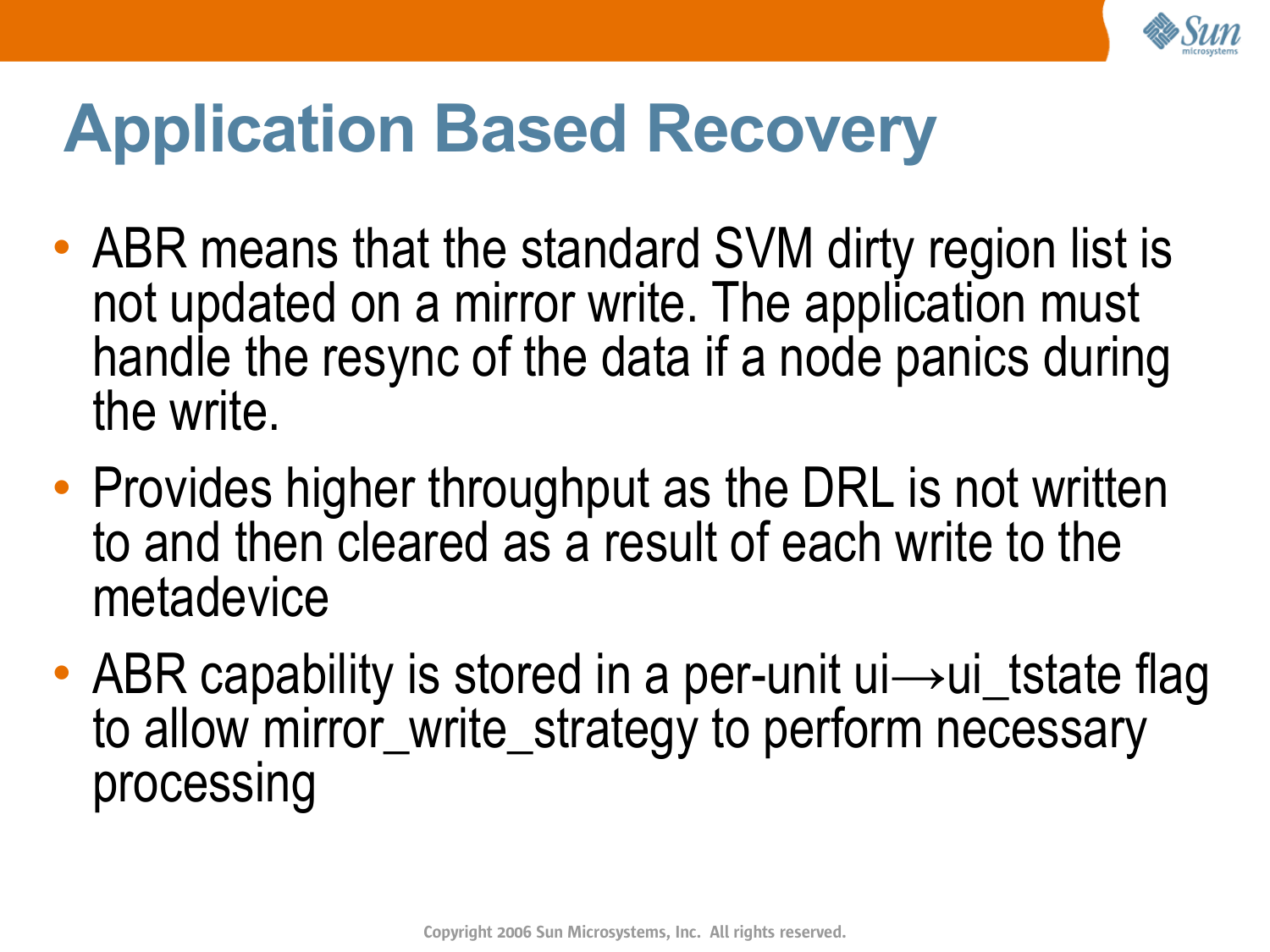

### **ABR continued...**

- As soft partitions can be created on top of a mirror the ABR behavior needs to be propagated through the softpart driver
	- > MD\_STR\_ABR indicates an ABR write request originating from a higher metadevice (e.g. a softpart
- Direct kernel accesses (QFS) can also use the ABR behavior by setting the buf flag B\_ABRWRITE on each individual I/O.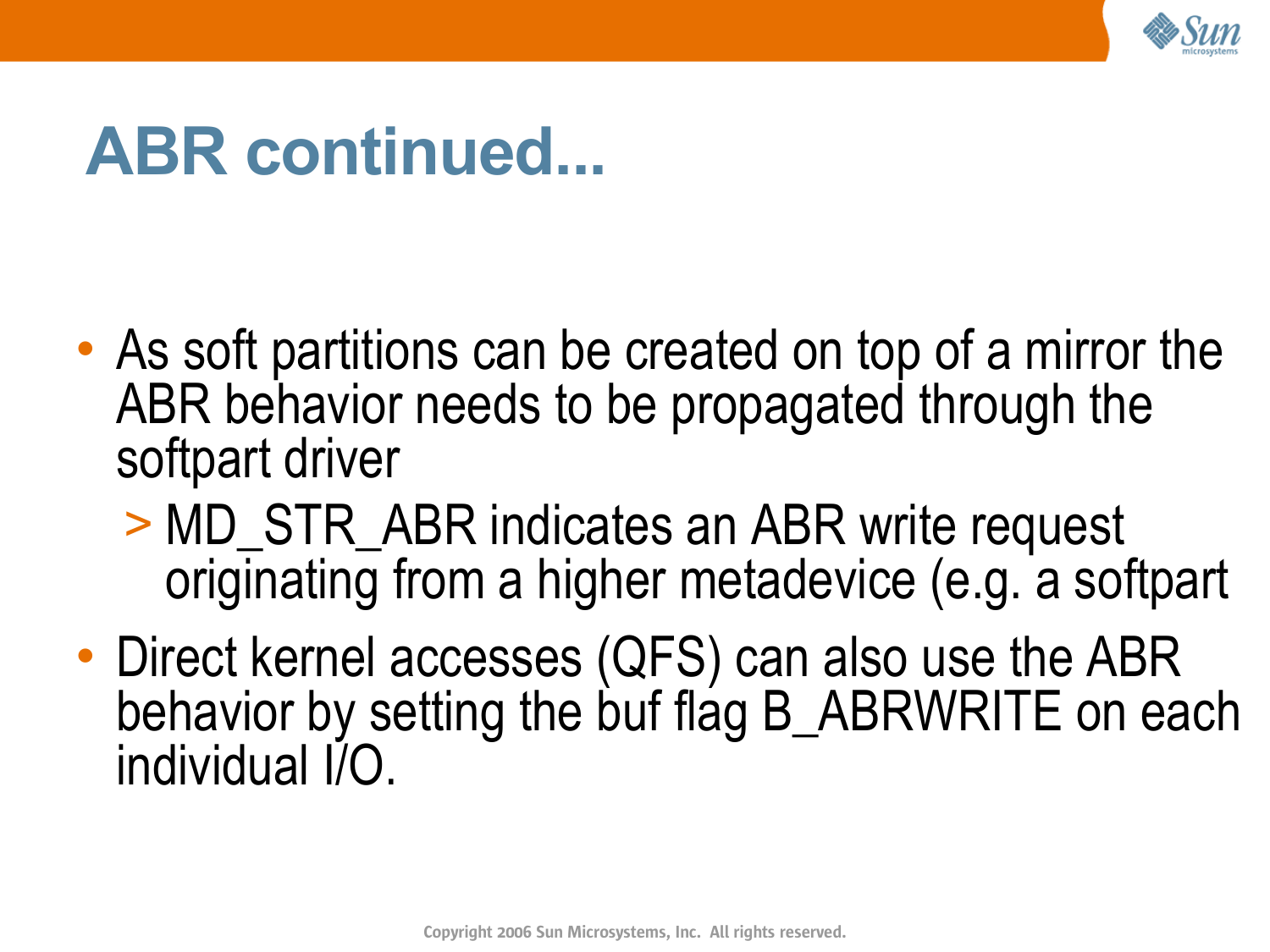

### **ABR and ownership**

- ABR mirrors do not have an owner unless a submirror or component resync is in progress
- Top-level soft-partitions can provide ABR capability but the underlying mirror will not be marked as ABR. Each i/o through the soft-part will have MD\_STR\_ABR set in the strategy flags. This allows for non-intuitive setups:

| d50 ABR          | d51 non-ABR | d <sub>52</sub> | <b>d53 ABR</b> |
|------------------|-------------|-----------------|----------------|
| d <sub>100</sub> |             |                 |                |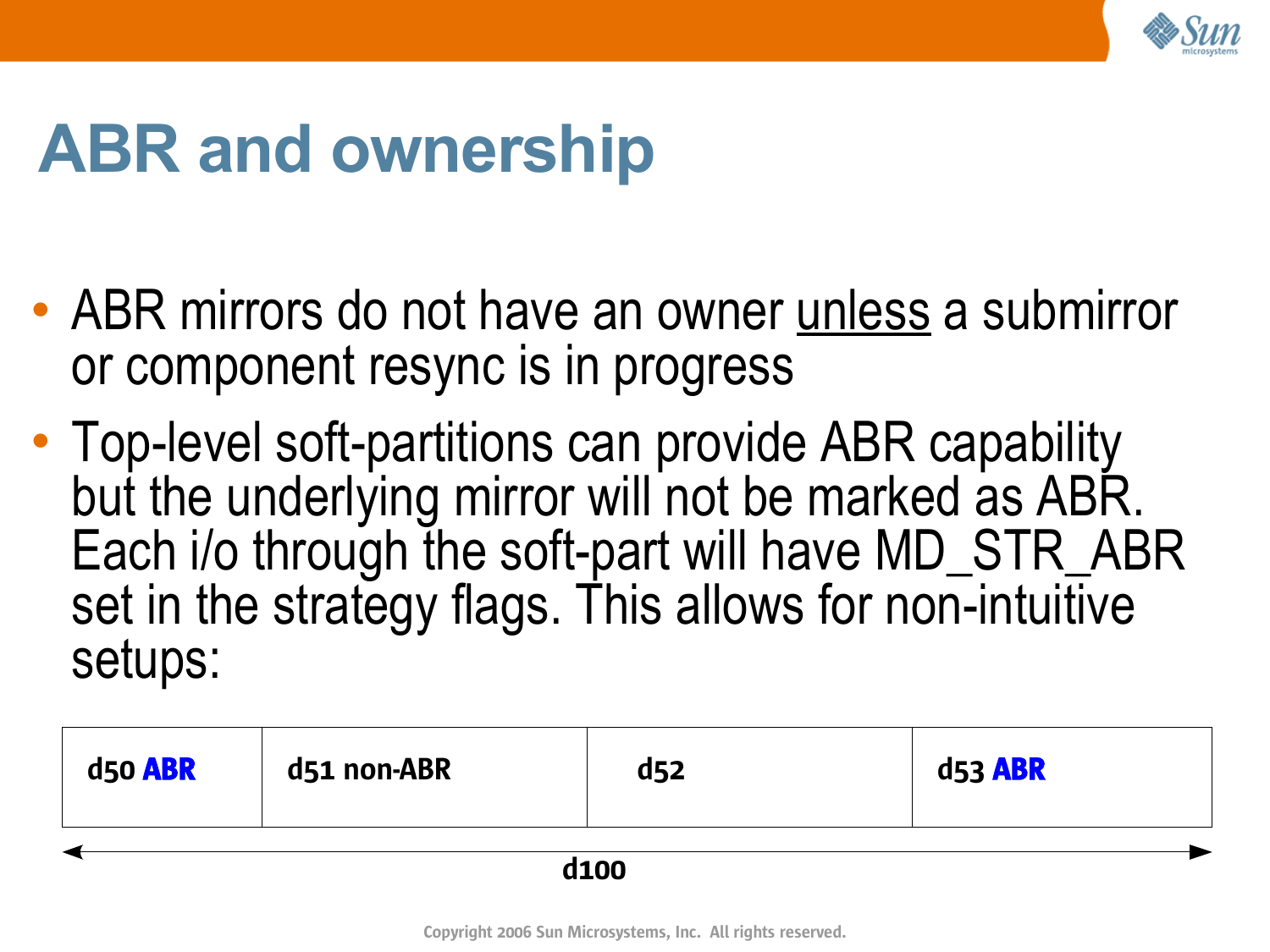

### **ABR and ownership contd...**

- d100 will maintain resync-records for all non-ABR softpartitions built on it. write()s to d50, d53 will not incur resync-record updates
- Optimized resyncs will occur for all regions with a resync-record marked (i.e. not d50,d53)
- Component and submirror resyncs will occur as normal
- DMR will recover application data from all sides of the mirror associated with d50, d53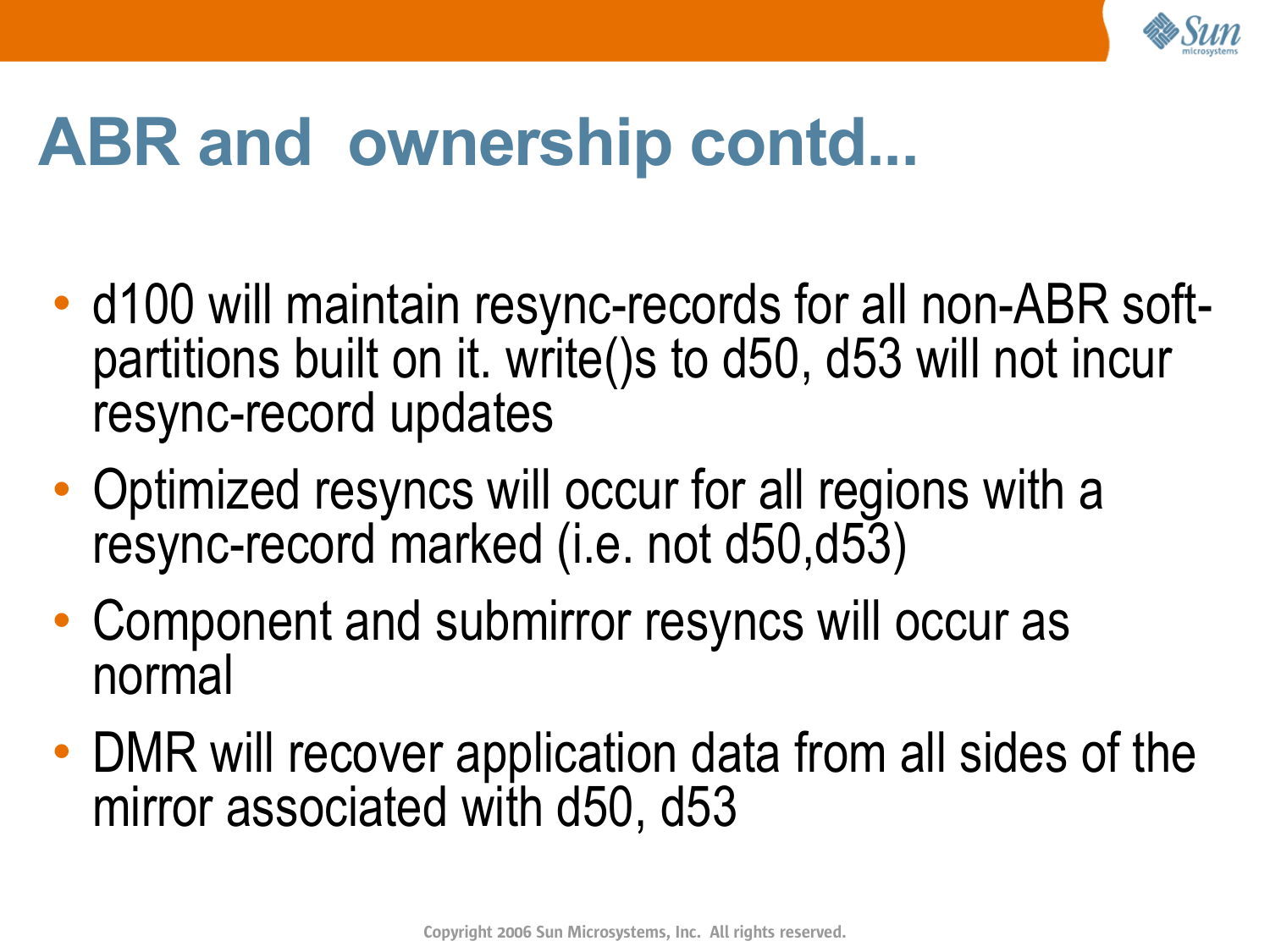

### **Performance**

- Frequently changing owners is a bad thing to do because:
	- > heavy i/o load on the current owner will delay the switch away from that owner
	- > the time to switch scales linearly with the number of nodes in a cluster as the message has to be passed to each node in sequence
	- > it probably means the database isn't set-up correctly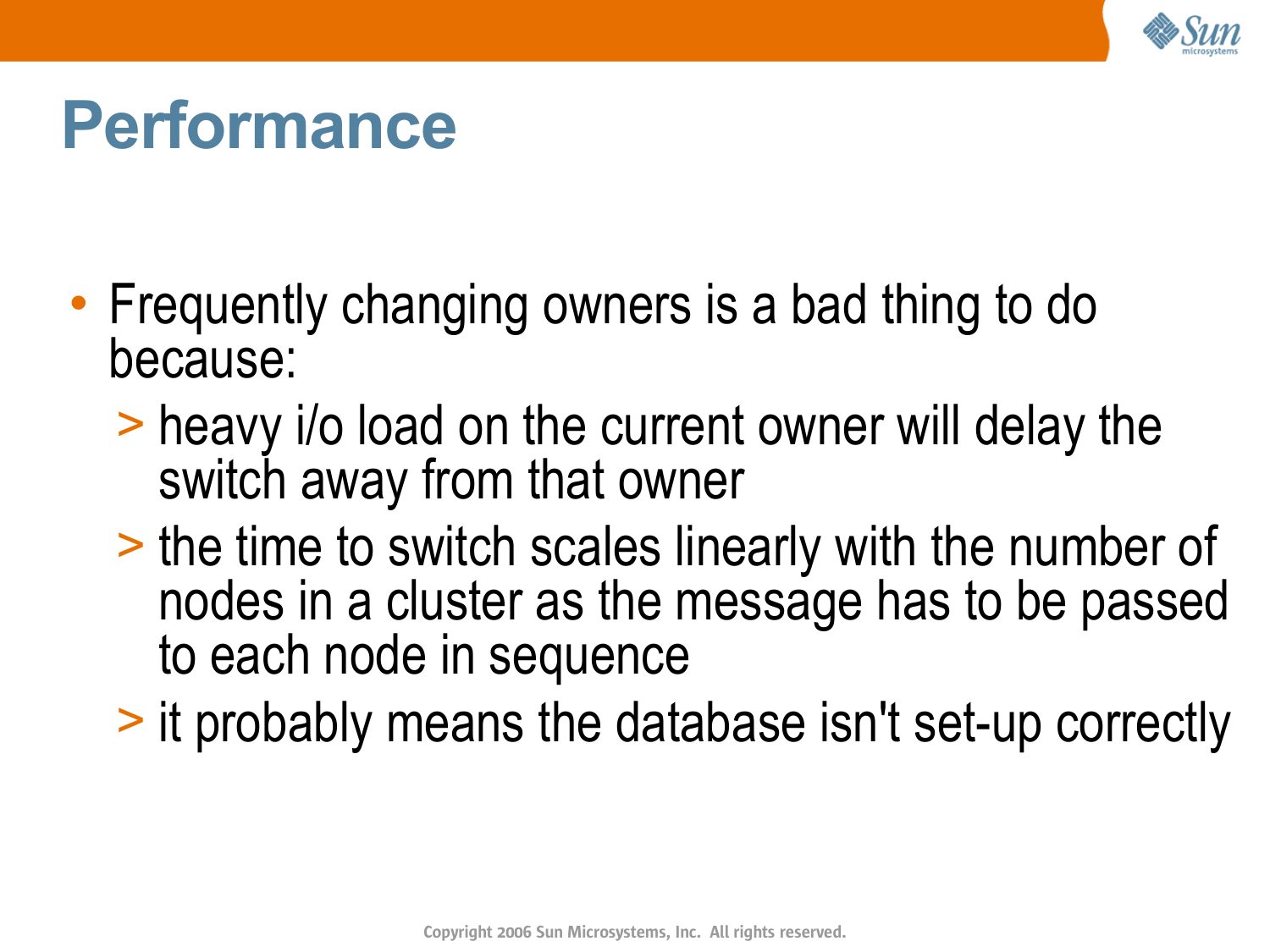

## **Types Of Resync**

- Optimized
- Submirror
- Component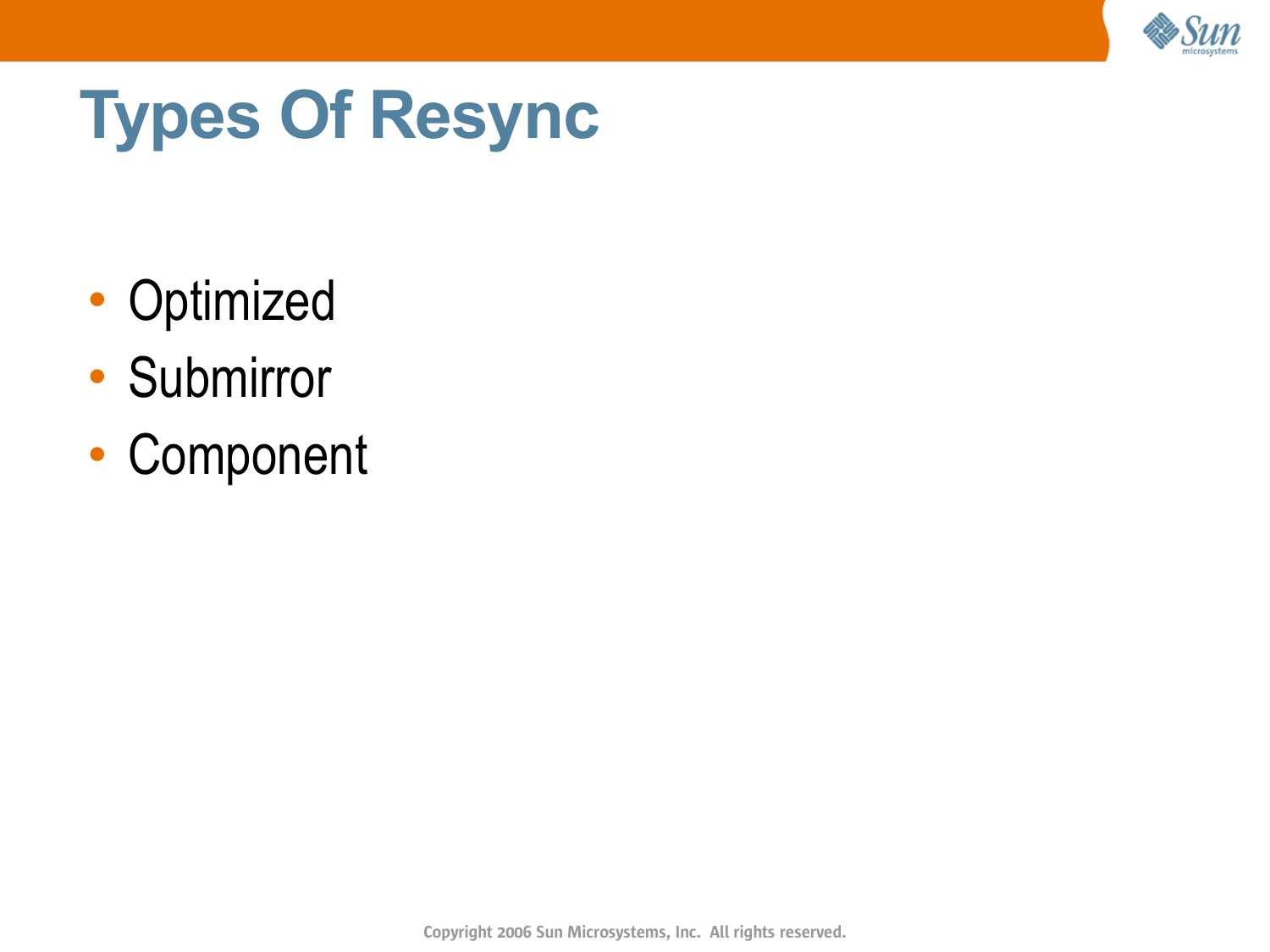

### **Optimized Resync**

- Ensures that mirrors are in sync following
	- > System failure
	- > metaoffline/metaonline
- Only need to resync the blocks that have been written to since the last time we know they were in sync.
- Mirror is split into a maximum of 1001 contiguous regions and the dirty-region bitmap is stored in mddb
- ht 2006 Sun Microsystems, Inc. All rights reserved. • When writing to a mirror we maintain this dirtyregion bitmap, un\_dirty\_bm in the unit structure. When we are about to add a new dirty region, we commit the resync record to disk.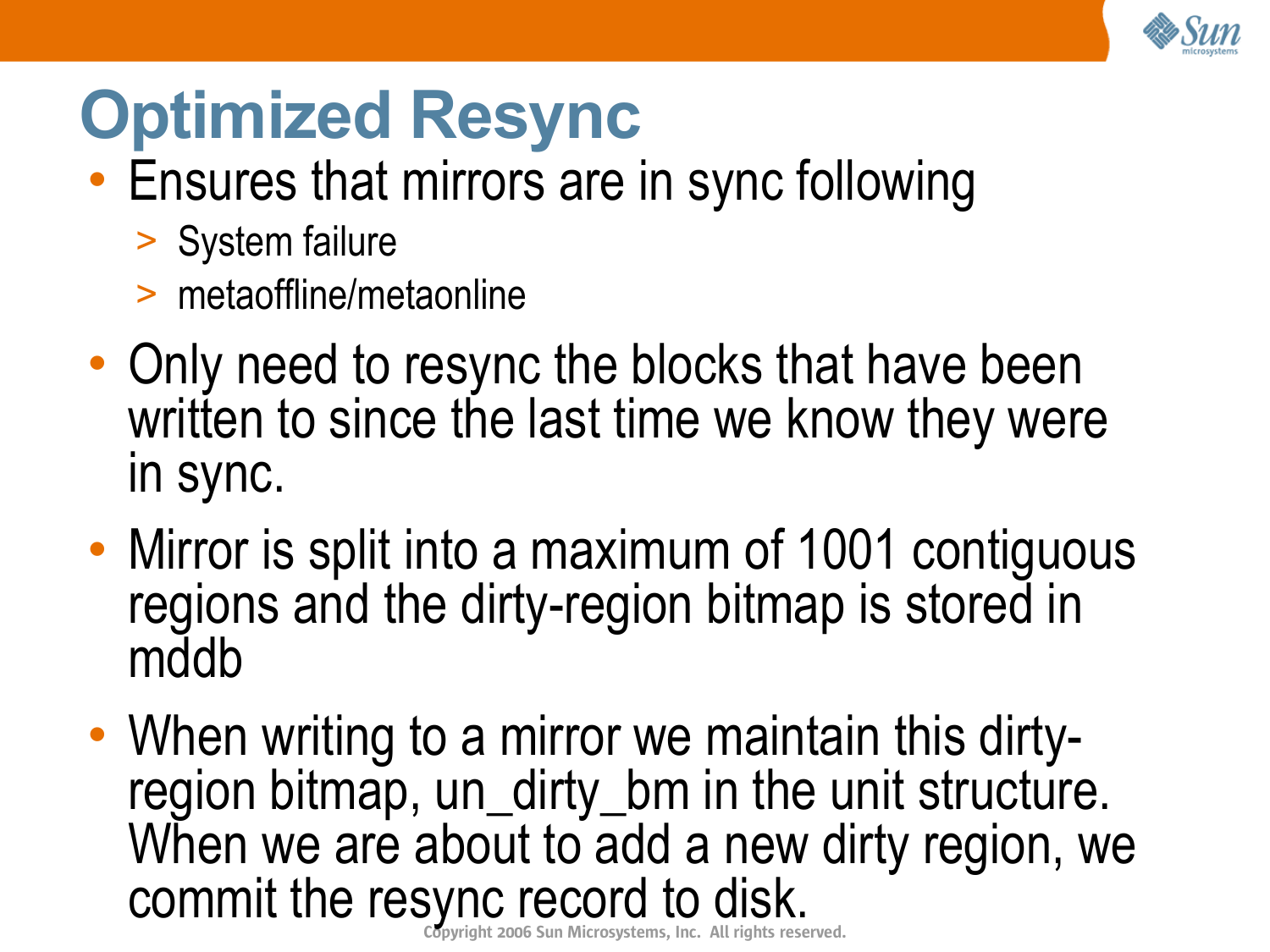

### **Optimized Resync – cont**

- When a write completes, the count in un\_outstanding\_writes is decremented.
- Every md\_mdelay seconds (default 10), check\_resync\_regions is called to check if any resync regions are now clean and if so commits the resync record. The resync record has a record of the regions that have been written to in up to the last 10 seconds.
- Before calling optimized\_resync(), un\_dirty\_bm is copied to un\_resync\_bm.
- <del>u</del>n Microsystems, Inc. All rights reserved. • check\_resync\_regions() does not clear any dirty region if the region has not yet been resynced, ie bit set in un\_resync\_bm.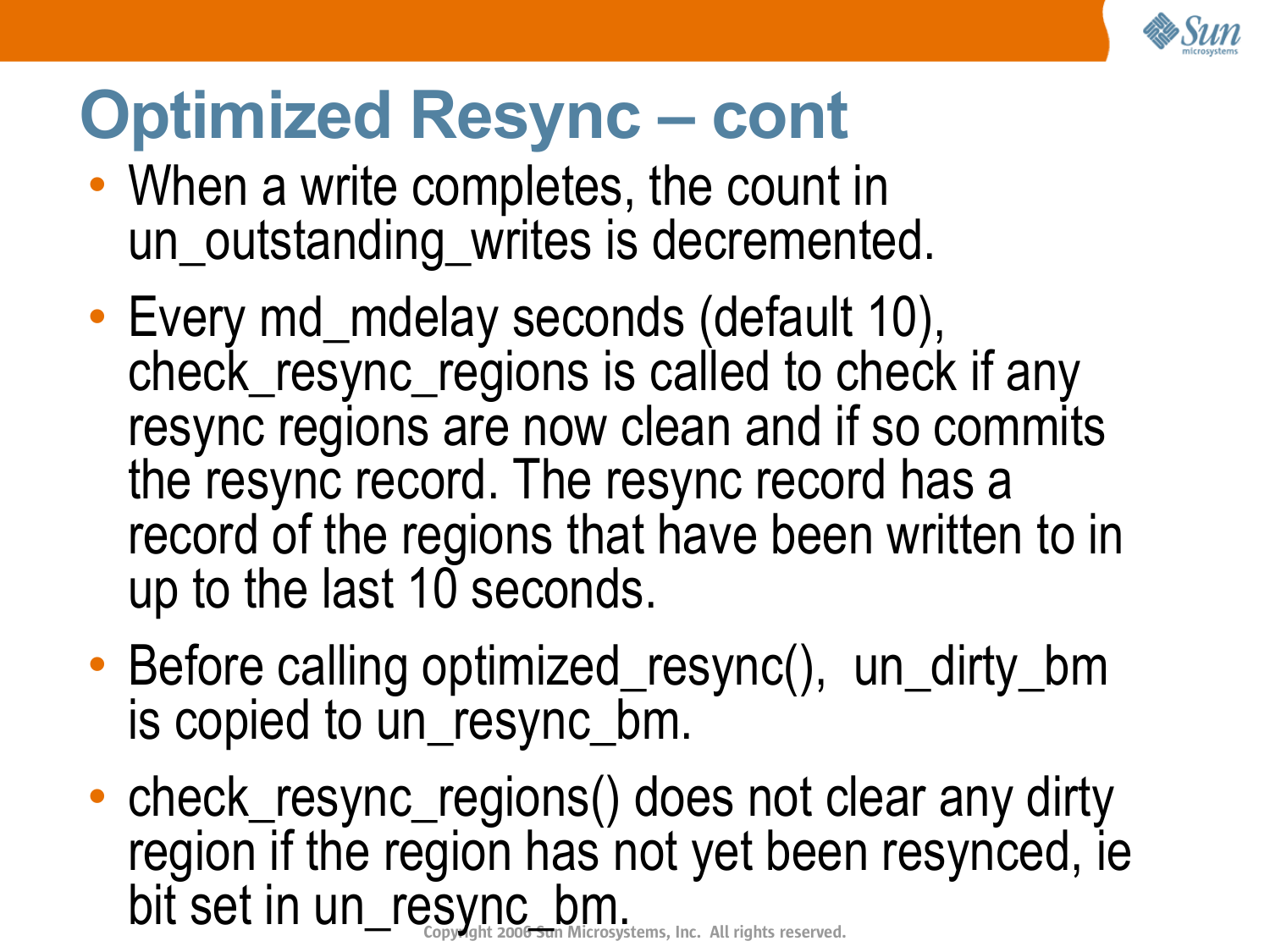

### **optimized\_resync()**

- Sets MD\_UN\_RESYNC\_ACTIVE and MD\_UN\_WAR in un\_status.
- Calculates un\_resync\_2\_do as the number of dirty regions, un\_resync\_done set 0.
- Loops through all of the dirty regions, calling resync\_read\_blk\_range() for each dirty region.
- Increments un\_resync\_done for each region resynced.
- Clears bit un\_resync\_bm for each region resynced.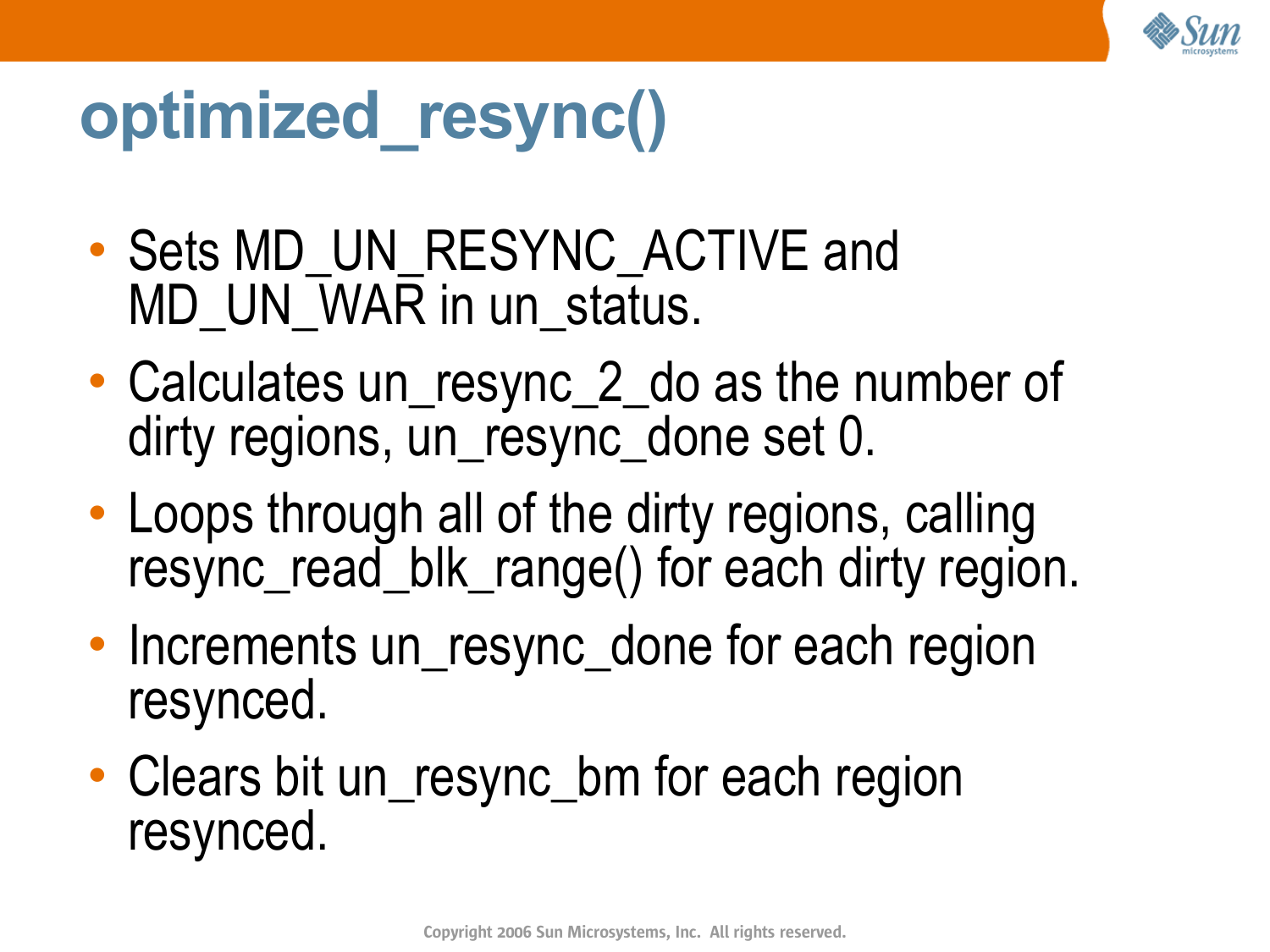

### **submirror\_resync()**

- Resyncs a submirror following a metattach
- Sets MD\_UN\_RESYNC\_ACTIVE and MD\_UN\_WAR in un\_status.
- Splits the submirror into chunks. The size of each chunk is 1/100 of the mirror size if <= 1TB or 1/1000 of the mirror size if  $> 1TB$ .
- Sets un resync 2 do to the number of chunks, un resync done set to 0.
- Loops through the mirror calling resync\_read\_blk\_range() for each chunk.
- Increments un\_resync\_done for each region resynced.
- Continue until all chunks resynced.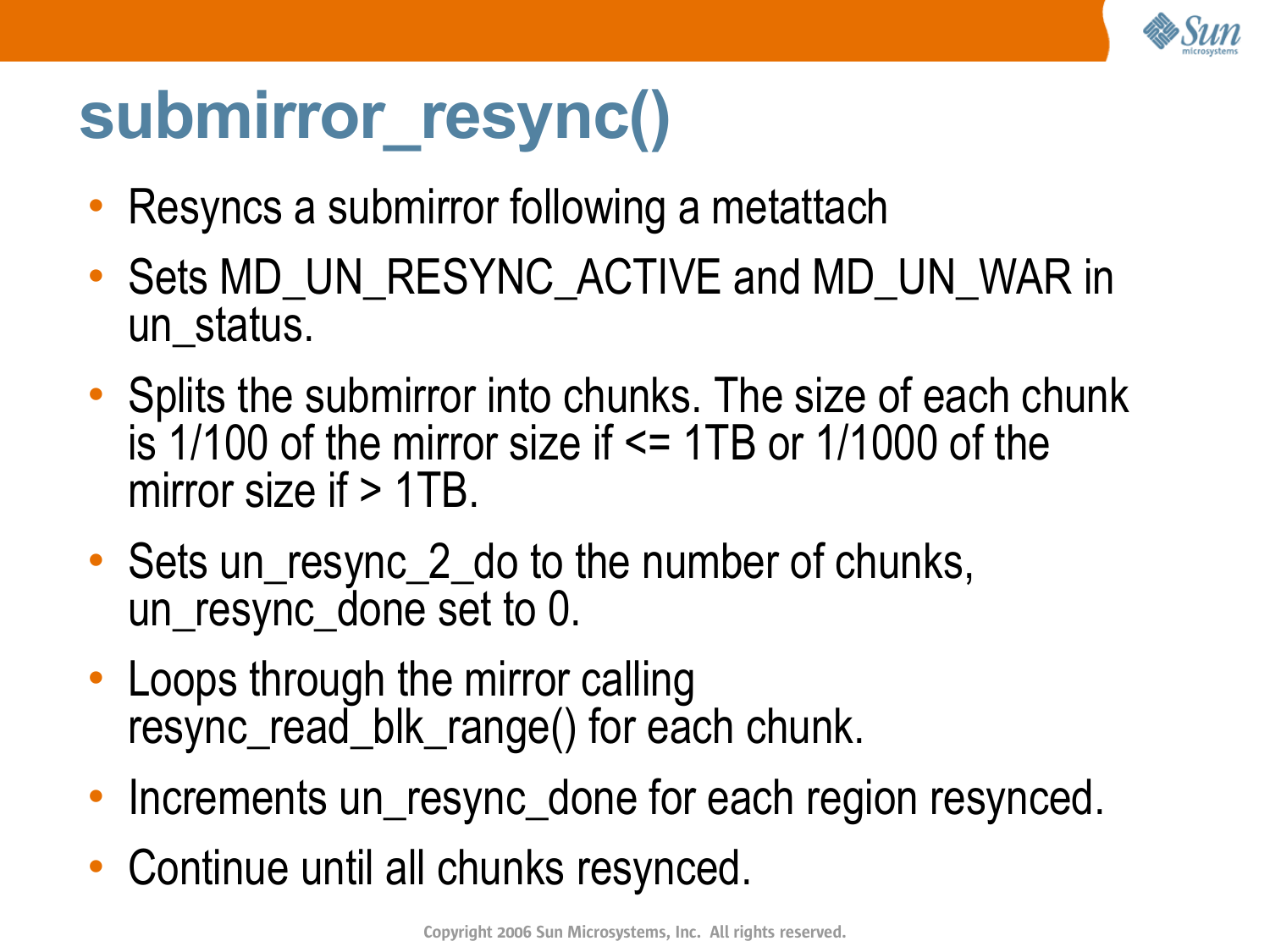

## **Component\_resync()**

- Called to resync a submirror component following a hotspare allocation or a metareplace.
- Scans all submirror components calling check\_comp\_4\_resync() for each one.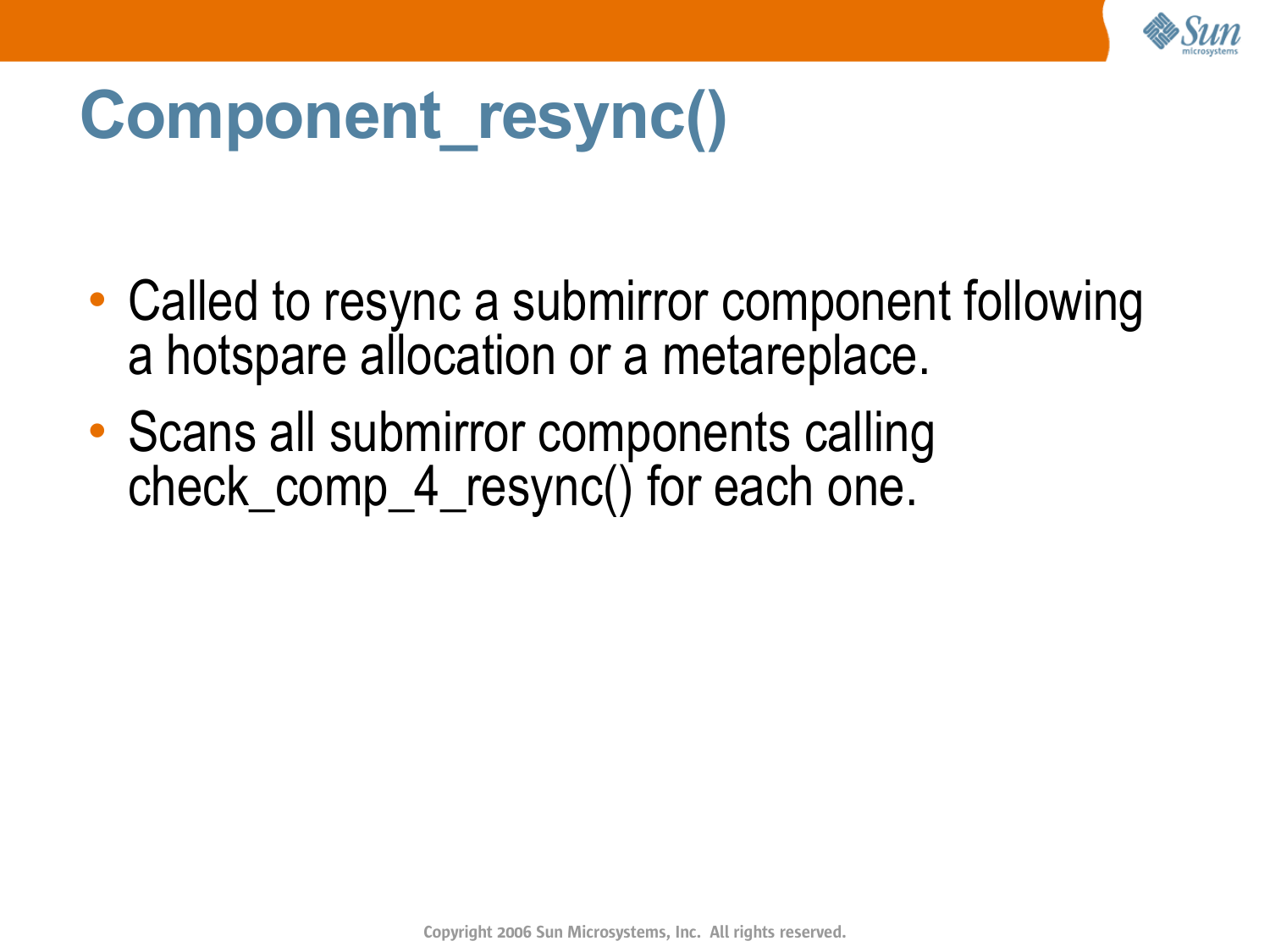

## **Resync Thread – resync\_unit()**

- The 3 types of resync are controlled by a resync thread, one thread per mirror.
- When a resync is required due to metasync, metattach, metaonline, metareplace or hotspare allocation command, mirror\_resync\_unit() is called to create the resync thread, resync\_unit().
- resync\_unit loops through resyncs in the order:
	- > Optimized
	- > Component
	- > Submirror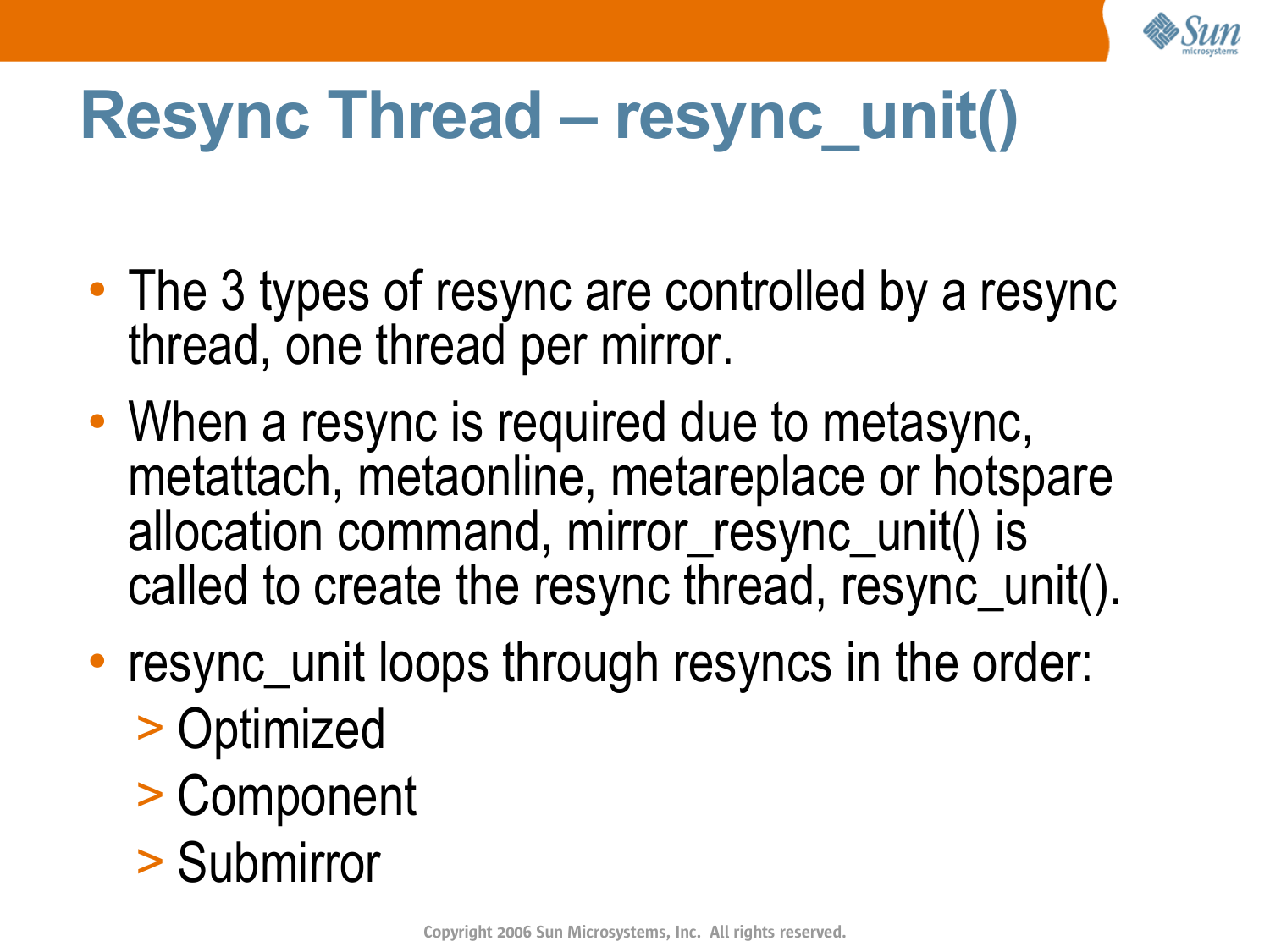

## **Resync Thread – resync\_unit()**

- It continues to loop until no resync has been performed by any of the 3 resync functions. The variable un\_dropped\_lock controls this. un\_rs\_dropped\_lock is set 0 at the start of the loop and is set to 1 by the resync functions when a resync is being done.
- At the end, MD\_UN\_RESYNC\_ACTIVE is cleared in un status and the thread terminates.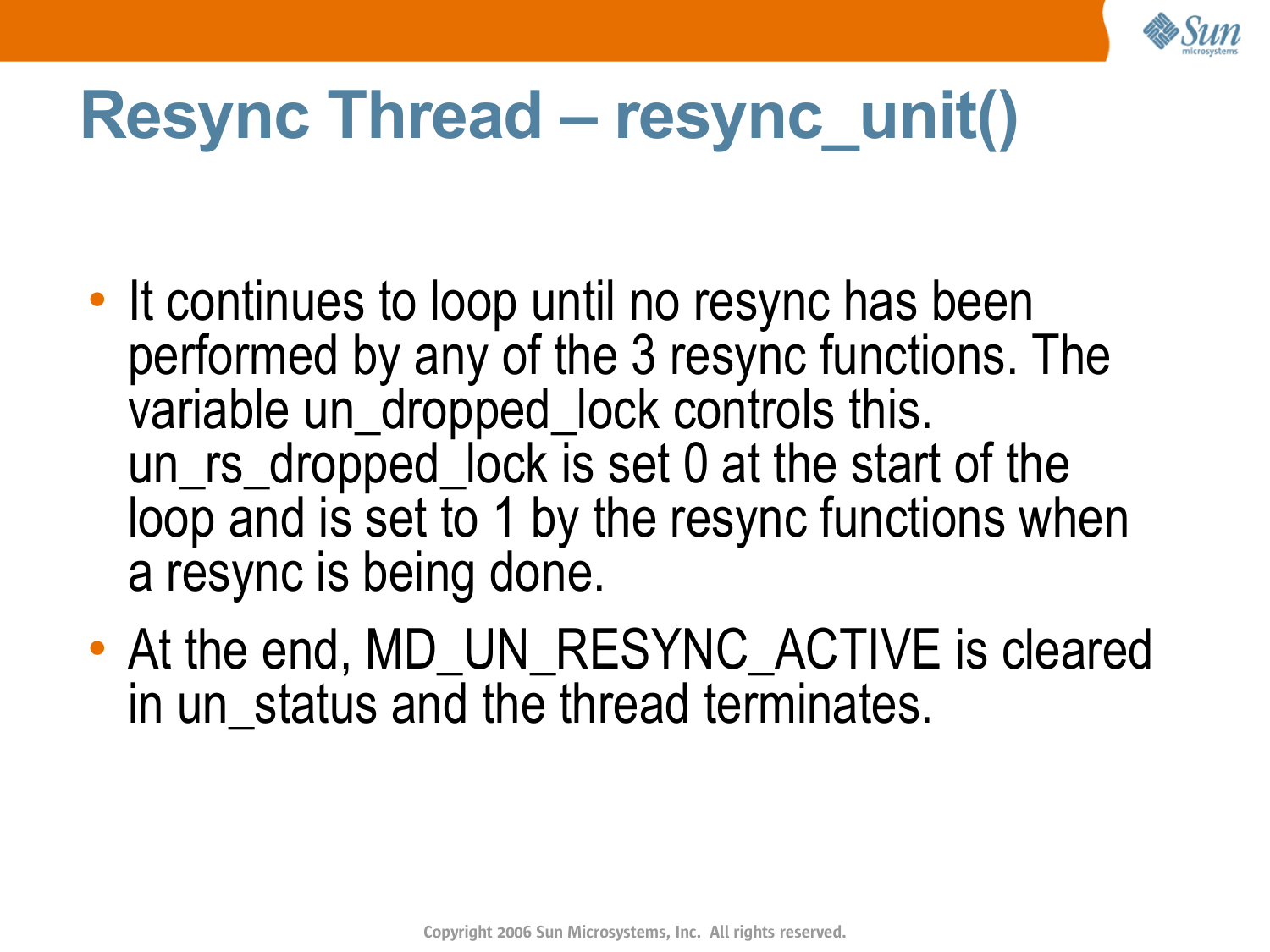

### **Data Structures**

- The key data structure for resync is the mirror unit structure.
	- > c.un\_status MD\_UN\_RESYNC\_ACTIVE set while resyncs are running and MD\_UN\_WAR set while an individual resync is running.
	- > un\_rs\_done number of resync segments that have been resynced.
	- > un\_rs\_2\_do number of segments to be resynced
	- > un\_rs\_dropped\_lock set if a resync has been run during the current loop through the resyncs
	- > un\_rs\_flg controls commits to resync record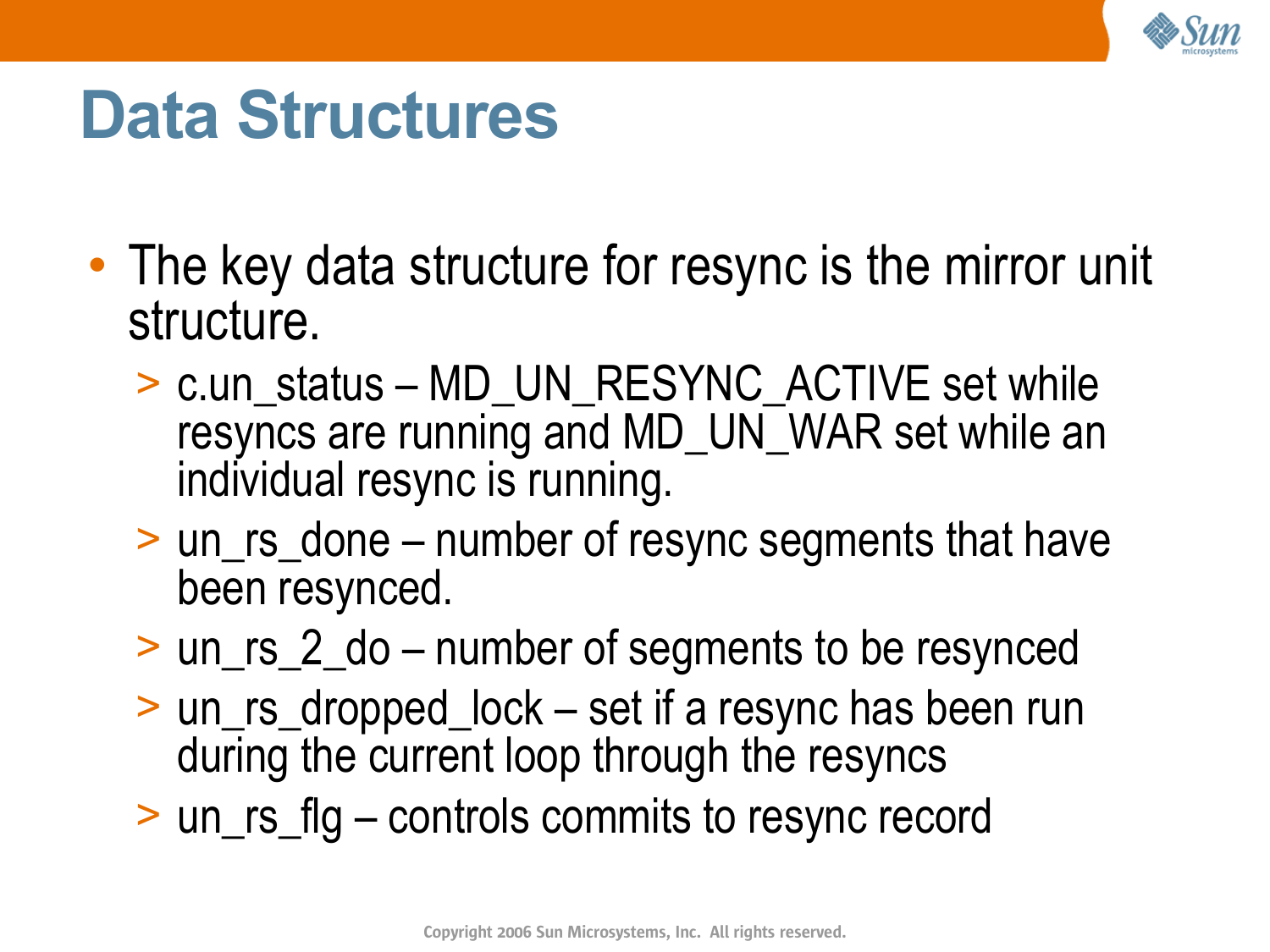

### **Oban Resync Requirements**

- When a mirror changes ownership, the resync should migrate to the new owner.
- When a node fails while performing a resync, it must be possible to restart the resync on another node.
- When resyncing an ABR mirror, the resync must prevent writes on other nodes from overlapping with resync writes.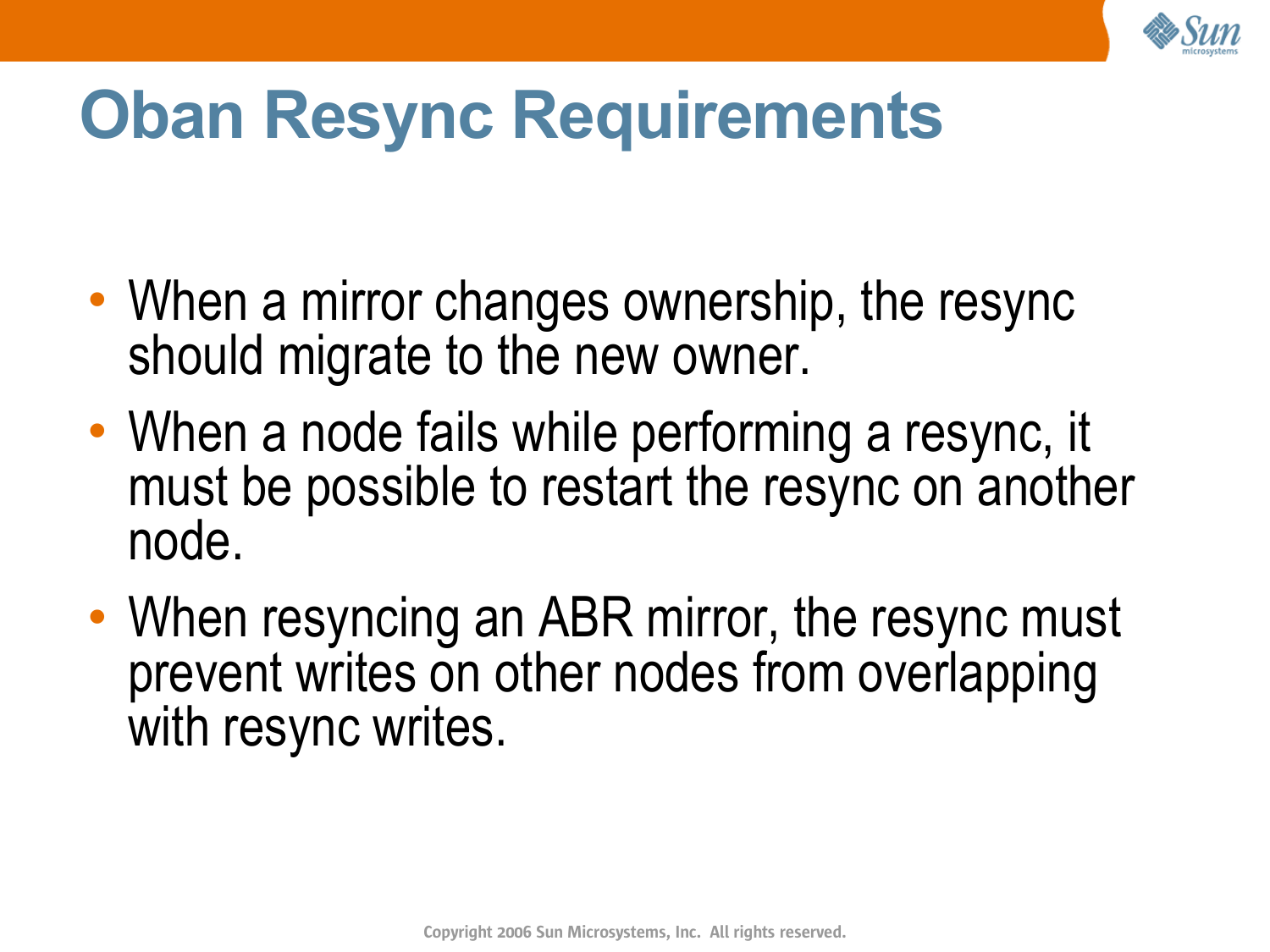

## **Starting a Resync**

- In metattach, metareplace, metaonline and metasync, we first execute the command on every node, which, for a MN set, does not start the resync thread.
- Once the command has been executed, send a message, RESYNC\_STARTING, to start the resync thread on every node.
- Message handler calls mirror\_resync\_unit() to start the resync thread.
- Only the mirror owner will perform the resync, on non-owner nodes the mirror thread will block.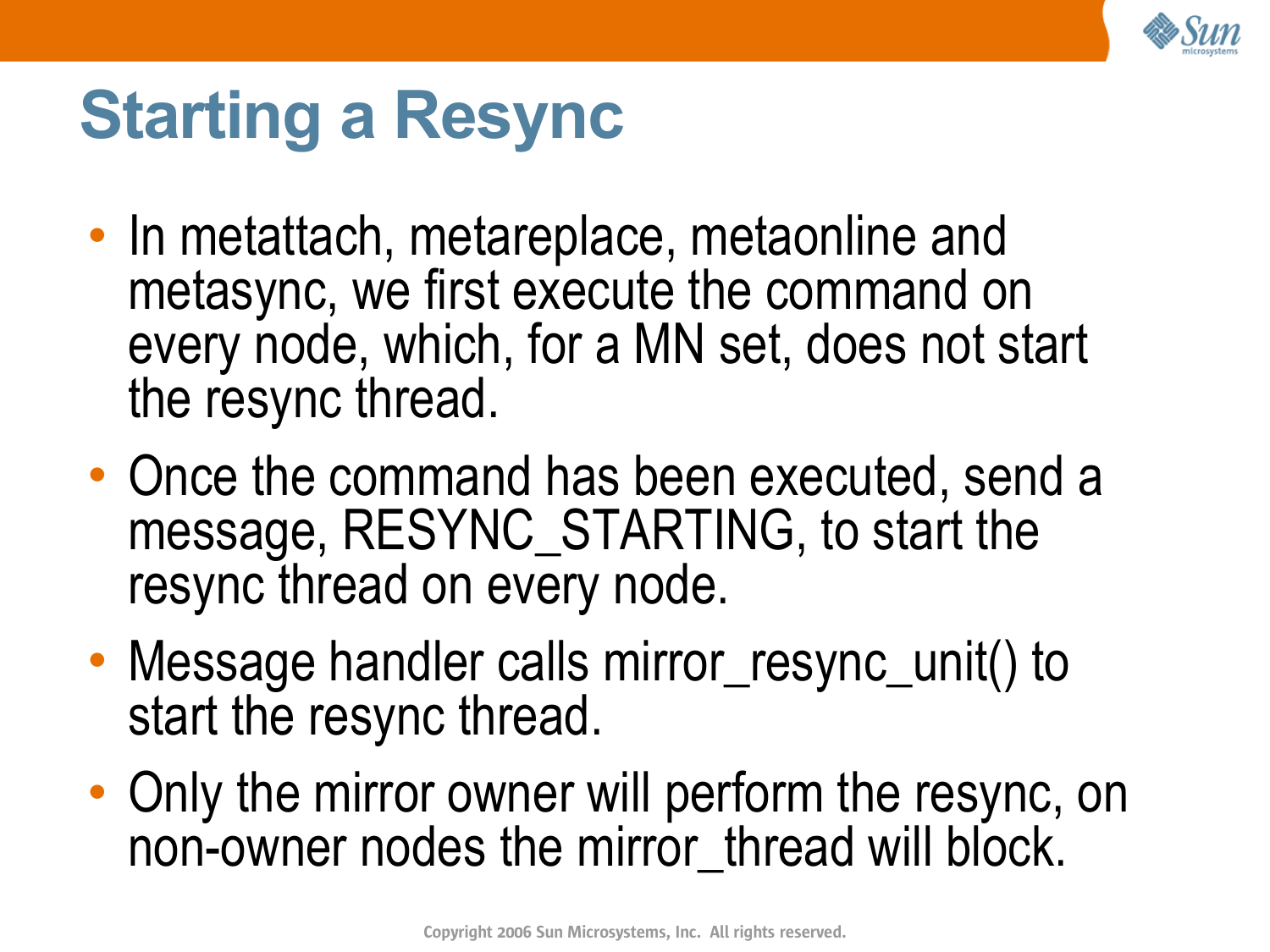

# **Starting a Resync(2)**

- mirror\_resync\_unit() also starts a resync\_progress\_thread on each node.
- Once the resync thread starts, if the node has been joined to the set, issue GET\_SM\_STATE message to get the submirror state from the master. This ensures that the state on all nodes are in sync.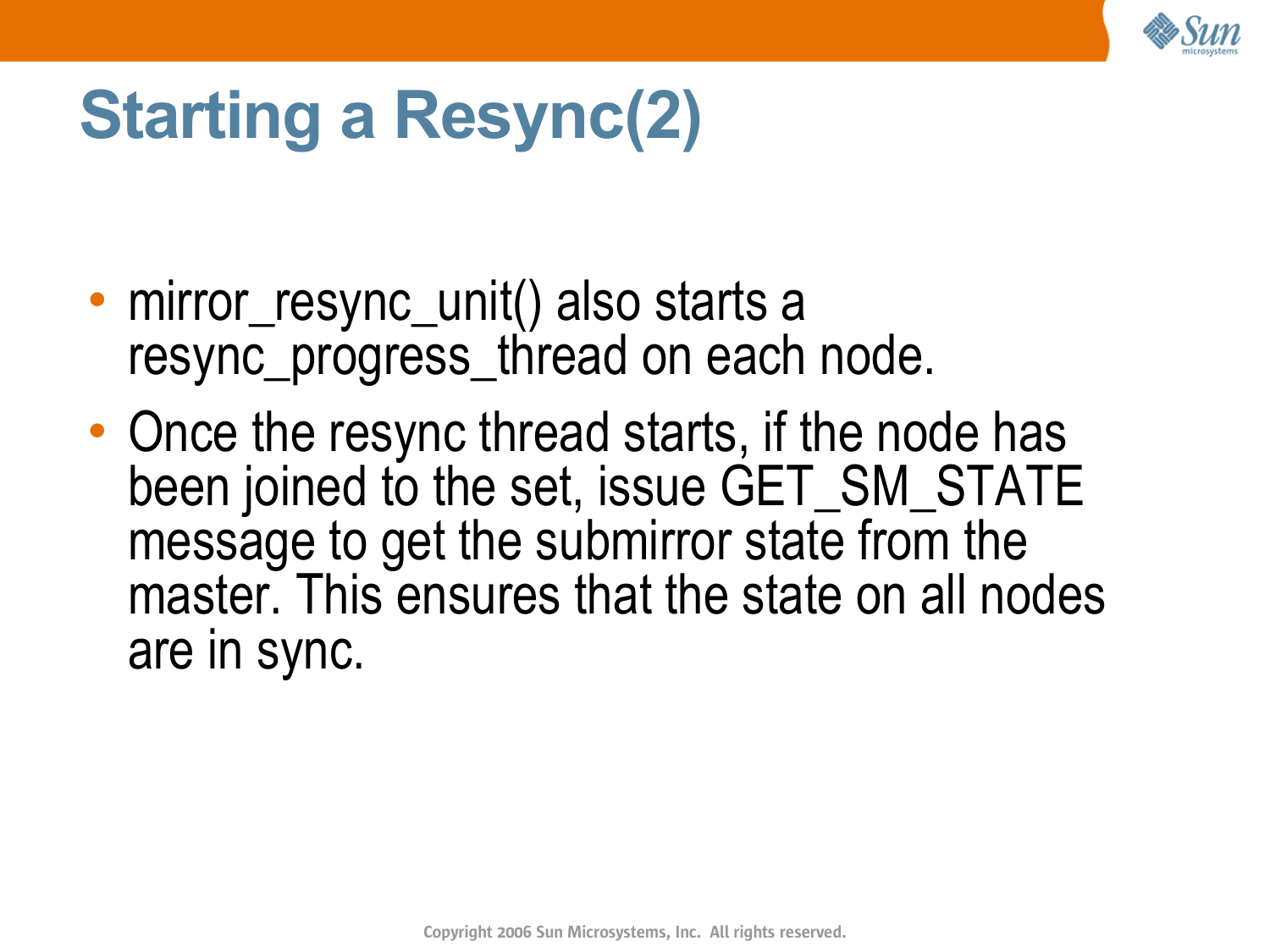

# **Overlapping writes**

- For non-Oban sets wait\_for\_overlaps() is called to ensure that there are no pending writes that overlap this block.
- Before adding an entry, if the current block overlaps any entry on the linked-list, wait\_for\_overlaps() waits until there are no overlaps and then adds the entry
- Once the write is complete, the entry is removed from the list.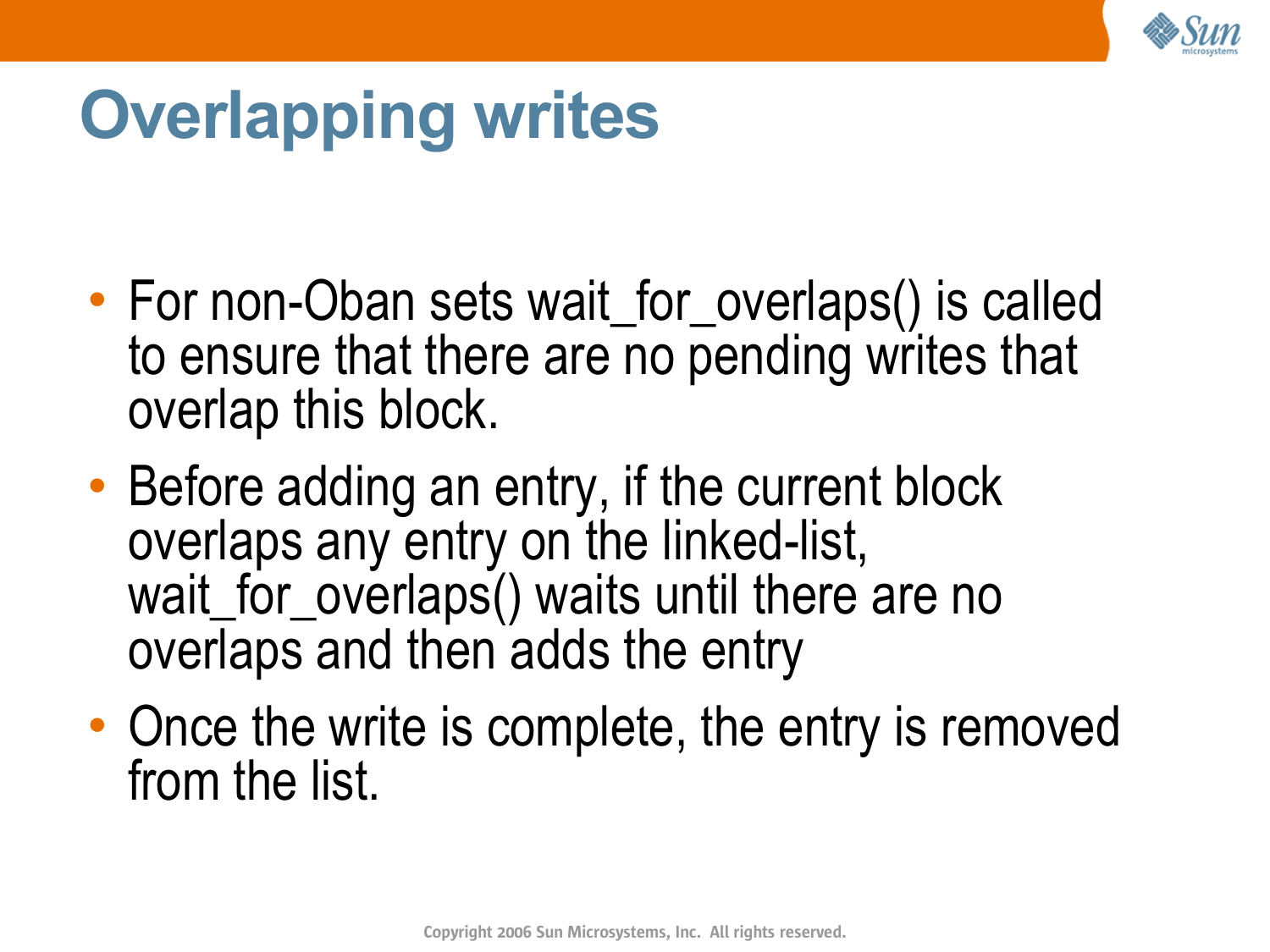

# **Overlapping writes(2)**

- For a non-ABR mirror, the old algorithm works since only 1 node can write
- For an ABR mirror, writes can be executed on all nodes while a resync is in progress on one of the nodes. Writes on the other nodes that overlap the current resync block must be blocked
- For ABR mirrors, the application must handle the overlapping writes on different nodes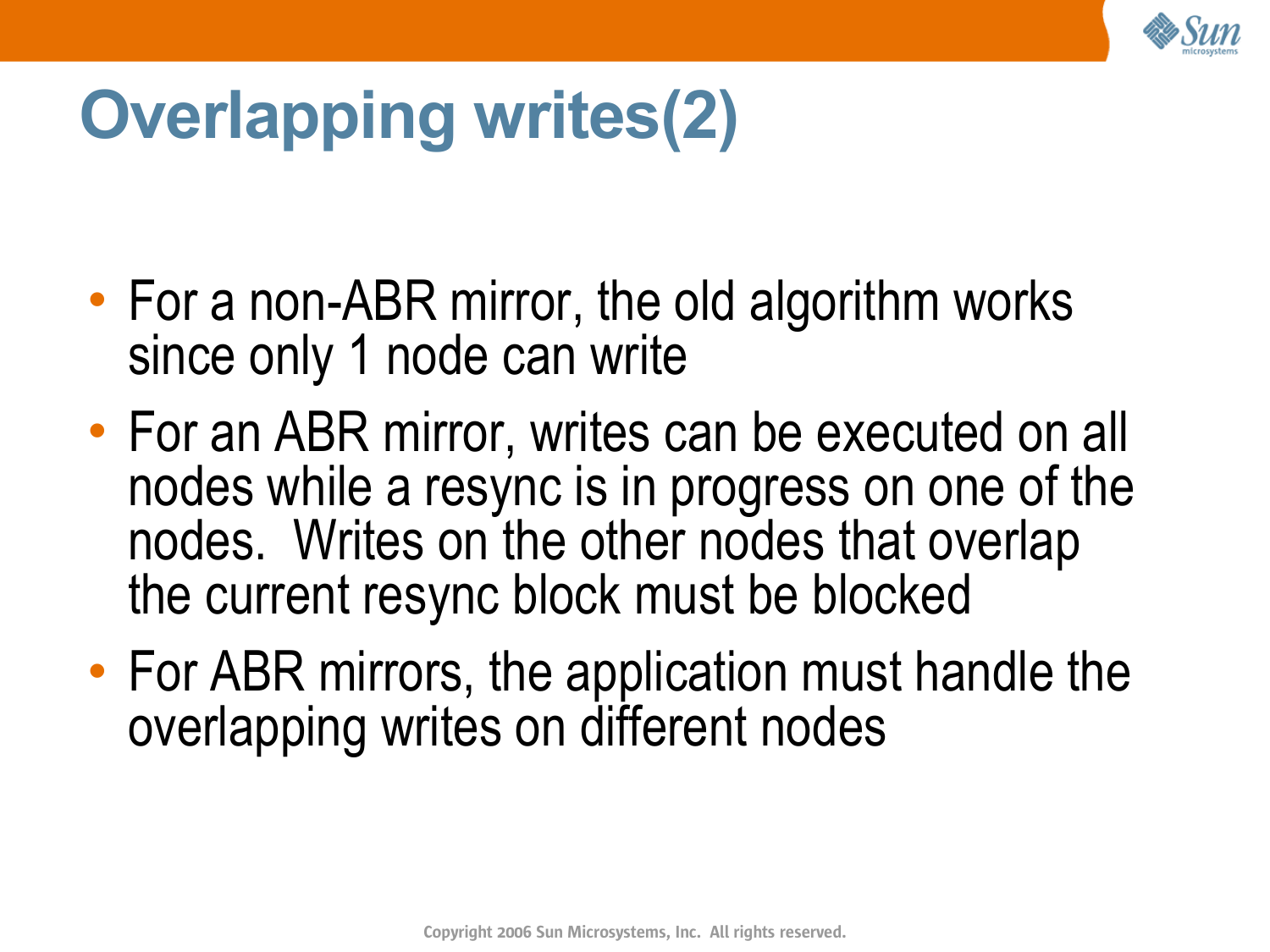

# **Overlapping writes(3)**

- Split the resync into 4Mb regions.
- Before resyncing each 4Mb region, send a RESYNC\_NEXT message to all other nodes. This is done in resync\_read\_blk\_range().
- On receipt of this message, all nodes, except the owner, setup un\_rs\_prev\_ovrlap with the current 4Mb region and call wait\_for\_overlaps() with this as the argument, to ensure that there are no writes that overlap this region.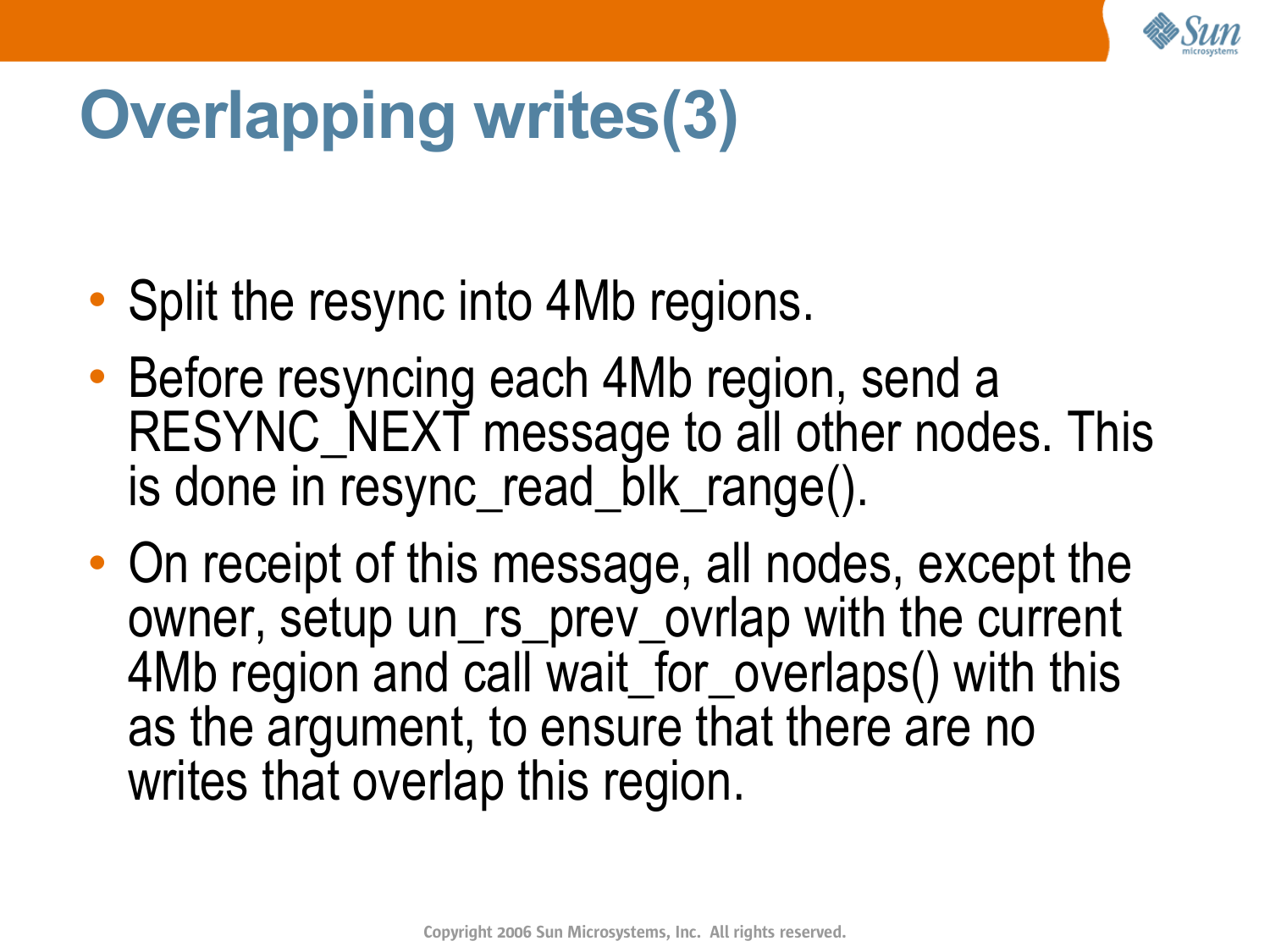

# **Overlapping writes(4)**

- The current resync region must be on the overlaps chain before we execute an ABR write on a non-owner node.
- Can't rely on the call to wait\_for\_overlaps() in the RESYNC NEXT handler as it releases the unit lock and a write may be started before resync region is on the chain.
- Add a call to wait\_for\_overlaps() in mirror\_write\_strategy() to add the resync region before the write is processed.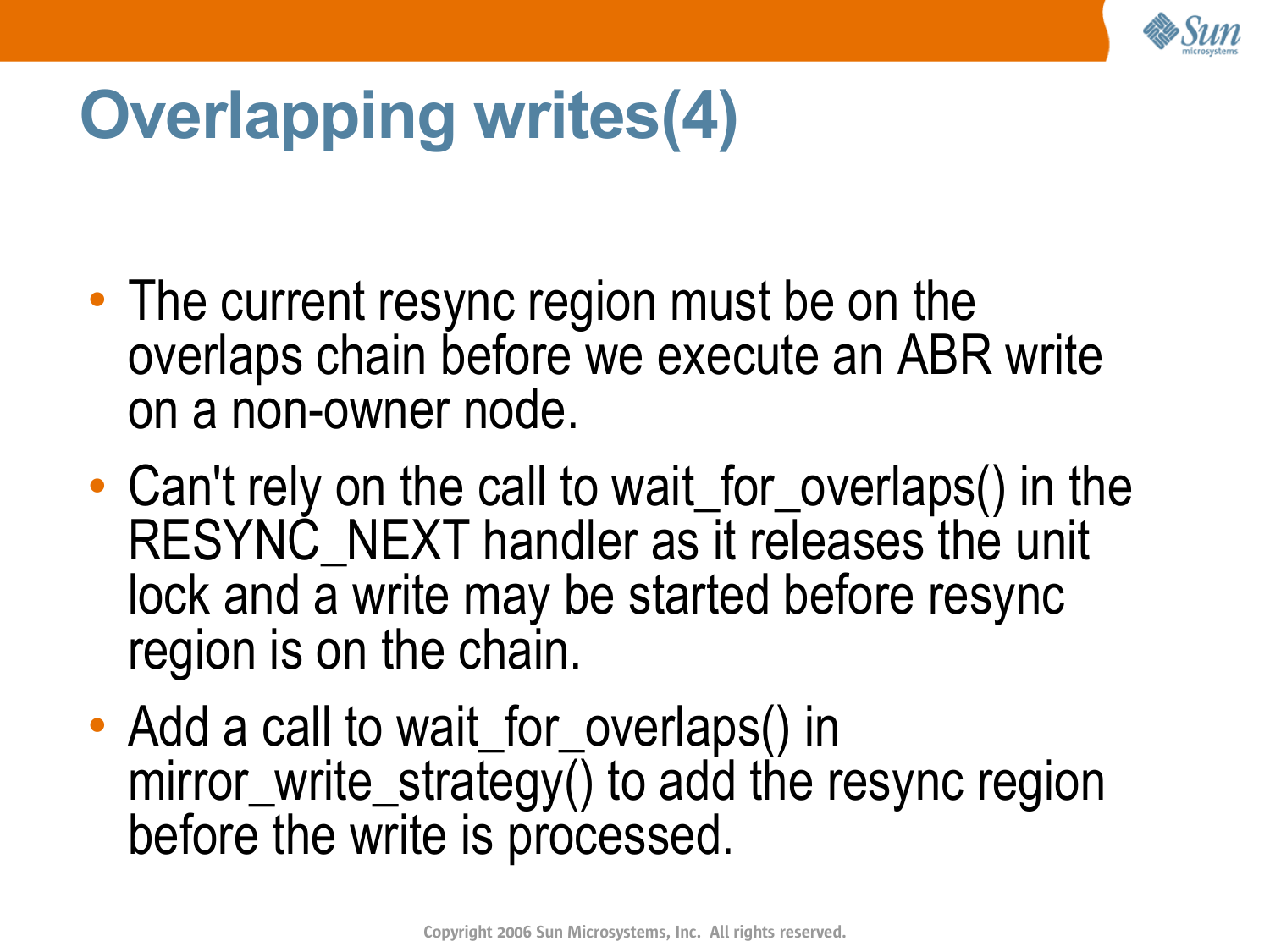

# **Overlapping writes(5)**

- An additional flag has been added to wait\_for\_overlaps() to allow multiple calls for the same parent\_structure, MD\_OVERLAP\_ALLOW\_REPEAT.
- Needed because we now may call wait for overlaps() several times for the same resync region.
- After wait\_for\_overlaps(), reacquire the unit lock and then check that we are still the owner. If not we have to remove the resync region from the overlaps chain.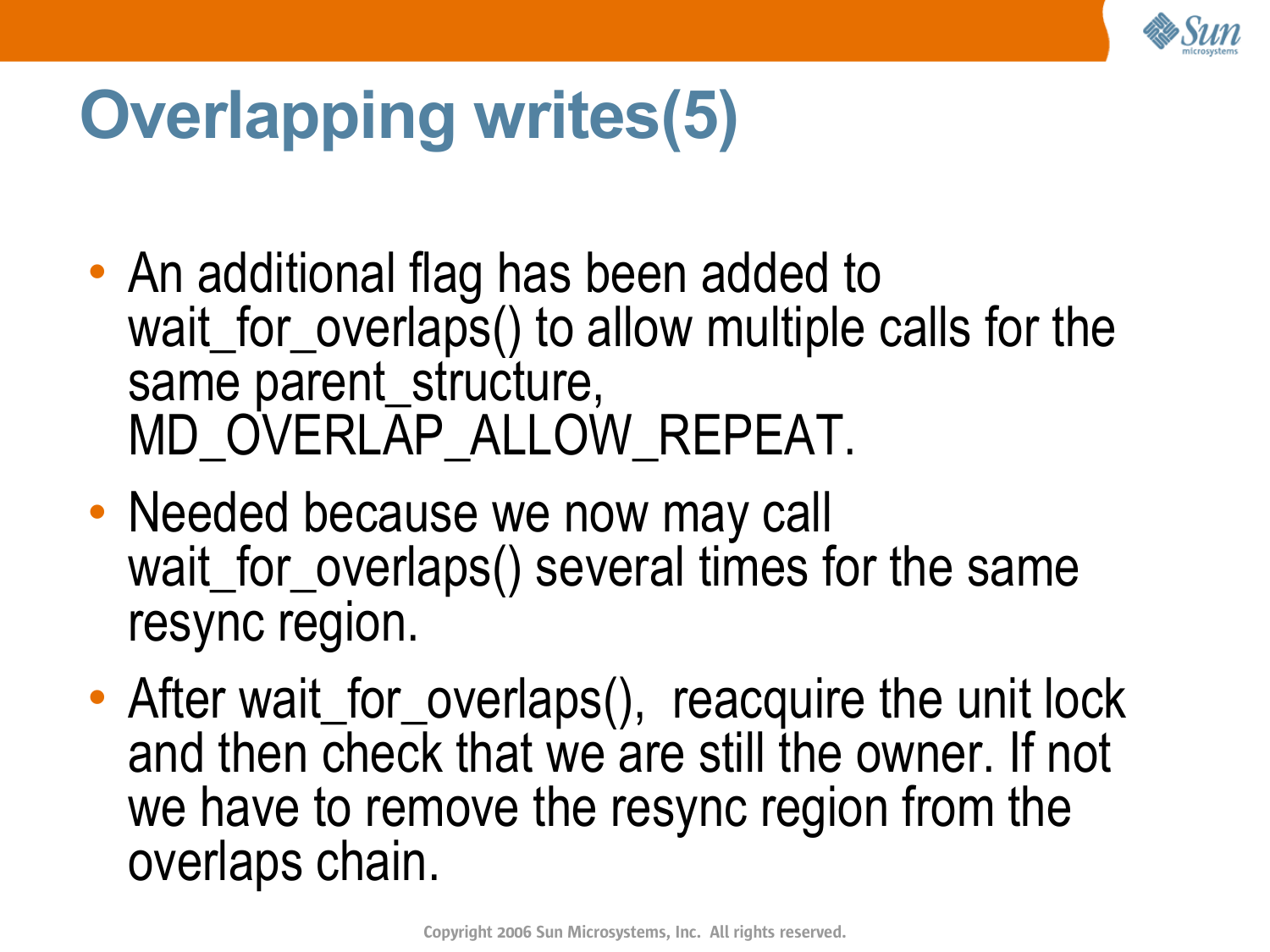

# **Changing Ownership**

- When the resync thread is run on non-owner nodes, set MD\_RI\_BLOCK\_OWNER in un rs thread flags.
- Before the main loop, call resync\_kill\_pending() which
	- > Blocks on un\_rs\_thread\_cv if MD\_RI\_BLOCK\_OWNER
	- > Exits 1 if the resync has been finished or aborted
	- > Exits 0 if mirror owner
- When a node becomes the owner, MD\_RI\_BLOCK\_OWNER is cleared and the resync thread is signalled to continue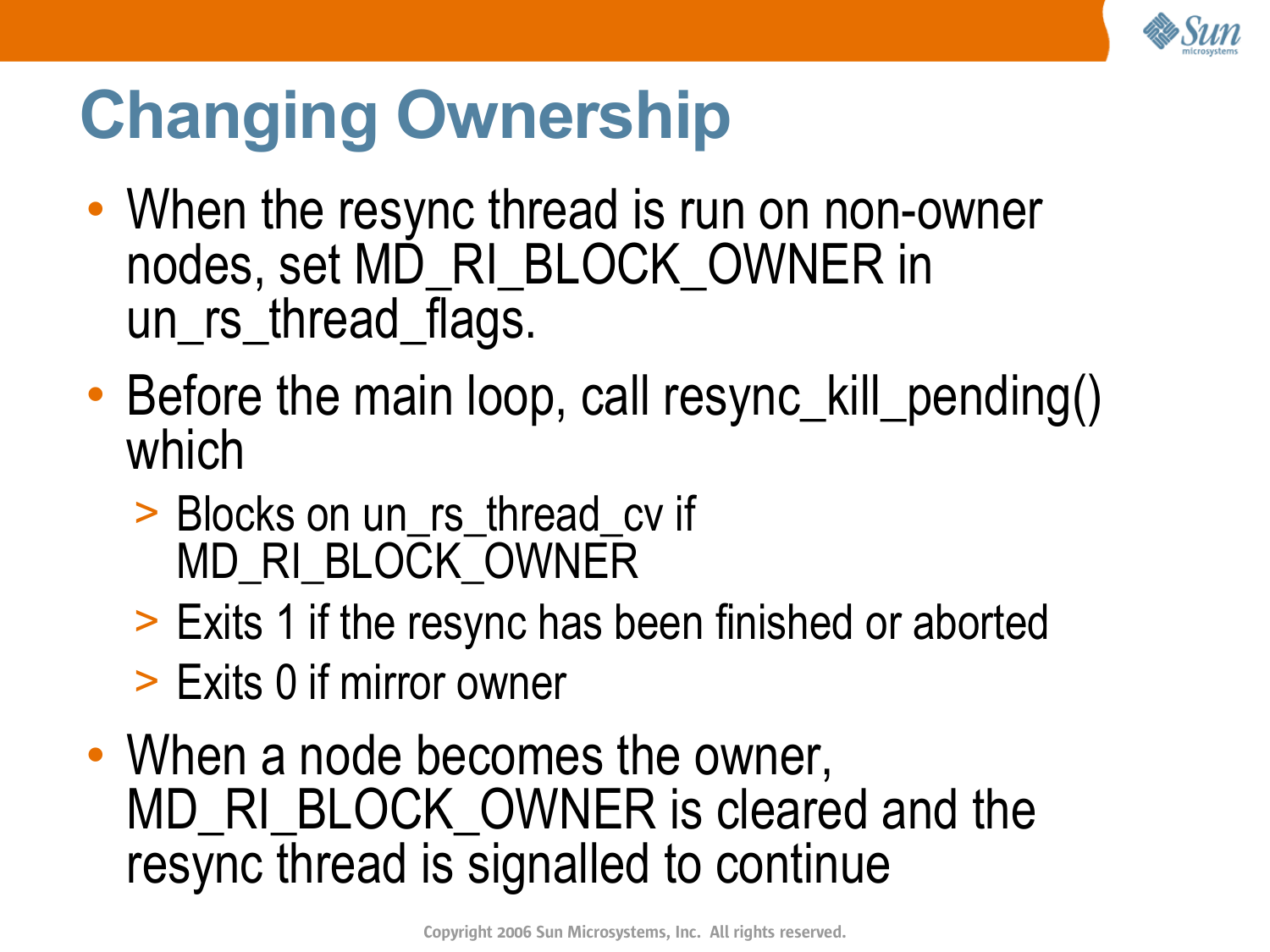

# **Changing Ownership(2)**

- When a node relinquishes ownership, MD\_RI\_BLOCK\_OWNER is set to cause the resync thread to block.
- Ownership can only be changed when the unit lock is free. This lock is held during I/O but any time the lock is released in a resync, resync\_kill\_pending() must be called as there may have been a change of ownership.
- When resuming after resync\_kill\_pending() we need to check we are still performing the same resync. It is possible that another node may have completed the resync and started a new one.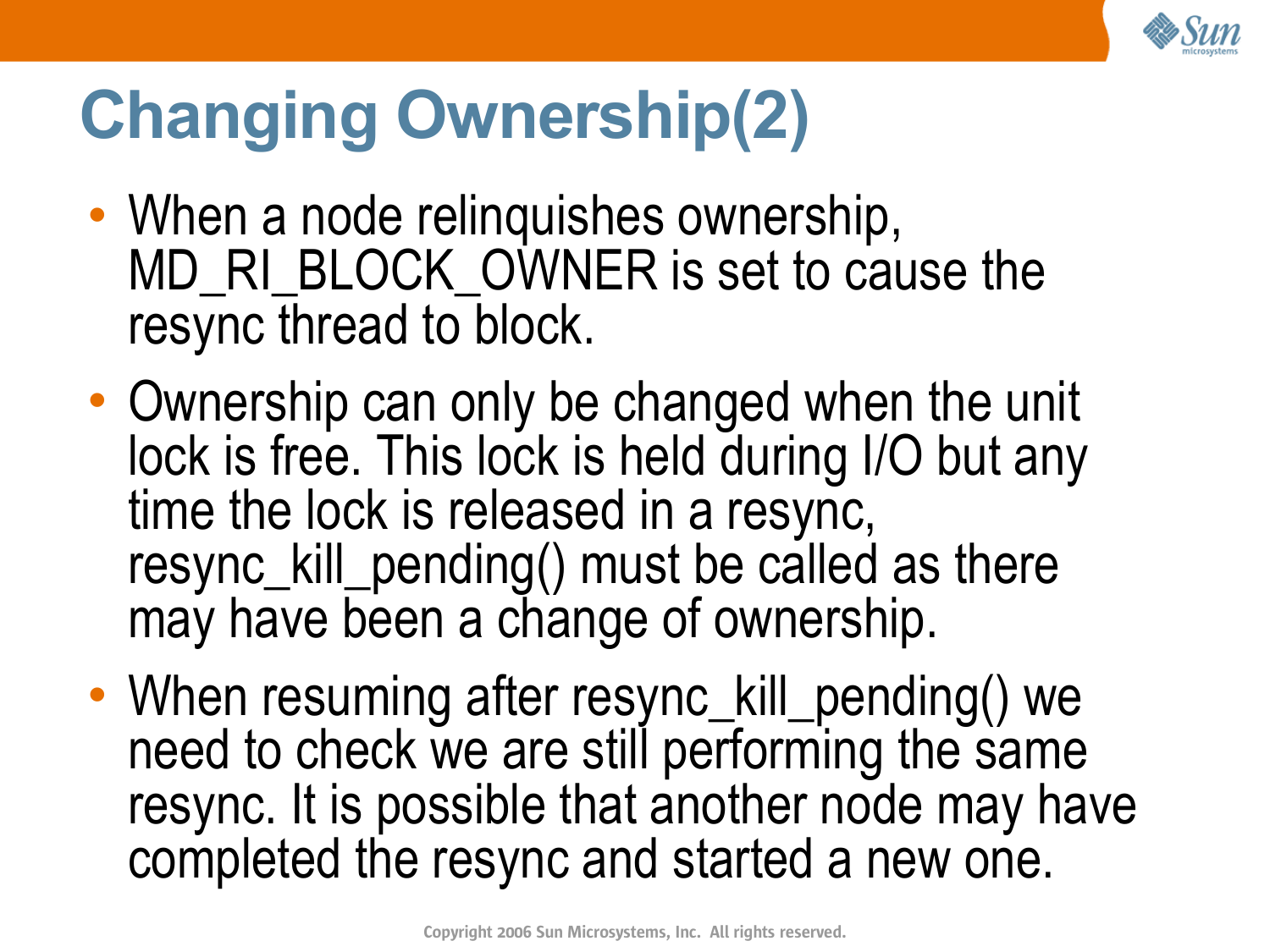

# **Changing Ownership(3)**

- In each resync function, resync\_read\_blk\_range() is called to write a number of contiguous blocks.
- In resync\_read\_blk\_range(), resync\_kill\_pending() is called after each I/O to deal with change of ownership and resync termination.
- resync\_read\_blk\_range() exits 1 if the resync has been cancelled. The calling resync function will break out of the resync in this case.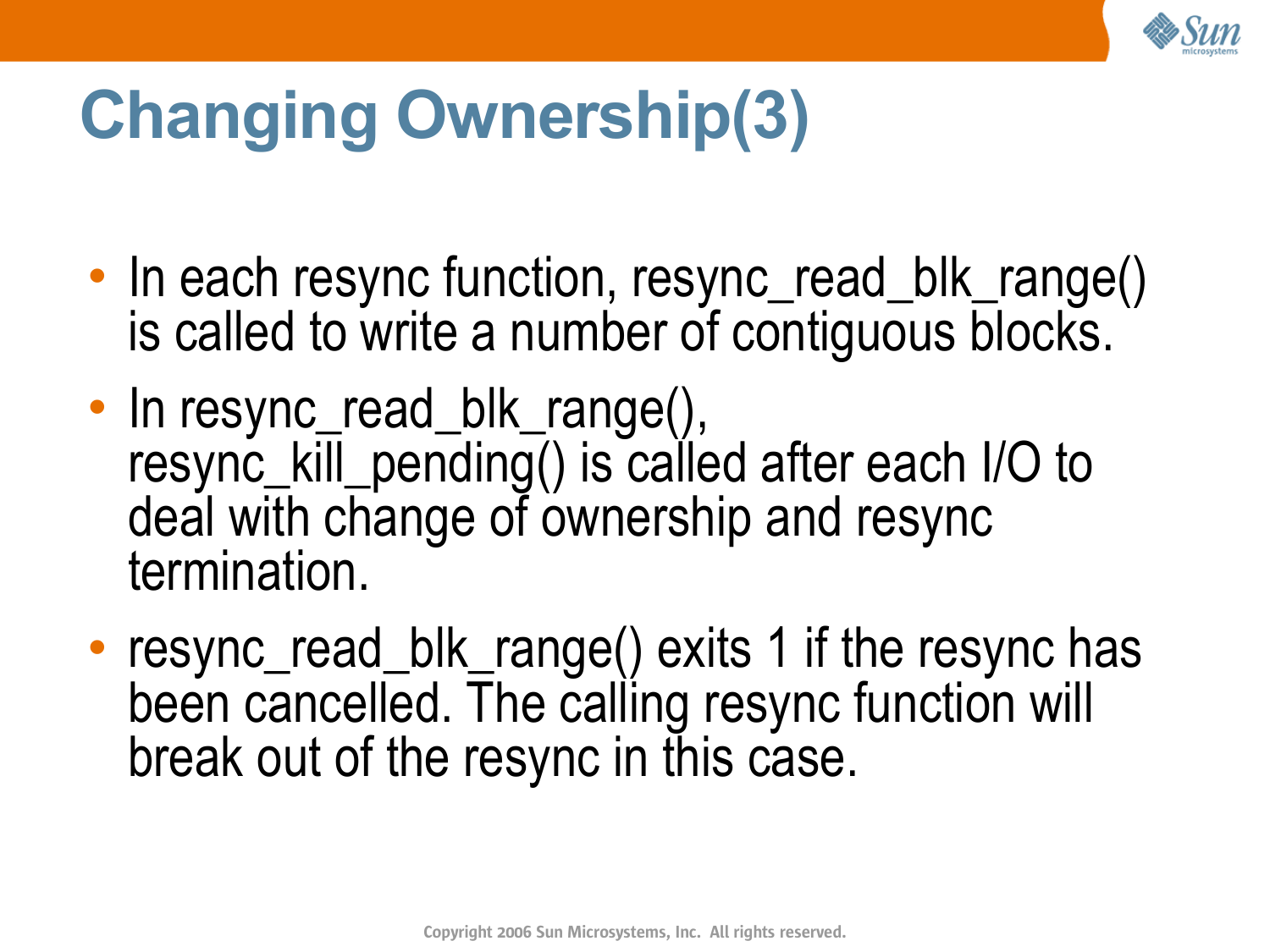

#### **Changing Ownership – another problem**

- When issuing a resync read, mirror\_read\_strategy() calls drops the unit lock before calling wait\_for\_overlaps().
- When the lock is dropped, an ownership change may occur.
- After getting the lock, if we have lost ownership, we request ownership before continuing.
- Once ownership has been obtained must check that the block requested is still in the current resync region.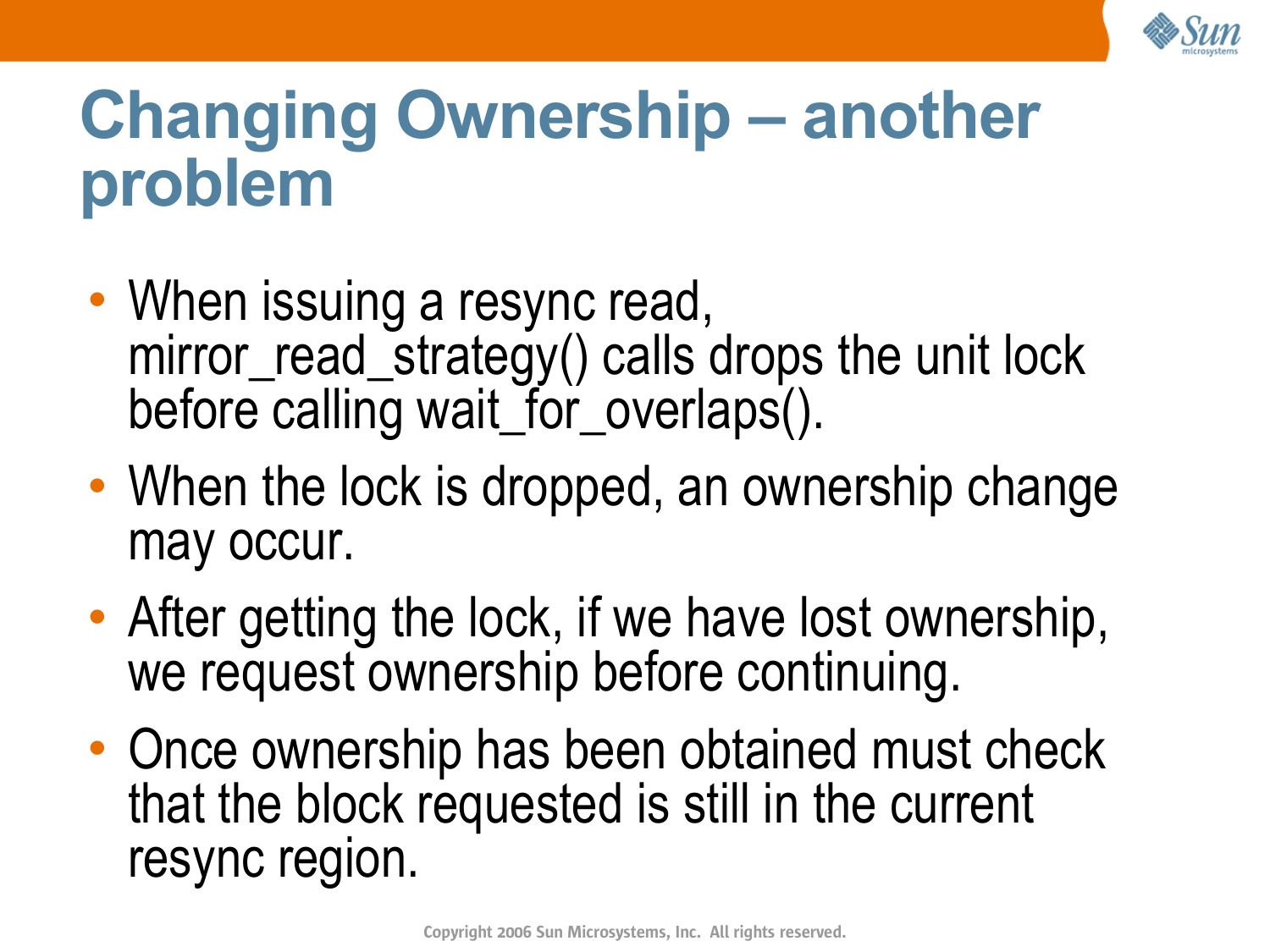

## **Changing Ownership – another problem(2)**

- This may not be the case if another node has completed this 4Mb resync region and progressed to the next while this node was waiting to become the owner.
- If outside of the current resync region just abort the resync read/write.
- The same may occur in mirror\_write\_strategy() when performing a write-after\_read (a resync write) so check if in the current resync\_region.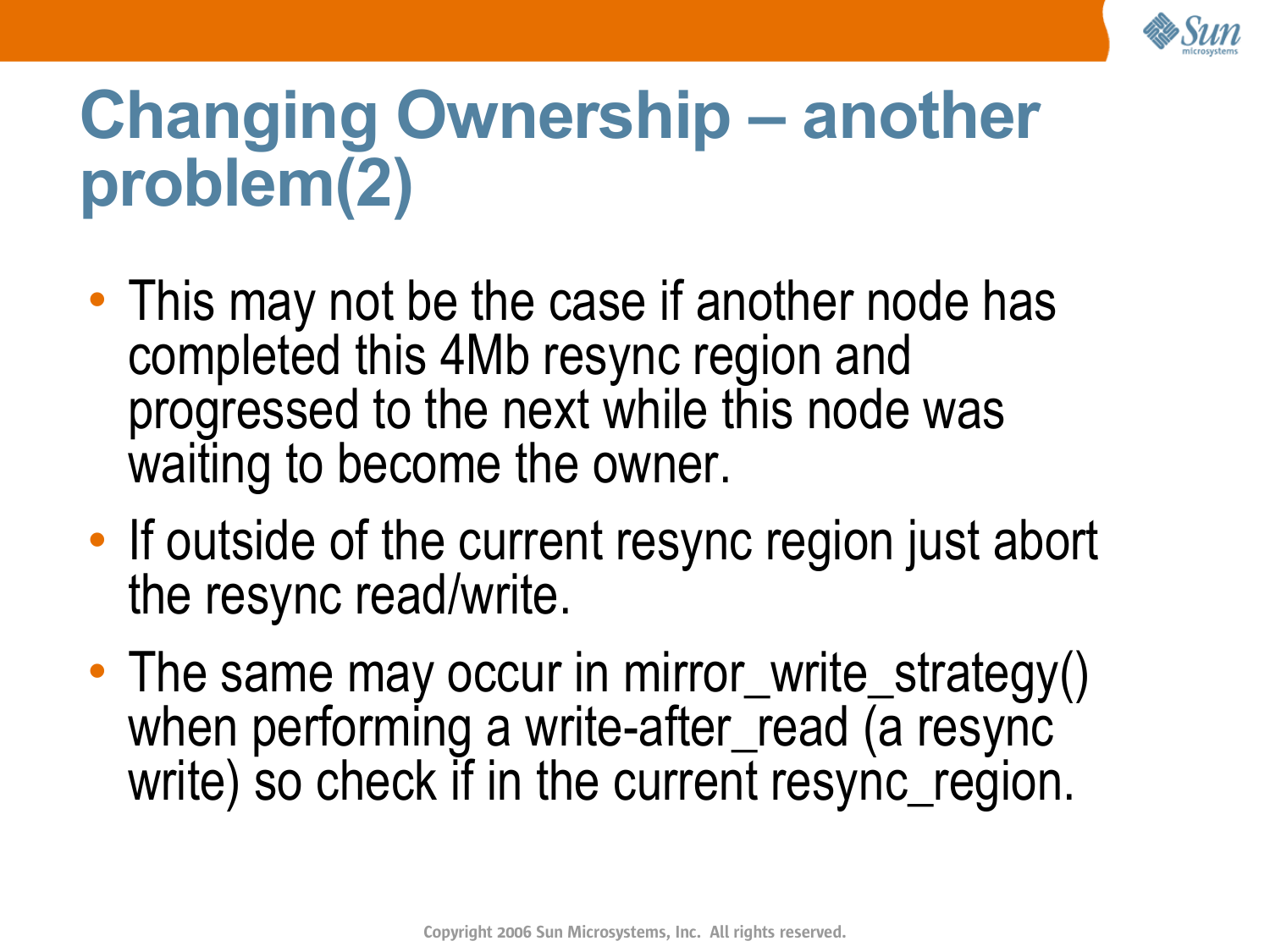

#### **Maintaining Resync Position on all nodes**

- RESYNC NEXT message sent every 4Mb before issuing the I/O.
- This message includes un\_rs\_type, un\_rs\_startbl, un\_rs\_resync\_2\_do and un\_rs\_done.
- On receipt of this message, resync state is updated.
- When there is a change of ownership, this state is used to determine where to start from.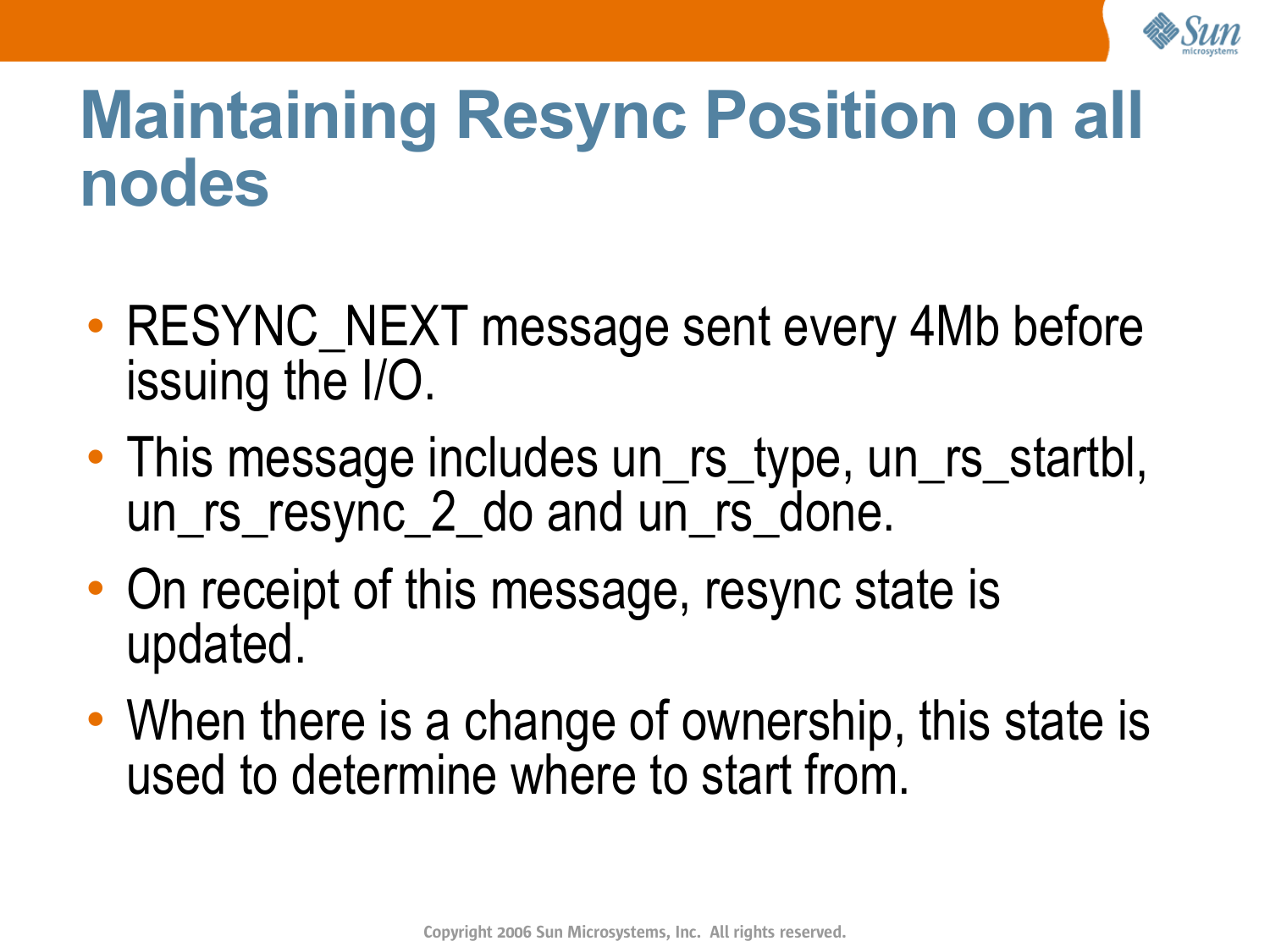

#### **Maintaining Resync Position in the metadb**

• The resync\_progress\_thread runs every 5 minutes and, on the master node, it commits the mirror record to the metadb. Following total system failure, this state can be used to restart the resync.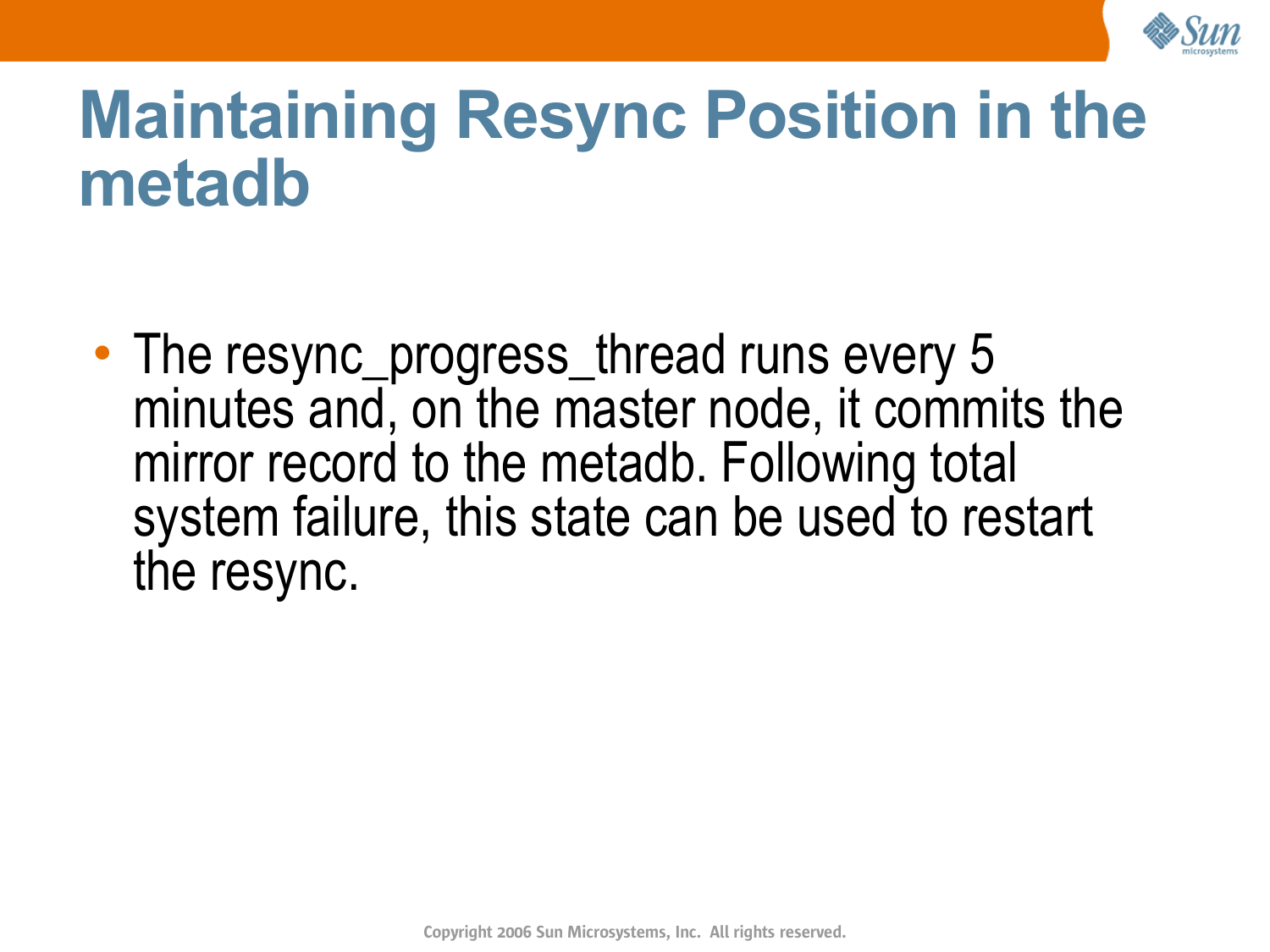

### **Terminating a Resync**

- When a resync has completed, send a RESYNC\_PHASE\_DONE msg to all nodes
- The handler for this message clears MD\_UN\_WAR in c.un\_status and un\_rs\_type
- When all resyncs are complete and the thread is about to terminate, send a RESYNC\_FINISH message to all nodes.
- The handler terminates the thread, clearing MD\_UN\_RESYNC\_ACTIVE in c.un\_status and clears un rs thread.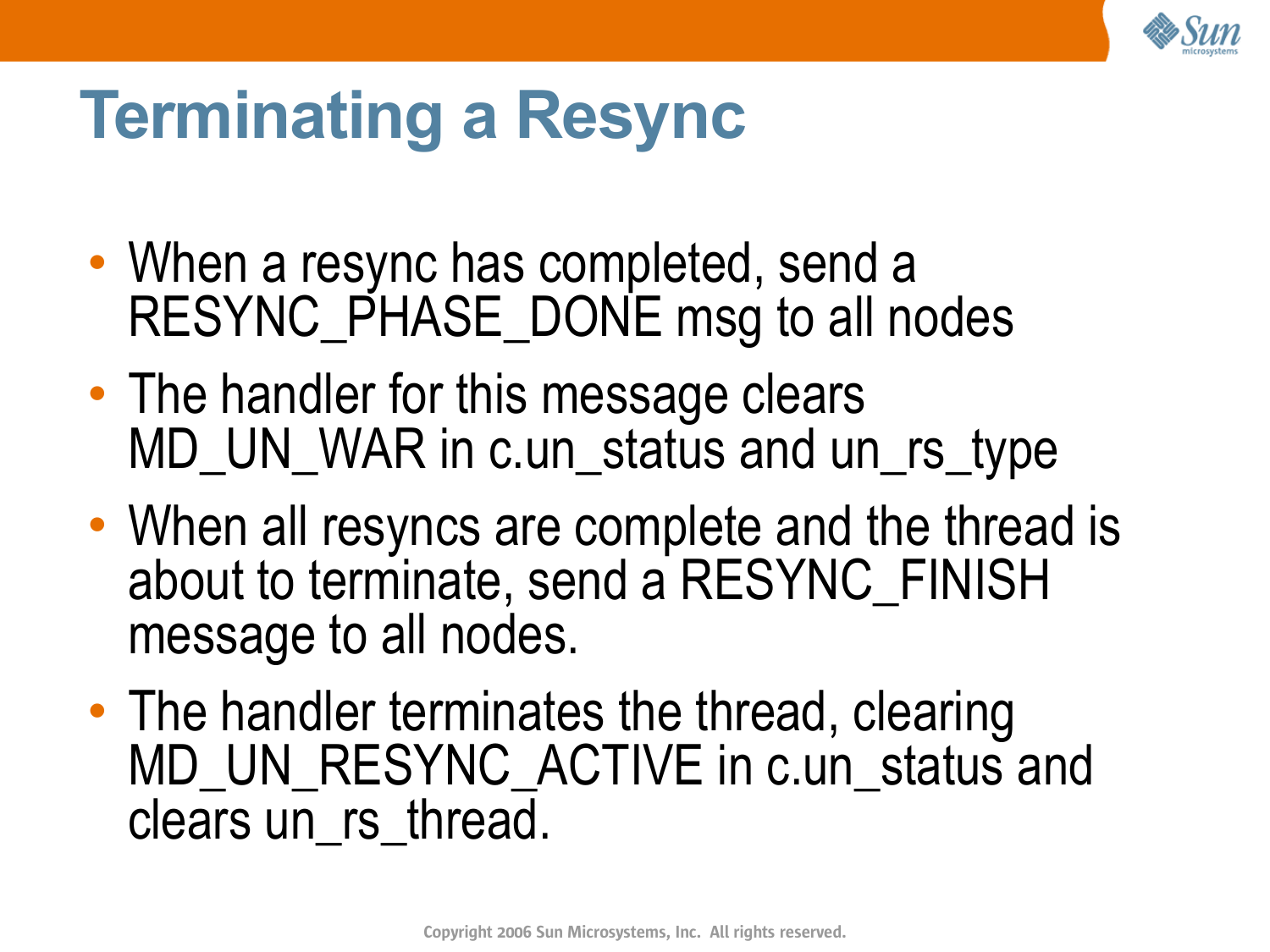

#### **Restarting a resync following system failure**

- The resync\_progress\_thread maintains the current (within the last 5 minutes) state in the metadb.
- This state is snarfed and when a resync is started in the Sun Cluster reconfig cycle, the resync is started from position recorded in the unit structure.
- Before starting this resync, call optimized\_resync() to deal with dirty regions.
- Each resync function has to deal with restarting a partially complete resync.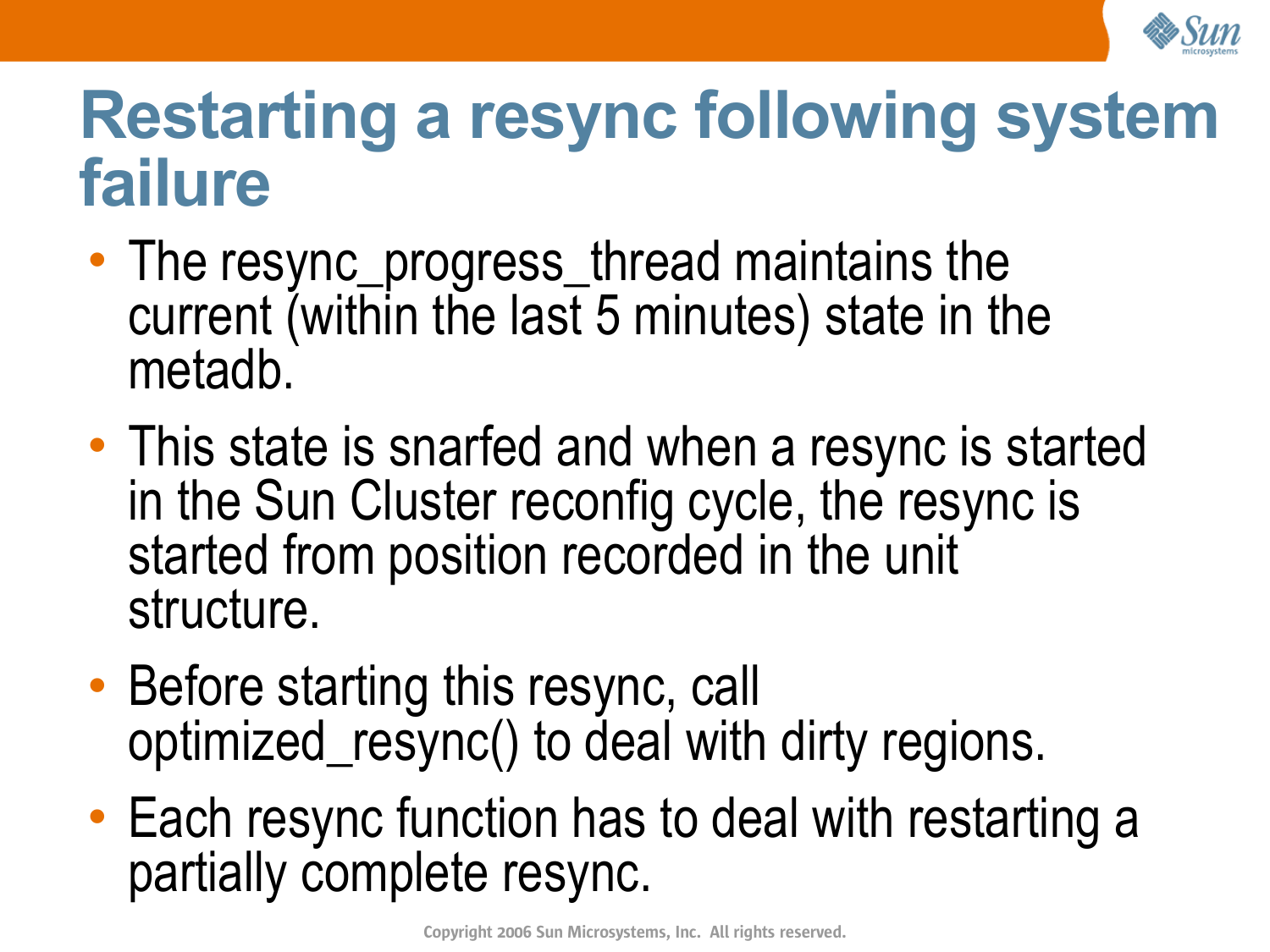

# **Debugging**

- In a debug kernel, the mirror driver is instrumented with a number of debug messages. These are only output if mirror\_debug flag is non-zero.
- Either add "set md\_mirror:mirror\_debug\_flag = 1" to /etc/system.
- Or mdb -kw >mirror\_debug\_flag/W 1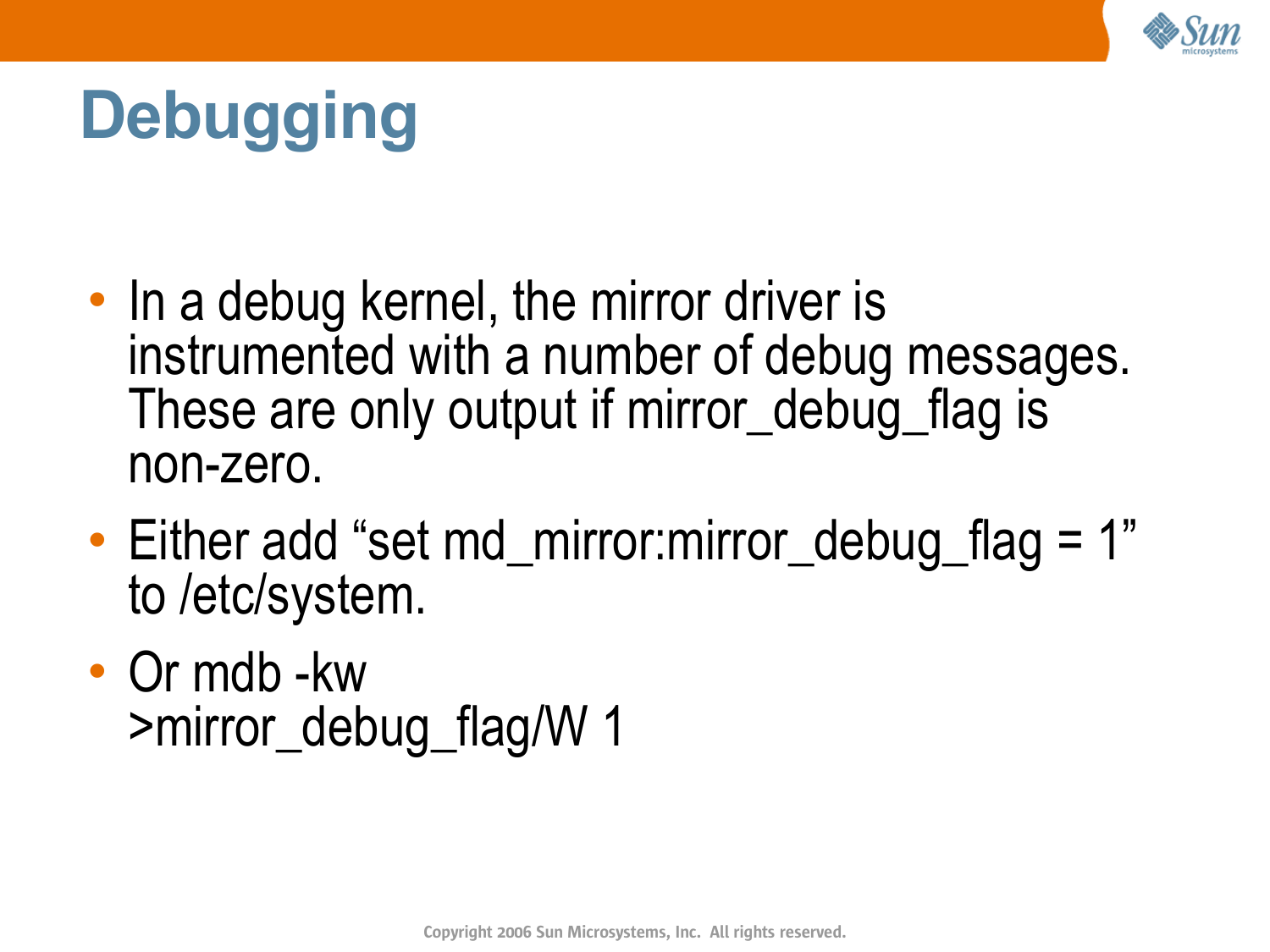

## **Reconfig cycle basics**

- Reconfig cycle consists of steps
- All nodes must finish with one step before going to next step (barrier)
- Nodes booting run start step first
- Returning nodes run return step first
- New reconfig cycle can start after any step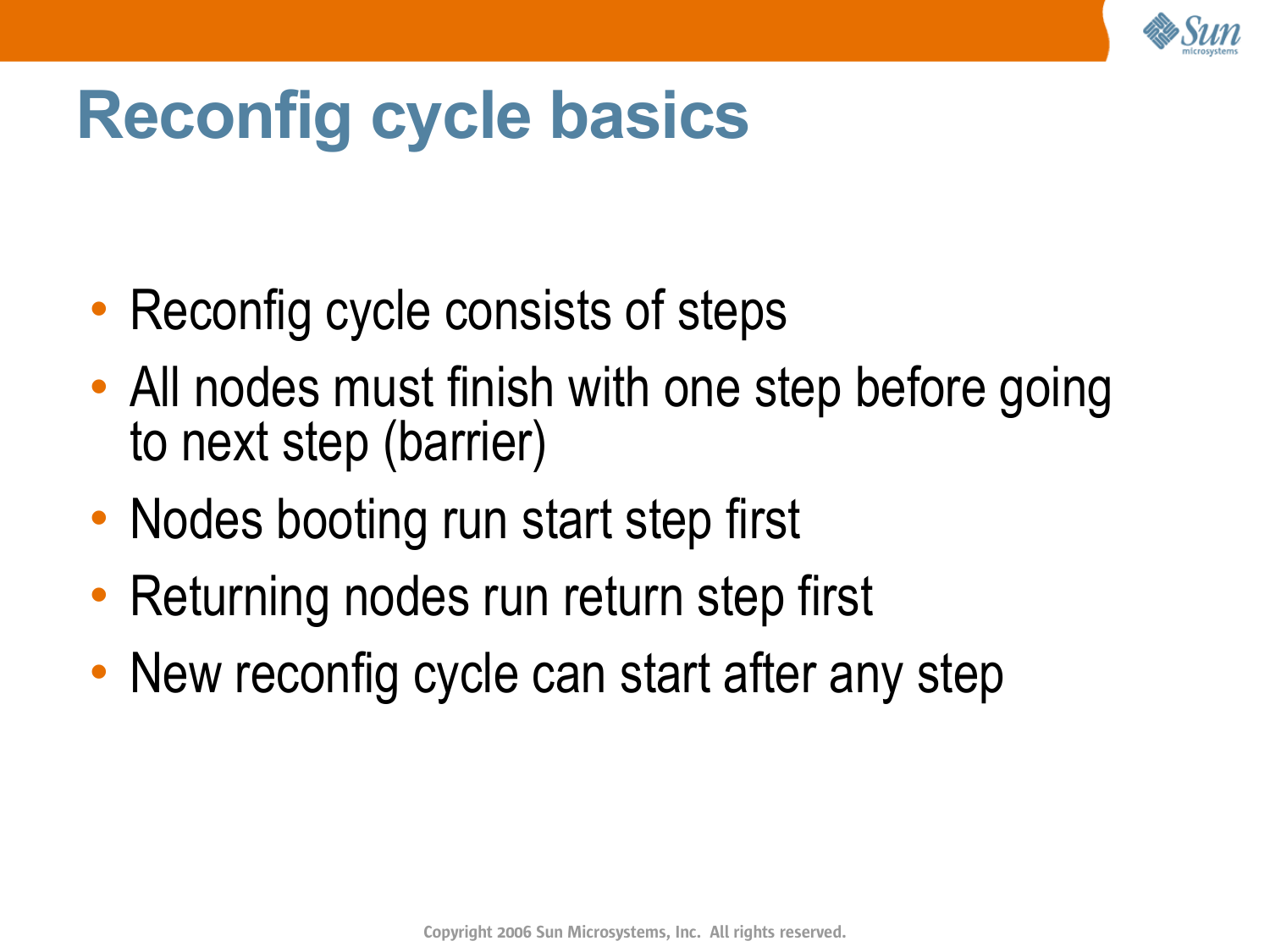

# **Reconfig cycle SVM specific**

- SVM interface is metaclust command
- Must recover from a node panic during any operation on master or slave node
- Must recover from coredump of command or daemon
- Must handle case when node panics and reboots fast enough to boot into cluster during next reconfig cycle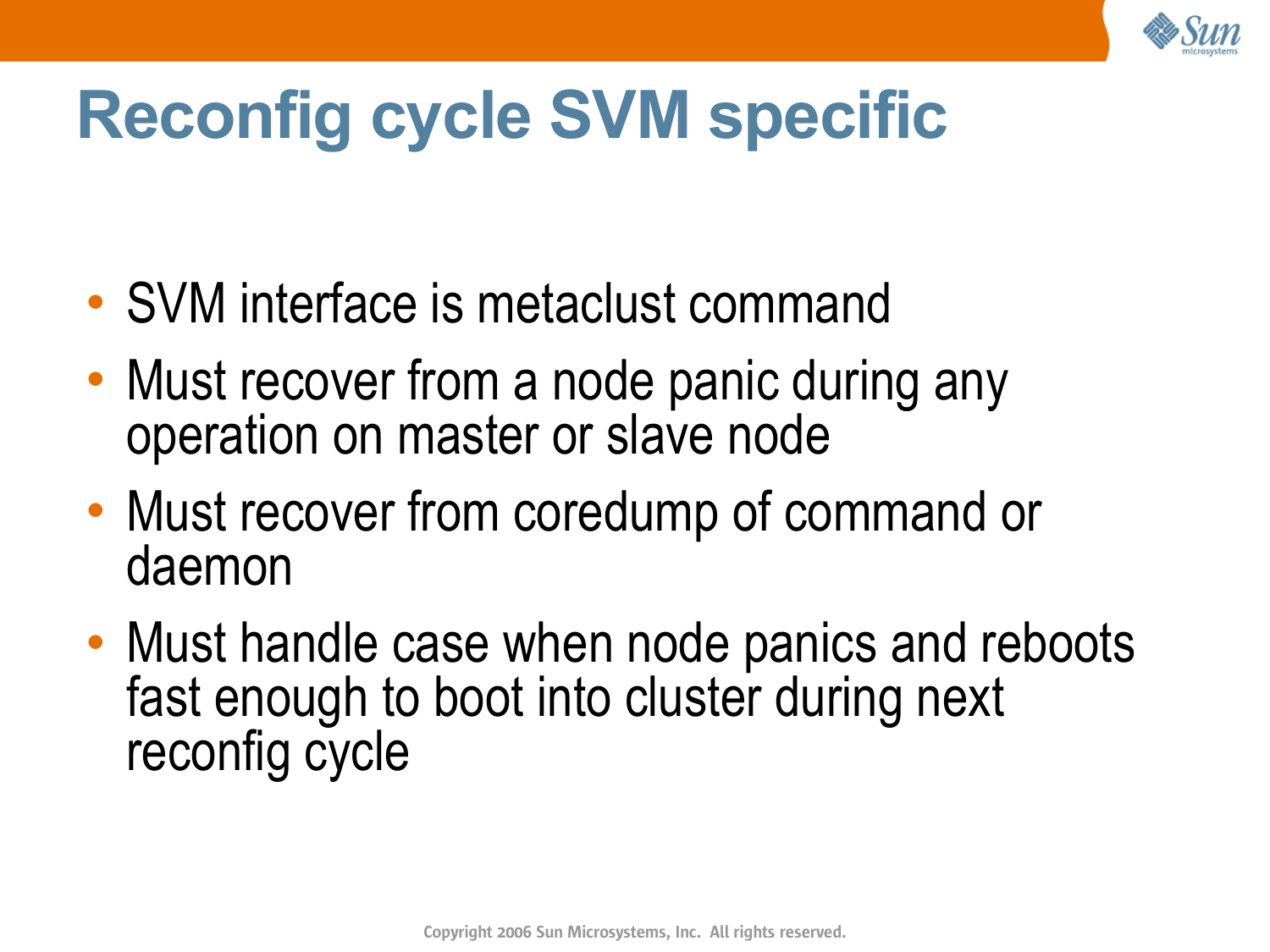

### **Metaclust**

- Almost secret command
- Lives in /usr/lib/lym
- Runs on all nodes
- metaclust [-t timeout] [-d level] start localnodeid
- metaclust [-t timeout] [-d level] step nodelist...
- metaclust [-t timeout] [-d level] return nodelist...
- Step can be
	- > Step1 (maps to ucmmstep2)
	- > Step2 (maps to ucmmstep3)
	- > Step3 (maps to ucmmstep4)
	- > Step4 (maps to ucmmstep5)
- -d {Debug level} 5 is the highest level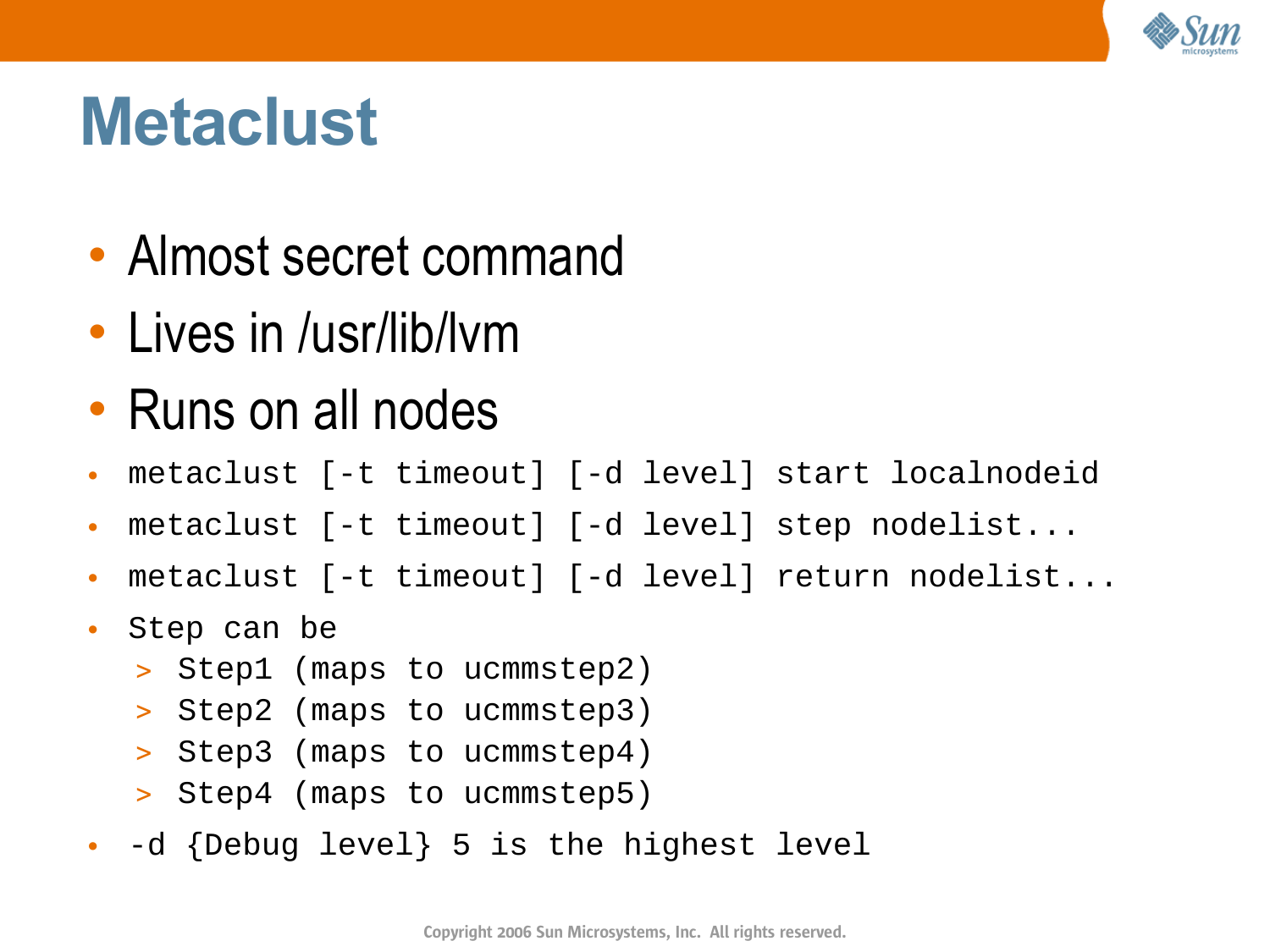

### **Start step**

- Called by nodes that are joining cluster
- Metaclust start
	- > Suspends rpc.mdcommd
	- > Issues ioctl to set start flag in kernel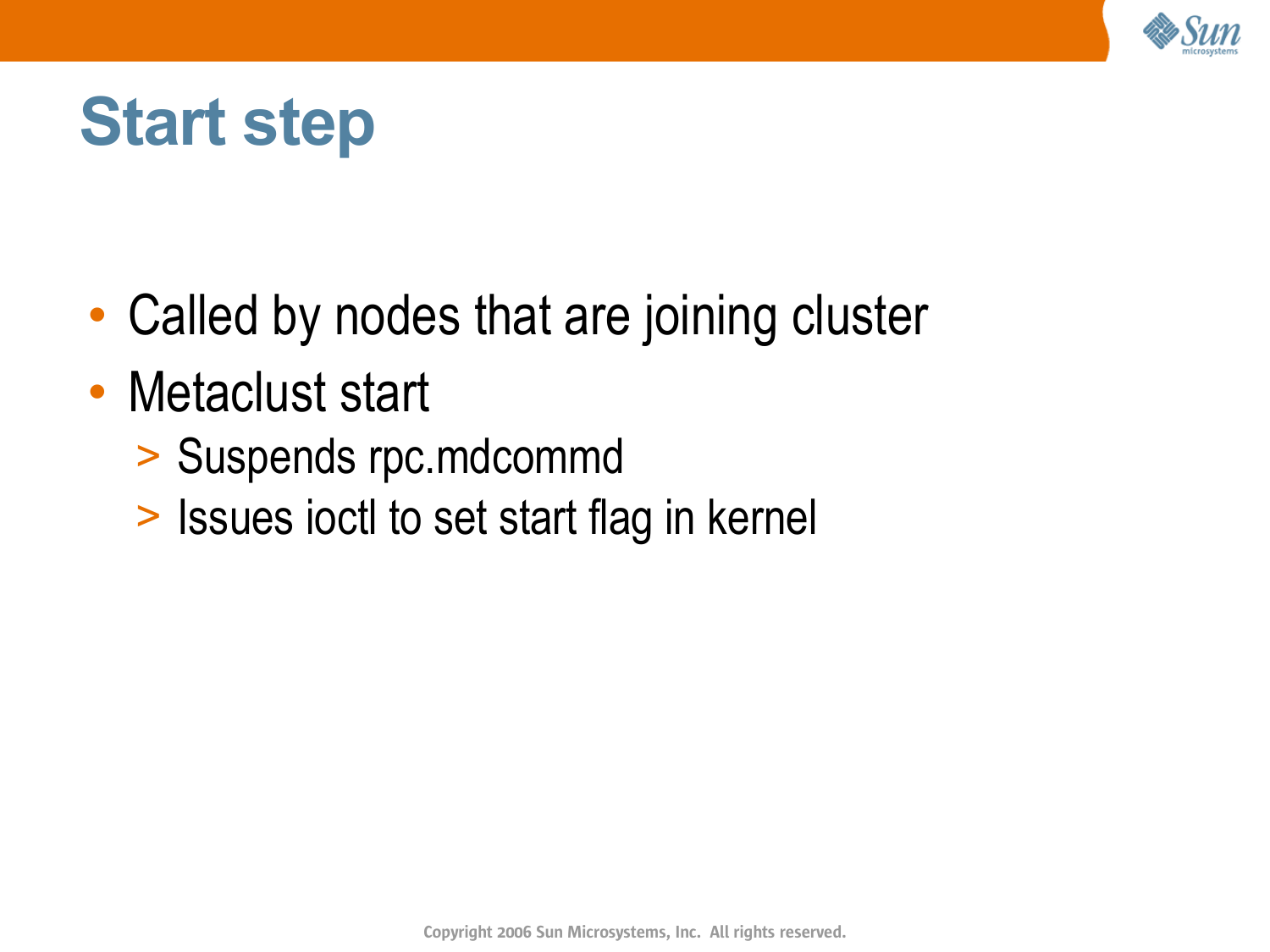

## **Return Step**

- Called by nodes that are already in the cluster and prepares the nodes for reconfig
- Metaclust return
	- > Suspends mirror resyncs
	- > Drains metaset and metadb commands
	- > Drains and suspends rpc.mdcommd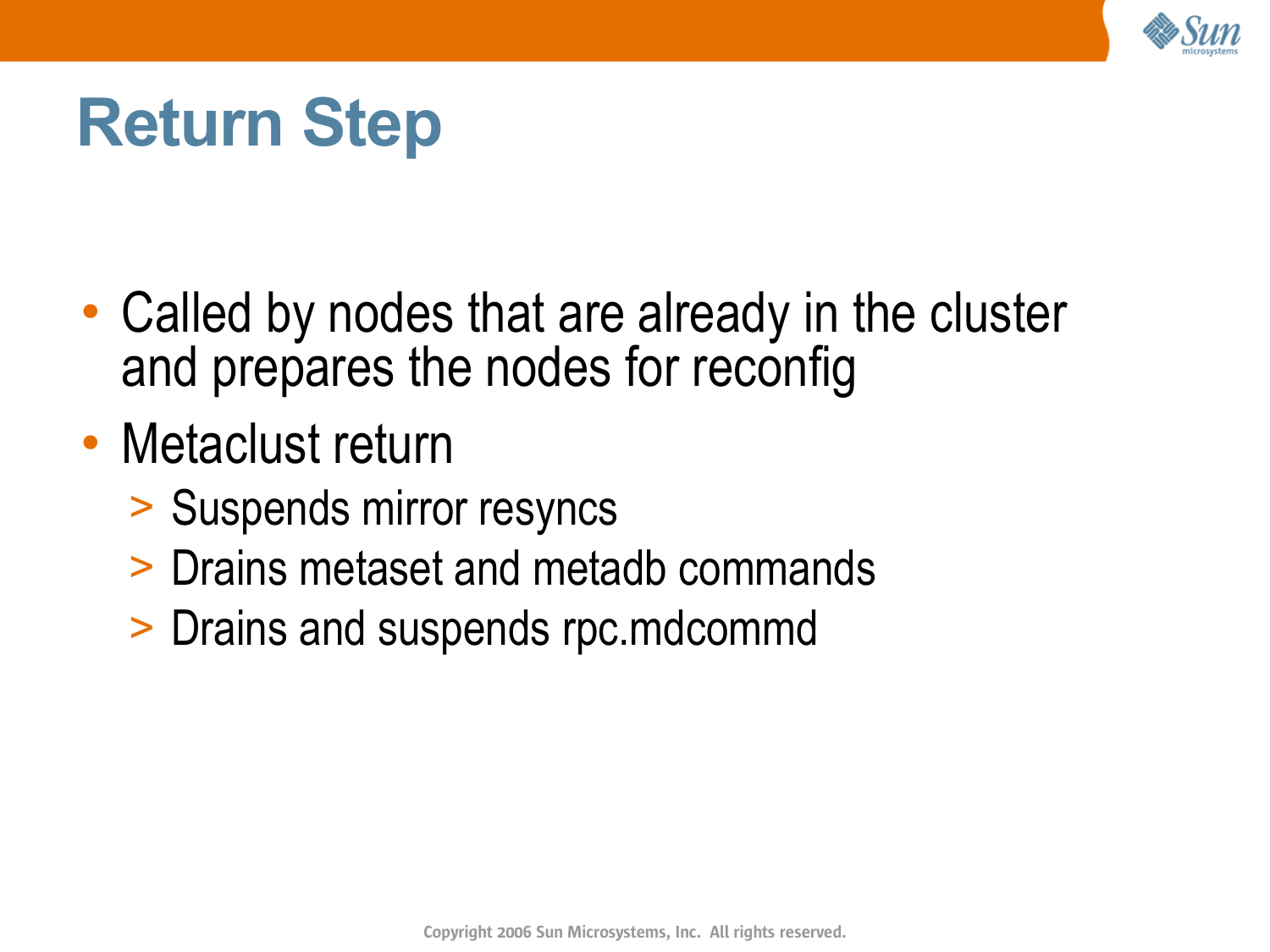

- All nodes in nodelist run step1
- Metaclust step1 nodelist
	- > Writes new nodelist to /var/run/nodelist
	- > Clears any rpc.metad locks left around
	- > All nodes choose master
		- >If master node already chosen, choose that node
		- >If no master node, choose lowest numbered node that is an owner
		- >If no owner nodes, choose lowest numbered node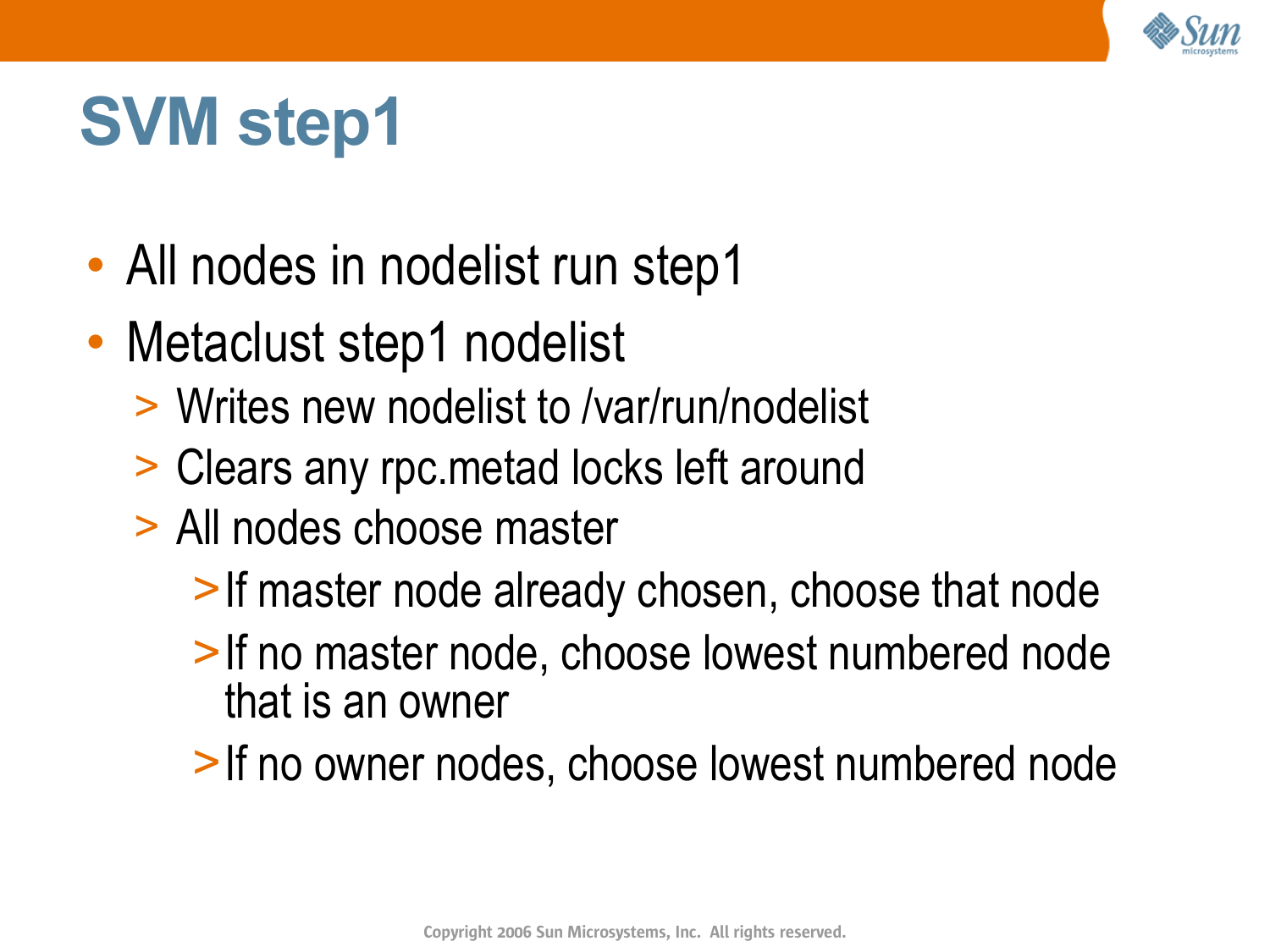

- All nodes in nodelist run step2
- Metaclust step2 nodelist
	- > Master node synchronizes user records to be consistent on all nodes in a diskset (this is a big win over traditional diskset recovery)
	- > Master node replays entries in change log so that all nodes have consistent view of diskset
	- > Master node tells starting nodes to join the set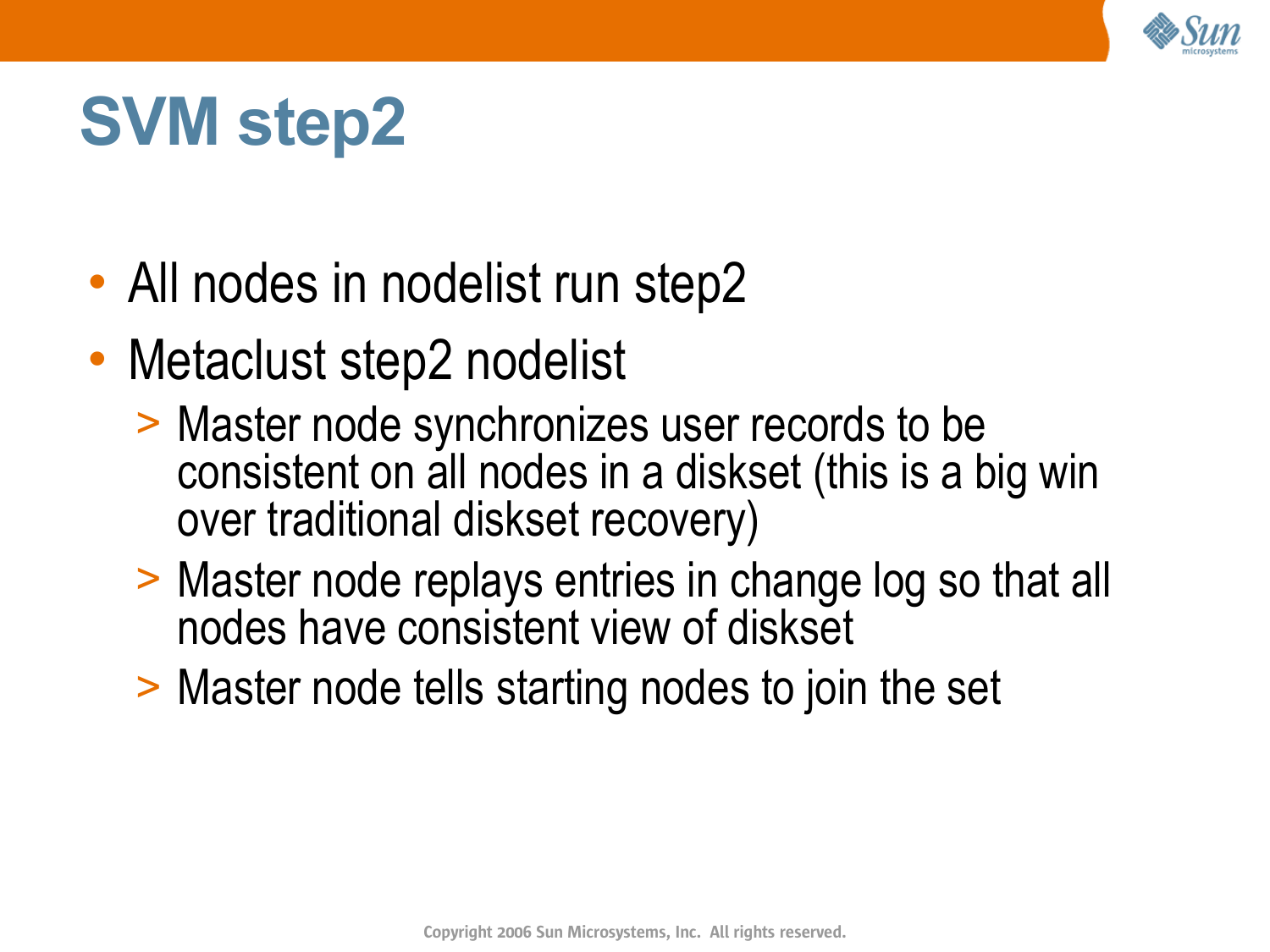

- All nodes in nodelist run step3
- Metaclust step3 nodelist
	- > Reinit rpc.mdcommd which forces rpc.mdcommd to get latest nodelist from rpc.metad
	- > Reset mirror owners for mirrors that are owned by nodes that are no longer in the cluster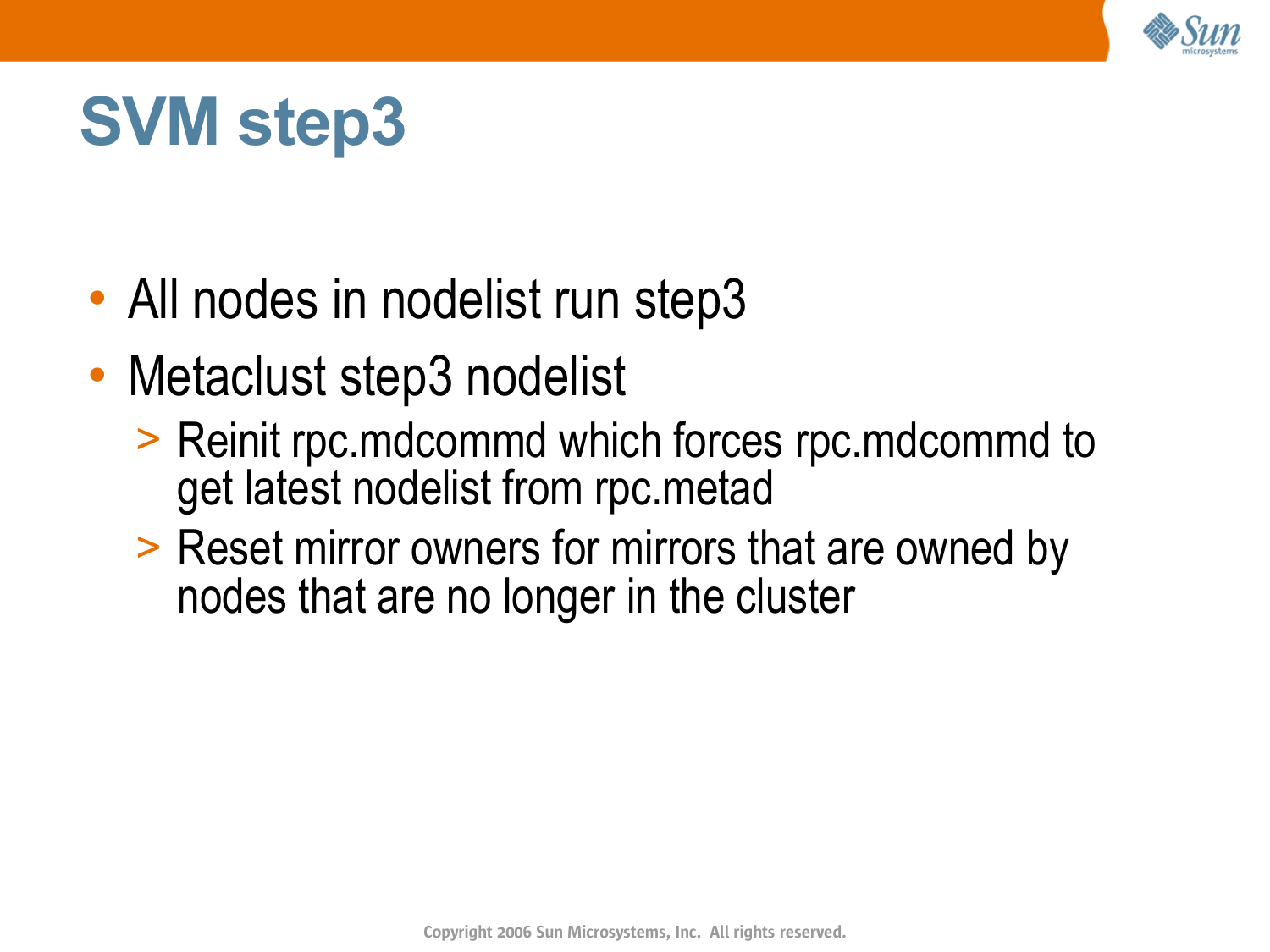

- All nodes in nodelist run step4
- Metaclust step4 nodelist
	- > Resume rpc.mdcommd
	- > Check kernel for start flag (set in start step)
	- > Reset ABR state on mirrors and softparts
	- > Choose owners for orphaned resyncs
	- > Restart resyncs